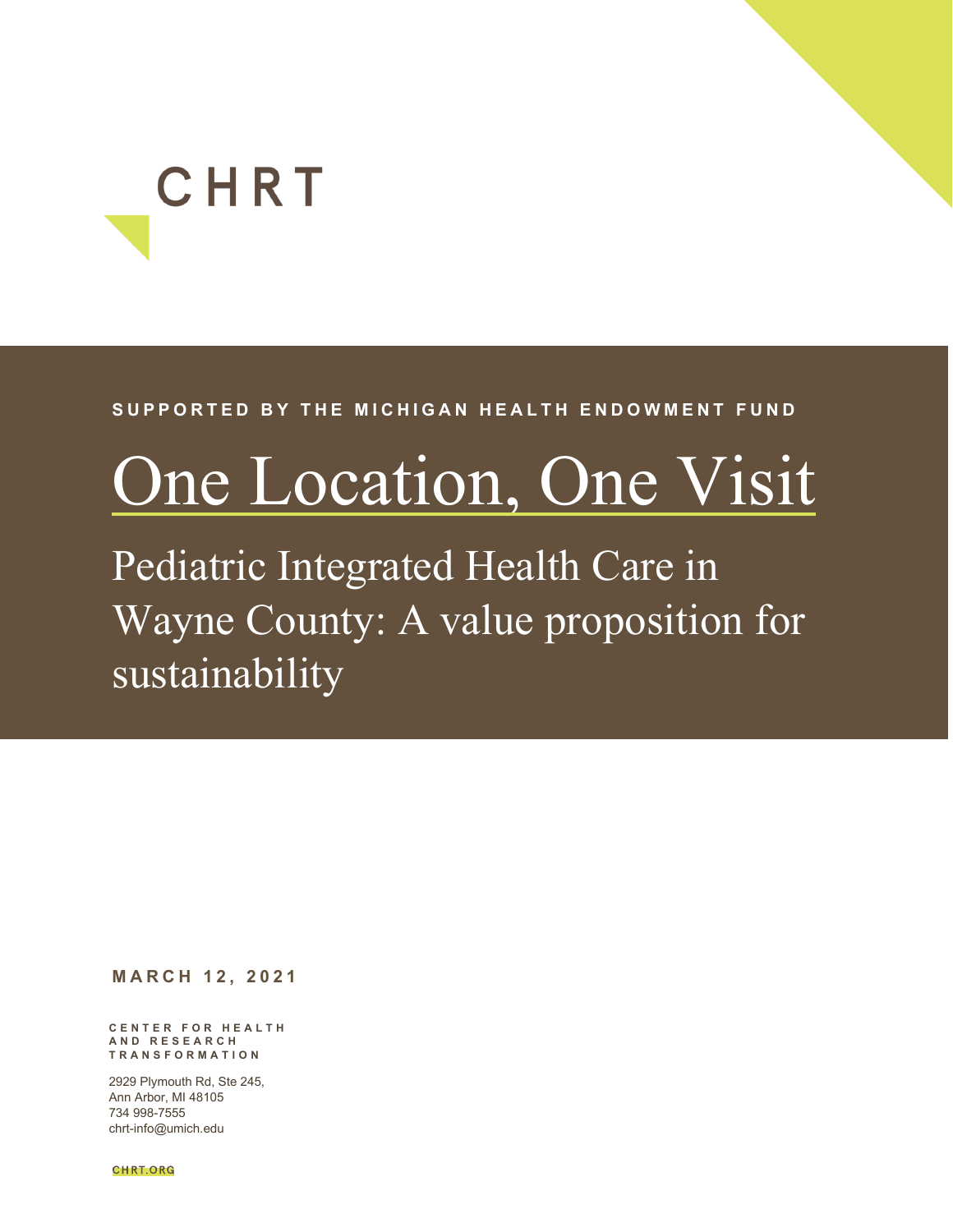

#### **Authors**

Michelle Duprey, LMSW Jung Nichols, LMSW Sarah Boyce LPC Shaine Reinke, LMSW Patrick Kelly, MPH Melissa Riba, MS David Hutton, PhD, MS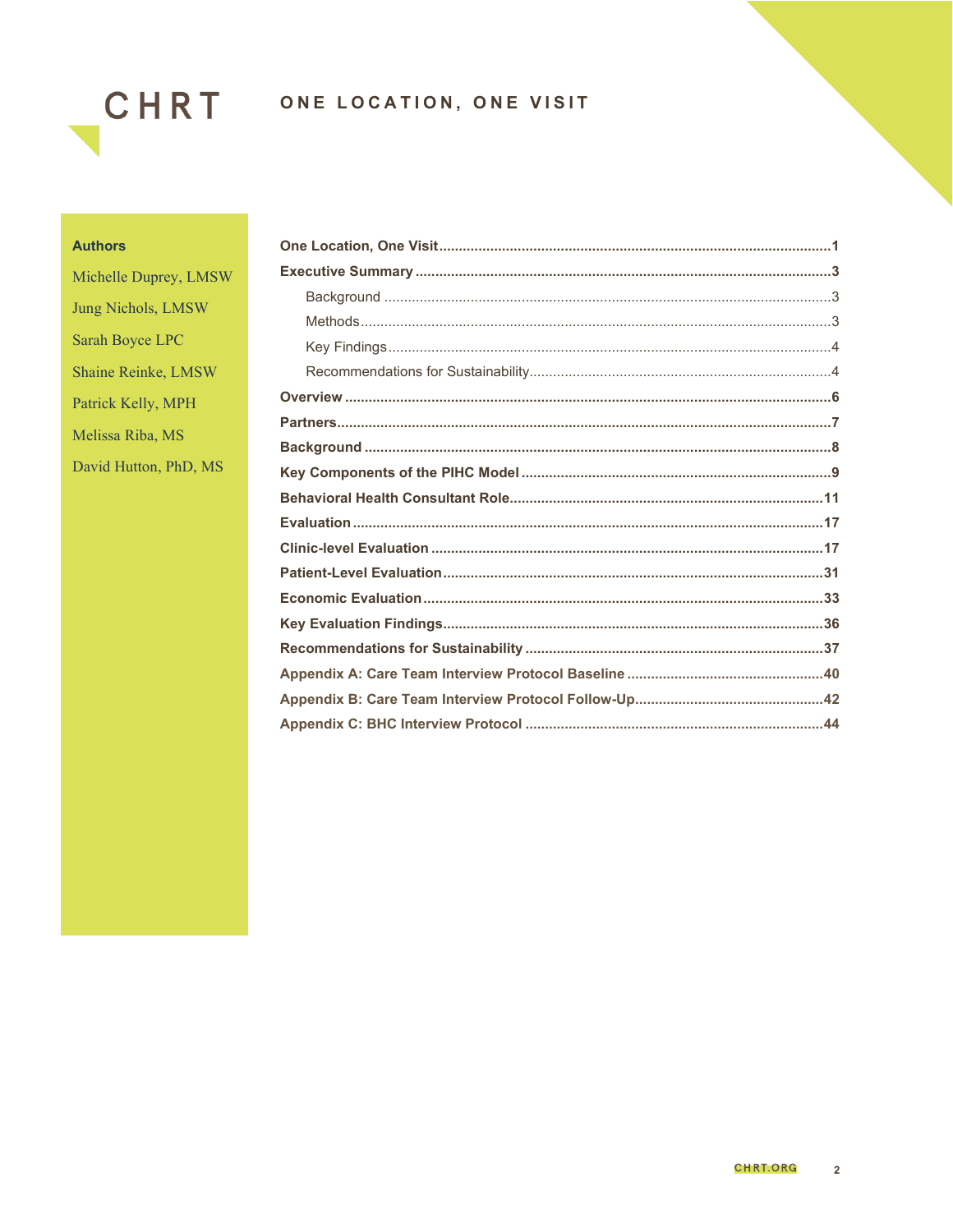

## <span id="page-2-0"></span>Executive Summary

#### <span id="page-2-1"></span>Background

CHRT

While a growing body of evidence demonstrates the effectiveness of integrated medical and behavioral health care models, many health care providers, including pediatric practices, find the integration process to be daunting. Practices like these need a pathway to integration and a payer reimbursement system that sustains this model. At present, philanthropic organizations continue to hold the burden of supporting integrated health care in lieu of permanent financial support from the government and payers.

Children with undetected physical and mental health issues are more likely to become adults with extensive and expensive physical and mental health issues. Research has shown that early mental health intervention can lead to better outcomes.<sup>[i](#page-45-0)</sup> Given a lack of adequate funding for mental health professionals trained to treat children, pediatricians are often the *de facto* health care providers for children's behavioral health issues, whether or not they have the training or resources to do so effectively.

Starfish Family Services (SFS), a recognized leader in integrated health care, transformed two large practices that serve children and families in Wayne County -- Integrated Healthcare Associates Pediatric Healthcare and the Pediatric Department of the Henry Ford Health System – using th[e Pediatric Integrated Health Care \(PIHC\) model,](https://www.starfishfamilyservices.org/wp-content/uploads/2020/11/STARFISH_K38101-IM-Manual_6.pdf) a model that integrates behavioral and medical care for children and deploys a behavioral health consultant (BHC).

SFS partnered with the Center for Health and Research Transformation (CHRT) to:

- 1. Assess the integration of the practices and document staff and workflow changes made during the PIHC transformation process
- 2. Evaluate the ways in which detection and early intervention of behavioral health needs in an appropriate setting impacts the physical and behavioral health of patients
- 3. Examine the cost effectiveness of the PIHC model
- 4. Provide payer systems with the data they would need to determine the value of making PIHC the standard of practice.

#### <span id="page-2-2"></span>Methods

Multiple approaches were used to evaluate the work of the PIHC initiative and the role of the BHCs in their respective clinics.

- 1. **Clinic-level evaluation:** Interviews and questionnaires with care team members at three time points over the course of the project (pre-implementation/baseline, one-year, and two-year). Individual interviews were conducted with BHCs at the end of year one and year two.
- 2. **Patient-level evaluation:** Surveys with patients during their initial visit (baseline) and follow-up visits six to twelve months later. The survey contained questions related to the patient's overall health, physical and behavioral health (in the form of number of unhealthy days), health care utilization, and experiences with health care providers. The analysis of survey data focused on comparing baseline and follow up values.
- 3. **Economic evaluation:** A financial analysis that explores the potential impacts of integrated health care for clinics. Data sources included: 1) Assessments of local impact of the PIHC intervention from the sites, 2) Potential billing amounts from publicly-available insurance reimbursement levels, and 3) Data on the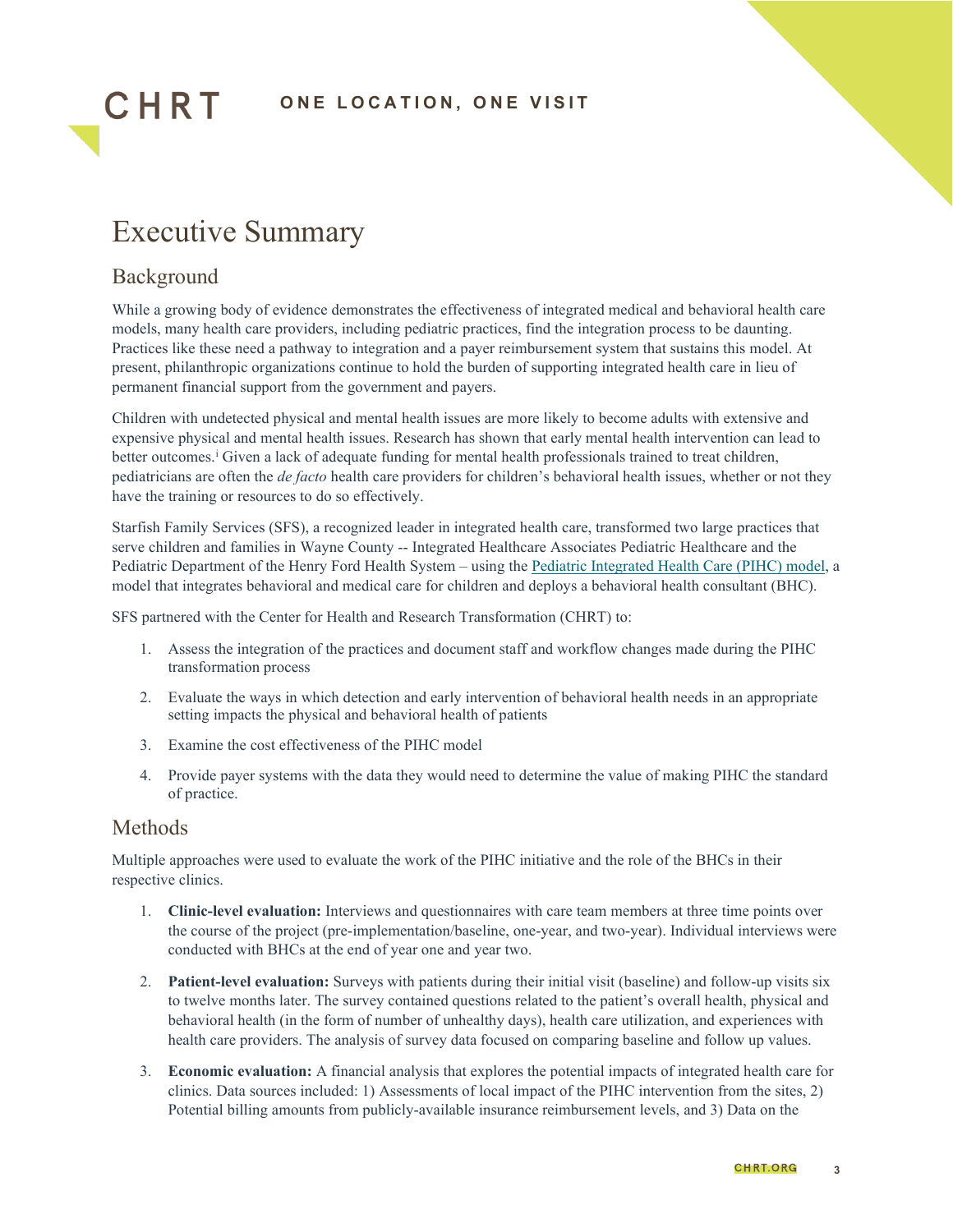

broader system-wide effectiveness of improved behavioral health from the medical and public health literatures.

#### <span id="page-3-0"></span>Key Findings

- PIHC can successfully integrate behavioral and medical care for children by deploying behavioral health consultants (BHCs).
- The PIHC model and deployment of BHCs can make clinic processes more efficient, offloading tasks from other care team members and improving physician throughput (efficiency).
- Care team members at both clinics indicated that the PIHC model improved the overall quality of care for children with behavioral health needs. Care team members also reported an improvement in the clinic's ability to identify behavioral health needs and provide appropriate care to patients.
- Both providers and patients were highly satisfied with the BHC and integrated care model.
- Patient outcomes improved in a variety of areas including reported improvements in overall health, reductions in the number of unhealthy days, and reductions in the number of days with lost productivity. Parent outcomes showed some improvement, but were not statistically significant.
- Aside from salary and benefits, BHCs do not require many resources to do their work; usually just a laptop, phone, place to chart to make calls to patients, and space for follow up consultations with patients. Many use empty exam rooms or meeting rooms effectively.
- One clinic chose to sustain a position similar to the BHC beyond the project funding period.

#### <span id="page-3-1"></span>Recommendations for Sustainability

Clinics need payment model changes to sustain the PIHC model. Integrated care and deployment of a BHC can be financially sustainable, but would require increased fee-for-service payments, a properly-funded collaborative care model, or other payments for the system-wide longer-term benefits due to improved care of mental health issues.

Integrated BHCs may not be financially sustainable if:

- BHCs cannot bill for their services or have a system of reimbursement for their services such as value based payments
- BHCs are in very small clinics with few patients, and/or
- The clinic's financial model does not recognize the system-wide benefits of improved behavioral health care

However, Integrated BHCs are likely to be financially sustainable if:

- BHCs can bill/receive reimbursement for all services
- BHCs are in moderately-sized-to-large clinics with higher patient volumes, and/or
- The clinic's financial model can recognize the system-wide benefits of improved behavioral health care

Business models must be in place to support integrated care. Pediatric integration is an important change in the overall health service delivery to children. It is not a stretch to say that children with undetected and untreated health needs will become adults with more extensive and expensive health needs. By embedding a BHC onto the primary care team, more children's behavioral health needs will be identified and more children will receive intervention for behavioral and physical health needs. Detection and early intervention will improve the overall health outcomes for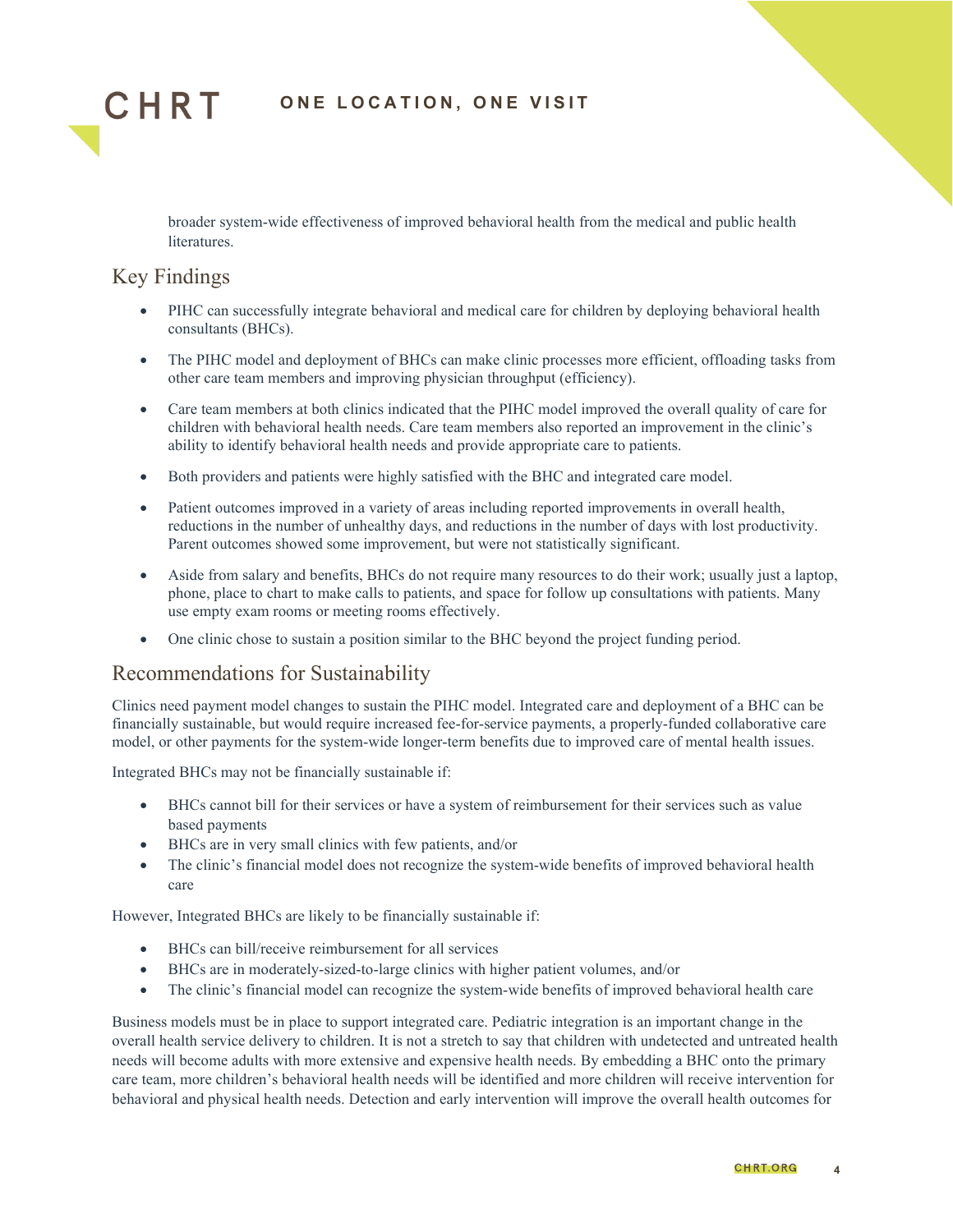CHRT

children as they mature, thus impacting the overall health and wellness of our communities. In addition, the broader health system may see longer-term benefits from increased access to mental health care, leading to longer-term health cost savings. If a pediatrician believes their patients will benefit from having a BHC on the medical team there should be clear answers as to how to financially support this and the method for sustainability should be constructed in a manner that values the contribution of the BHC to medical team and patient care.

In order to ensure that integrated care is sustainable, we recommend:

- 1. **For fee-for-service:** BHC is credentialed under the medical clinic (regardless of who employs the BHC: the clinic directly or a partner mental health provider) and bills for one code that encompasses all BHC activities delivered for co-managing patients with the pediatrician. The code would have to pay approximately \$40, which is lower than a traditional outpatient session payment of a Medicaid health plan.
- 2. **For third-party insurance:** Only one co-pay should be required of patients for a physician visit when a BHC is utilized. A patient in a clinic who is offered a BHC visit but with a separate co-pay will likely decline. The goal is to pay for these integrated services under the physical health care benefits rather than as a separate mental health visit. In integrated health care health is health – we should not silo behavioral health benefits away from other physical health care benefits.
- 3. **For a value-based payment:** BHC is credentialed under the medical clinic; clinic creates an upcode or modifier for the physician when using a BHC for co-management of patient care that would encompass all BHC co-management activities.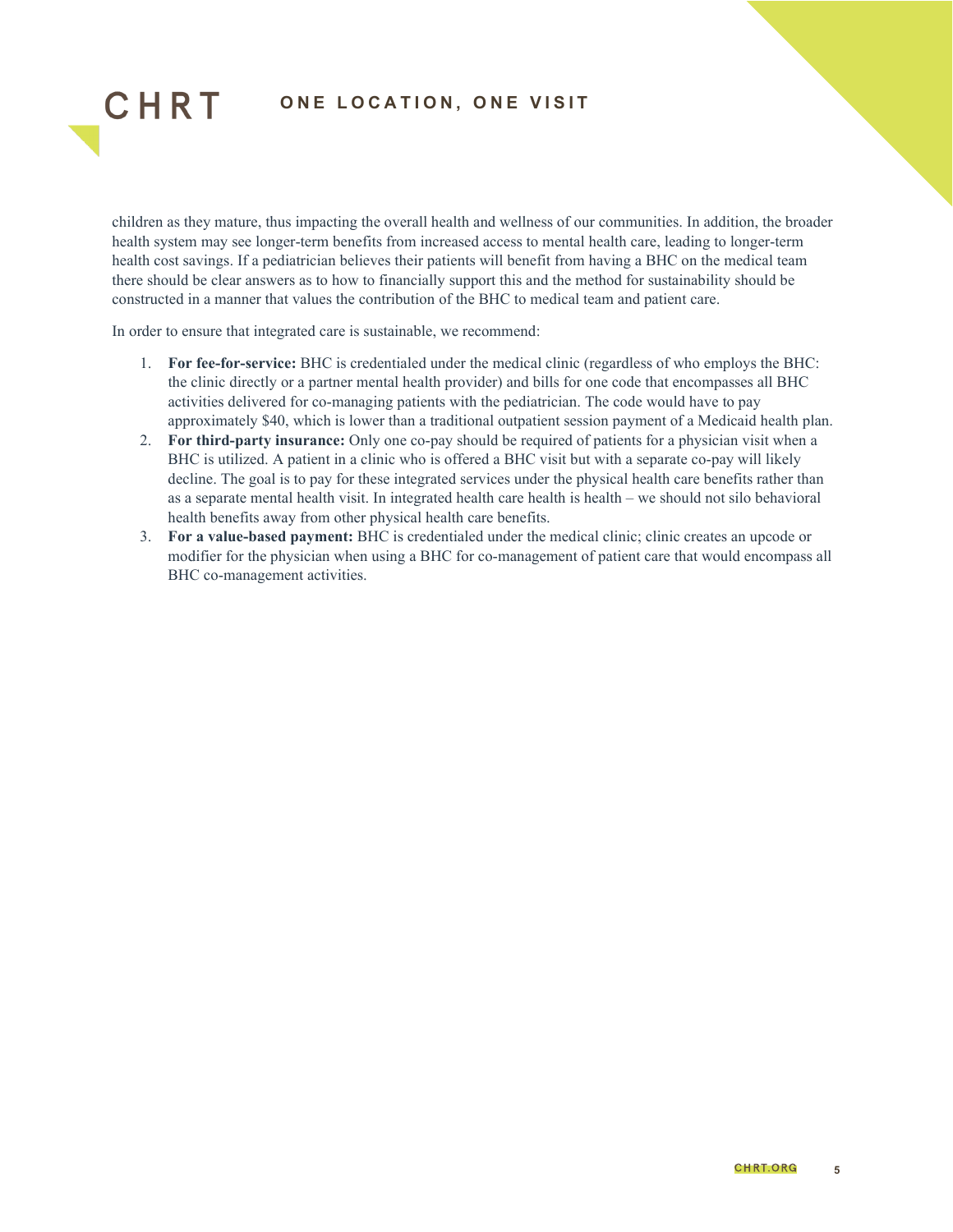## <span id="page-5-0"></span>**Overview**

CHRT

While a growing body of evidence demonstrates the effectiveness of integrated medical and behavioral health care models, many health care providers, including pediatric practices, find the integration process to be daunting. Practices like these need a pathway to integration, as well as a payer reimbursement model that allows them to sustain integrated care initiatives far into the future.

The Starfish Family Services (SFS) Integrated Health Care Department is a recognized leader in pediatric integrated health care. SFS has an established track record of successfully integrating medical and behavioral health care in pediatric, OB/GYN, and family medicine at 22 sites in Wayne County, Michigan—home to the city of Detroit—by utilizing a self-developed manual and tool kit. The Pediatric Integrated Health Care (PIHC) Implementation Model Manual outlines the steps required to assess readiness, educate staff, and develop the workflows required for successful integration.

In 2016, pilot testing of the SFS integration model, which requires an embedded behavioral health consultant at each practice, indicated that:

- Physicians feel more confident to manage mild to moderate behavioral health needs with an embedded behavioral health consultant (BHC) on the medical team;
- Pediatric behavioral health issues can be detected during medical care;
- Integrating medical and behavioral health care is a transformational process for medical clinics;
- Patients are satisfied with having access to behavioral health in their pediatric clinic.

Given this initial success, and considering the number of pediatric clinics without integrated behavioral health care across Michigan, SFS wished to identify and address barriers to integration on a larger scale. To do so, in 2018 SFS proposed to:

- 1. Use its self-developed PIHC Implementation Model Manual and accompanying tool kit to integrate care at two non-integrated practices
- 2. Work with the Center for Health and Research Transformation (CHRT), a nonprofit policy center at the University of Michigan, to assess the efficacy and effectiveness, including cost-effectiveness, of the model.
- 3. Develop a business case and associated reimbursement models for integrating behavioral health services at pediatric clinics.

These steps were completed between September 2018 and December 2020 while CHRT measured the impact at provider, patient, and health care system levels to ascertain whether the model:

- a. Improved workflow for primary care providers by allowing them to delegate relevant tasks to the BHC;
- b. Improved patient health outcomes through detection and early intervention of behavioral health needs in an appropriate setting;
- c. Demonstrated the cost effectiveness of the PIHC model;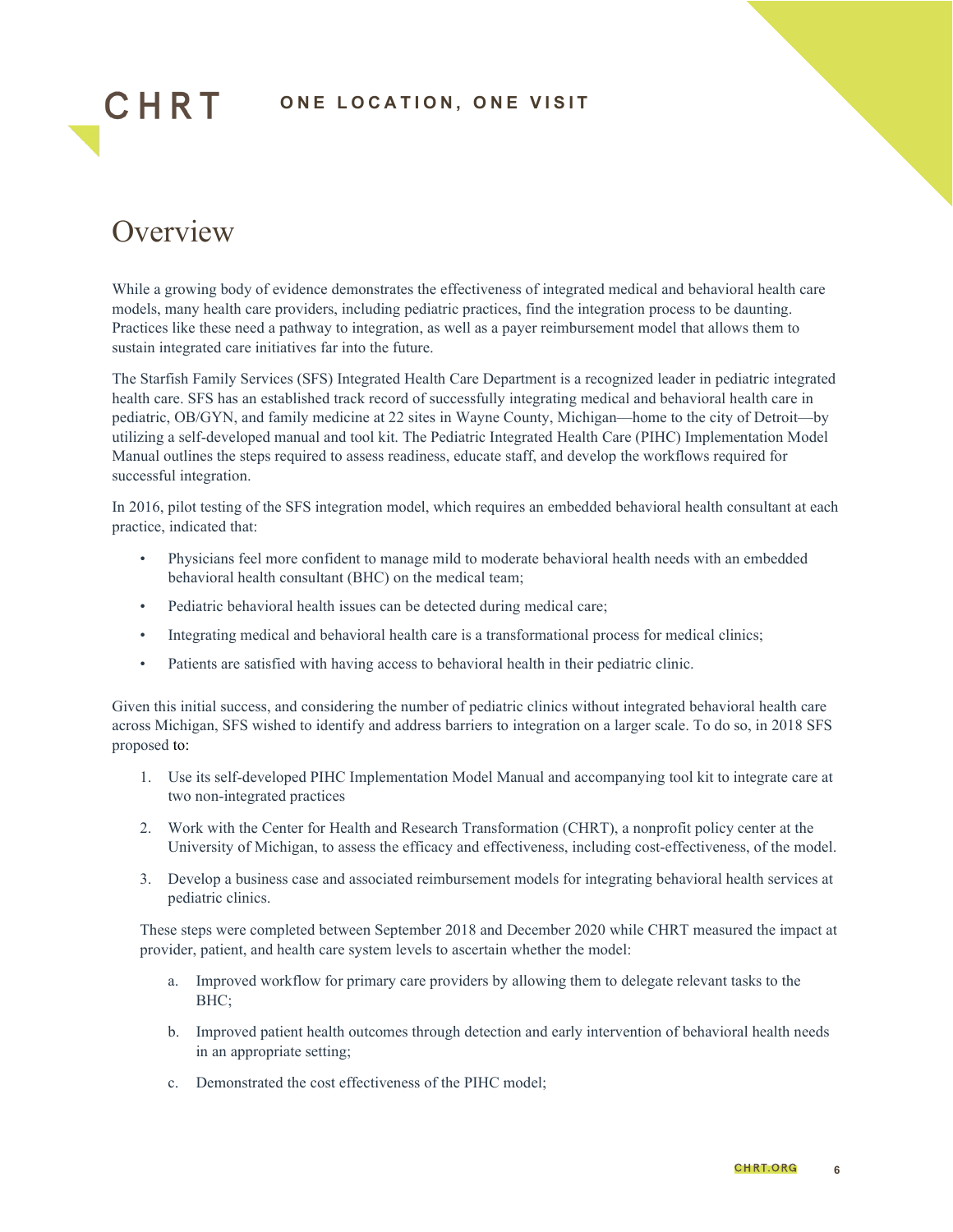

d. Produced data to demonstrate the value of making PIHC the standard of practice.

Impact was measured using provider and patient/family surveys, practice data from electronic medical records (EMRs), and qualitative data gathered from interviews and focus groups.

Although there are prior studies of the impact and cost-effectiveness of integrated behavioral health and primary care, there are very few studies that examine this in the pediatric setting.

There is evidence that pediatric practice populations may benefit from collaborative and integrated care, particularly in treating attention deficit hyperactivity disorder (ADHD) and depression, but evidence of cost-effectiveness is absent.<sup>[ii](#page-45-1)</sup> In addition, even if an intervention is found to be cost-effective from the perspective of society or the health care system as a whole, it is not clear that pediatric primary care providers have appropriate incentives, or an appropriate business model, to sustainably finance this type of care.<sup>[iii](#page-45-2)</sup>

Our economic analysis adds to this body of research in two ways:

- 1. By examining the cost-effectiveness of integrated mental health care with pediatric primary care, which is currently unknown.
- 2. By exploring new models for financial sustainability and investigating the barriers to implementation.

## <span id="page-6-0"></span>Partners

**Starfish Family Services** (SFS) is a community-based nonprofit agency headquartered in Inkster, Michigan, a disadvantaged community just outside of Detroit. The agency has served children and families in Wayne County for over 50 years, and currently operates a wide range of programs from nearly 20 sites, reaching over 10,000 children and families annually. SFS is a leading provider of early childhood development and parenting programs, children's mental health services. SFS served as the project lead, implementing its PIHC model and overseeing the project.

**The Center for Health and Research Transformation (CHRT**) is an independent nonprofit organization at the University of Michigan with a focus on public health policy. CHRT has experience in program evaluation, data analysis, and utilization analysis using administrative data. CHRT contracted with David Hutton, MS, PhD**,** an associate professor with the University of Michigan School of Public Health's Department of Health Management and Policy, to lead the economic analysis.

**Integrated Health Care Associates:** Headquartered in Ann Arbor, Michigan, IHA is one of the largest multispecialty groups in Michigan, delivering more than one million patient visits each year. IHA employs more than 2,200 staff, including more than 650 providers consisting of physicians, nurse practitioners, physician assistants, and midwives in approximately 70 practice locations across Southeast Michigan. To support integration efforts, a BHC was placed at one of IHA's Wayne County Pediatric clinics. This IHA office has 14 pediatricians and has been serving infants, toddlers, children, and adolescents in the area for more than 20 years.

The **Henry Ford Health System** (HFHS) Department of Pediatrics includes more than 80 board-certified pediatricians who offer primary care and advanced specialty care services in more than 20 locations in Wayne, Oakland and Macomb counties. HFHS pediatric doctors have specialized training to care only for children from birth to age 21. To support integration efforts, a BHC was placed at one of HFHS's Wayne County Pediatric clinics.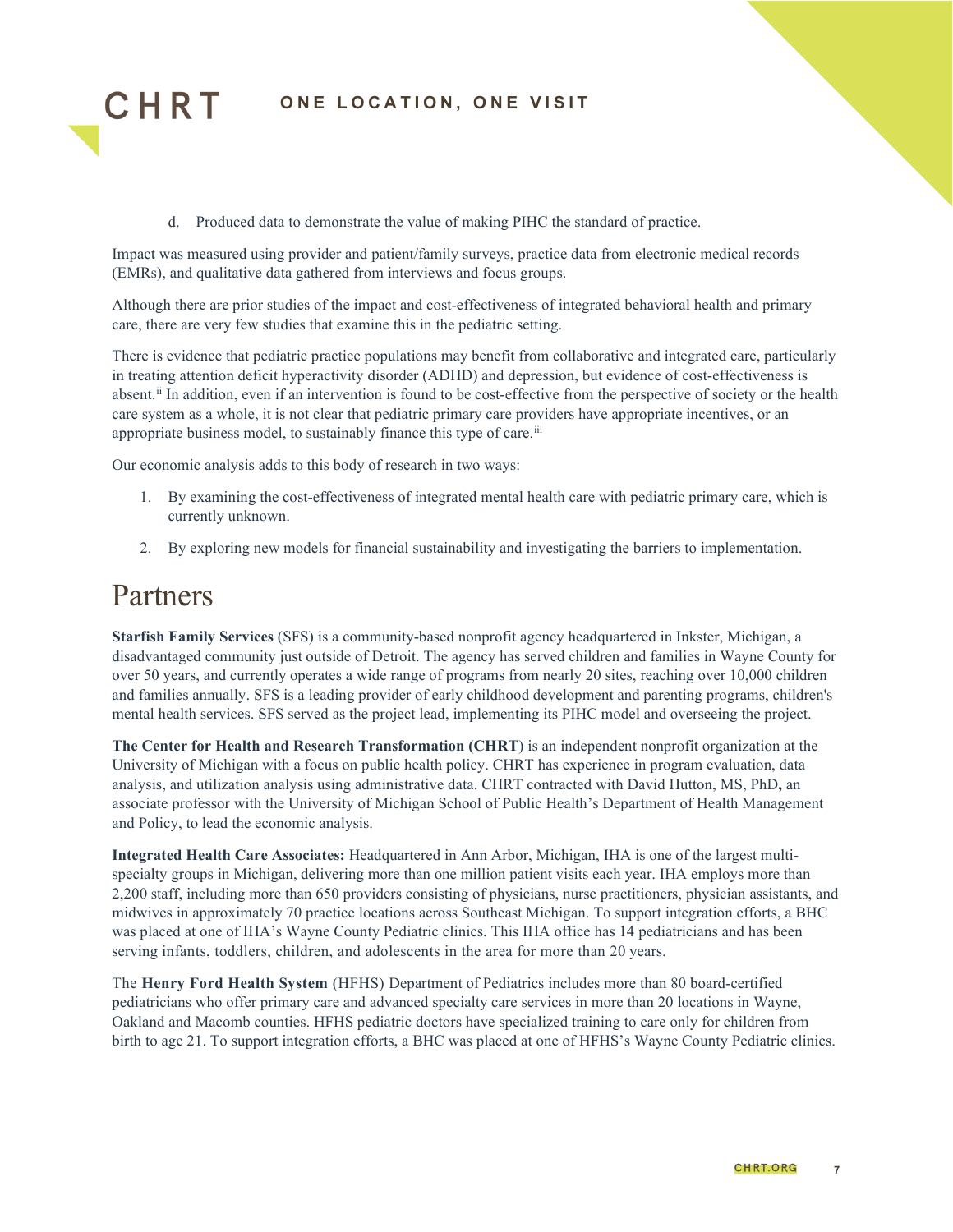## <span id="page-7-0"></span>Background

CHRT

Pediatric Integrated Health Care is no longer a concept; it's a way of delivering improved care for patients and doing business.[iv](#page-45-3) Integrated health care has been supported through grants for years. Unfortunately, most states and payers of medical and behavioral health care have not made the significant changes required to allow for consistent, accessible, and affordable integration. As a result, funding and philanthropic organizations continue to hold the burden of supporting integrated health care in lieu of permanent financial support from the government and payers. However, developing a detailed business case for payers is more difficult than developing or building upon the model; so when grants end, so do the integration initiatives.

An issue paper published by the National Institute for Health Care Management Foundation (NIHCM) eloquently describes the shortcomings of the current fragmentation between behavioral health and physical health care system. It was written 11 years ago, but the identified shortcomings remain today:

One in five children and adolescents in the U.S. experiences mental health problems, and up to one-half of all lifetime cases of mental illness begin by age fourteen. Seventy-five percent of children with diagnosed mental health disorders are now seen in the primary care setting, making the management of mental health issues a growing part of pediatric practices. Pediatricians are well positioned to detect problems in a child's social and emotional development due to their consistent presence in a child's life, [however] pediatricians are increasingly relied upon not only to detect problems, but also to provide the full spectrum of mental health services without the tools and resources to do so effecti[v](#page-45-4)ely.<sup>v</sup>

Fortunately, focused and purposeful work on developing models for the integration of primary care and behavioral health care has been occurring for many years. There have been initiatives that were built on previous foundations and we've seen creative new ways of thinking about integration and even some re-working of those foundations. We may sometimes struggle with the definition of integrated health care so a continuum approach was developed. We've seen the population health approach, the demand for addressing the impact of social determinants of health and trauma unfold and add to the argument against silos in health care. The evidence base for outcomes of an integrated health care approach has expanded and studies, evaluations and data have seemingly moved from a trickle here and there to a fountain of easily accessible information. At a time when the invitation to innovate was open for the development of new ways to effectively serve children and patients, professionals around the nation gladly accepted and since 2010, there has been valuable creation and innovation.

Many would say that the most pressing issue now is financing and sustaining what has been created over the years. The health care world, physical and behavioral, have all consistently verbalized "no more silos," but sustainable financing is required to answer this call in a consistent, safe, and secure way. We appear to be drowning in workarounds. It's as if we've spent more money on patching the holes in the boat than if we would have just invested in a new boat in the beginning. The call is now upon us to re-think the financing and sustainability issue as one of access. While very hard working and motivated professionals have been working to develop and refine models, doing research, talking about silos and creating workforce development education programs, pediatricians have been seeing patients every single day for years and likely thinking to themselves "this is great but when will someone come to me with a simple solution to allow me access to a behavioral health partner on my team." Questions abound on the ground level about real change for medical professionals who have not been part of pilot programs or grant awards. Where is their access today? How do they "get" integrated health care? How do they get a BHC, a partner with a specialty in mental health, to co-manage their patients with them? Where do they start, who do they talk to about it?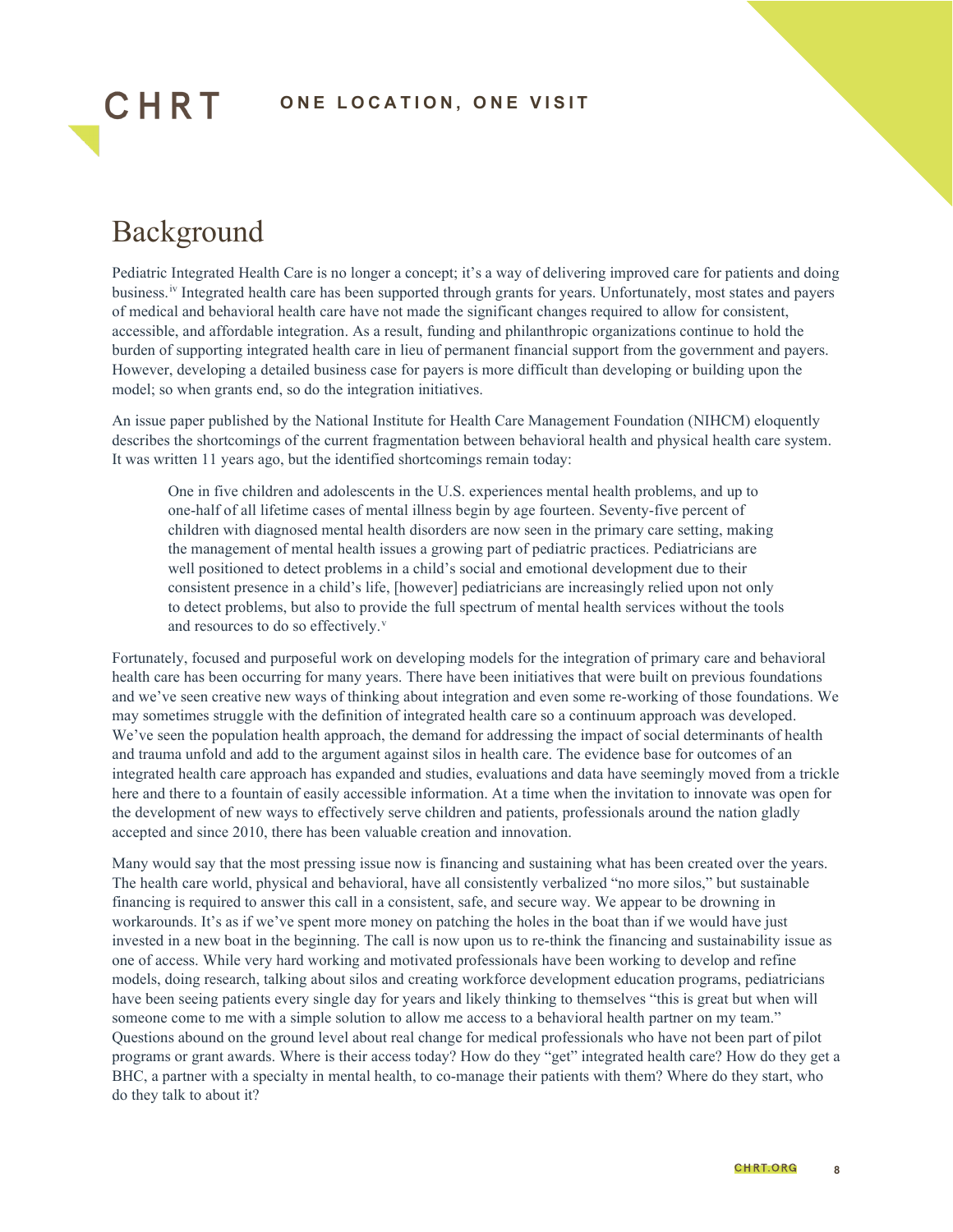

The accepted approach to physical health care disease is that detection leads to early intervention which leads to better outcomes. Behavioral health care, especially for children, should be delivered to patients with the same approach. The undetected physical and behavioral health care needs of children very likely lead to adults with more extensive and expensive physical and beha[vi](#page-45-5)oral health care needs.<sup>vi</sup>

## <span id="page-8-0"></span>Key Components of the PIHC Model

#### Pre-integration planning activities

It is well-known among those who have participated in the integration movement that simply placing a mental health professional into a primary care clinic is not a sufficient or effective solution and can result in model failures.

Integration requires a transformation, an educational experience, which involves changes in attitude, approach, time management, communication, workflow, clinical policies, human resources, patient engagement, billing systems, charting systems, and the daily choreography of team member activities.

The transformation of a medical clinic from non-integrated to fully integrated takes time and consistent attention to details. While there is no one-size-fits-all approach, planning is imperative for success.

SFS utilized the PIHC Implementation Manual to guide the transformative process of integrating the participating clinics. The process requires staff resources—either from existing staff or an outside expert. The resource of staff time should be considered in any planning and commitment process. There will be work to do in the transformation, so planning for the use of staff time is critical.

Prior to the assignment of a BHC to the participating practices, an administrator or supervisor led important activities including:

- educational meetings with select stakeholders and key clinic staff,
- selection and training of an implementation team,
- creation of an end-result vision and goals for implementation, and most importantly,
- identification of a champion in the practice who understands the costs and benefits and commits to the work and end vision.

At SFS, the director of integrated health care completed all of the administrative and first-tier educational meetings and presentations. Every role in the clinic was involved in the education sessions to foster buy in and ownership. The activities in *Table 1* below showcase the amount of work involved in true integration, from implementation to transformation, once the pre-integration work is completed.

#### **Table 1**

| <b>ACTIVITY</b>                | <b>PURPOSE</b>                      | <b>FOCUS</b>                                                                                           | <b>FREQUENCY</b> | <b>OUTCOME(S)</b>                                                  |
|--------------------------------|-------------------------------------|--------------------------------------------------------------------------------------------------------|------------------|--------------------------------------------------------------------|
| Initial educational<br>meeting | Describe integrated<br>health care. | This meeting should<br>involve anyone whose<br>role in the practice<br>involves strategic<br>planning. | Once             | The clinic has a<br>well thought out<br>desire to provide<br>PIHC. |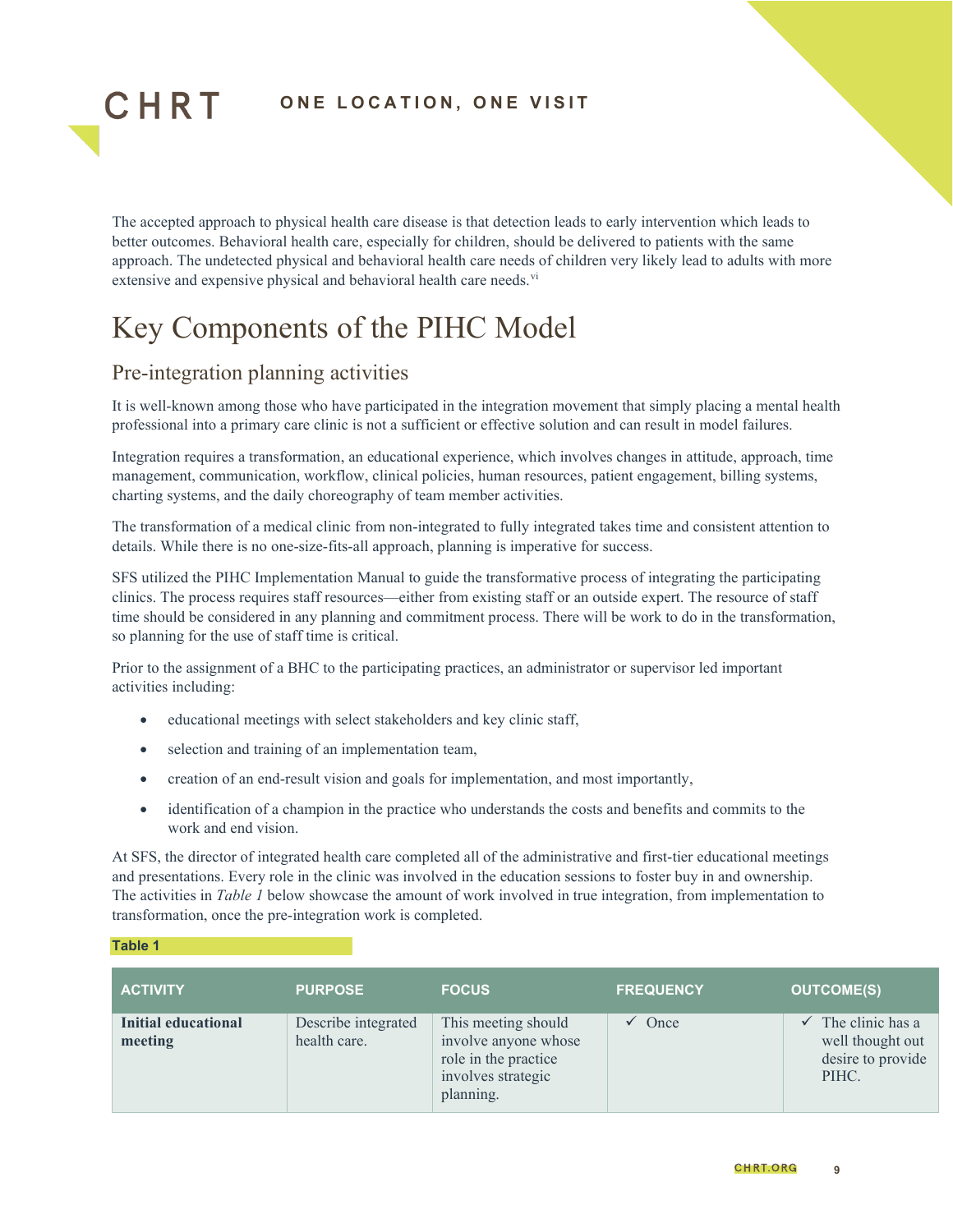

|                                             | Learn about the<br>clinic's readiness to<br>implement.                                                                                                                                                                                                                                     | For some practices this<br>may involve a CEO, or a<br>medical director, for<br>others it may be an<br>office manager or<br>provider.                                             |                   | $\checkmark$ The clinic is able<br>to connect<br>integration<br>investments to<br>patient well-<br>being.<br>$\checkmark$ The clinic has<br>identified a<br>champion for the<br>PIHC model.<br>$\checkmark$ The clinic has<br>committed<br>resources to the<br>implementation<br>process. |
|---------------------------------------------|--------------------------------------------------------------------------------------------------------------------------------------------------------------------------------------------------------------------------------------------------------------------------------------------|----------------------------------------------------------------------------------------------------------------------------------------------------------------------------------|-------------------|-------------------------------------------------------------------------------------------------------------------------------------------------------------------------------------------------------------------------------------------------------------------------------------------|
| <b>Management</b><br>educational meeting    | Educate key<br>management staff<br>about PIHC and<br>provide managers<br>with the information<br>they will need to<br>introduce change to<br>their staff.<br>Management staff<br>need to have enough<br>knowledge of PIHC<br>to share with staff in<br>a way that generates<br>enthusiasm. | Management-level<br>stakeholders including<br>managers of nurses,<br>medical assistants, front<br>desk staff members, and<br>administrators (finance,<br>human resources, etc.). | $\checkmark$ Once | $\checkmark$ Staff learn about<br>clinic intentions<br>for PIHC<br>$\checkmark$ Understand the<br>integration<br>model that will<br>be used<br>$\checkmark$ Are given an<br>opportunity to<br>positively lead<br>their staff by<br>sharing<br>knowledge and<br>expectations               |
| <b>Medical provider team</b><br>meeting     | <b>Educate</b> medical<br>providers about<br>PIHC, including the<br>"why," the "how,"<br>and the benefits.                                                                                                                                                                                 | Medical team members<br>including A, B, and C.                                                                                                                                   | $\checkmark$ Once | $\checkmark$ Create<br>expectations<br>$\checkmark$ Communicate<br>benefits<br>$\checkmark$ Create<br>excitement and<br>buy in<br>$\checkmark$ Connect current<br>Provider issues<br>with the PIHC<br>solution                                                                            |
| <b>General</b> staff<br>educational meeting | Educate about the<br>PIHC model and the<br>impact of clinic                                                                                                                                                                                                                                | All clinic staff                                                                                                                                                                 | $\checkmark$ Once | Staff will have<br>$\checkmark$<br>knowledge of<br>the reasons for<br>transformation                                                                                                                                                                                                      |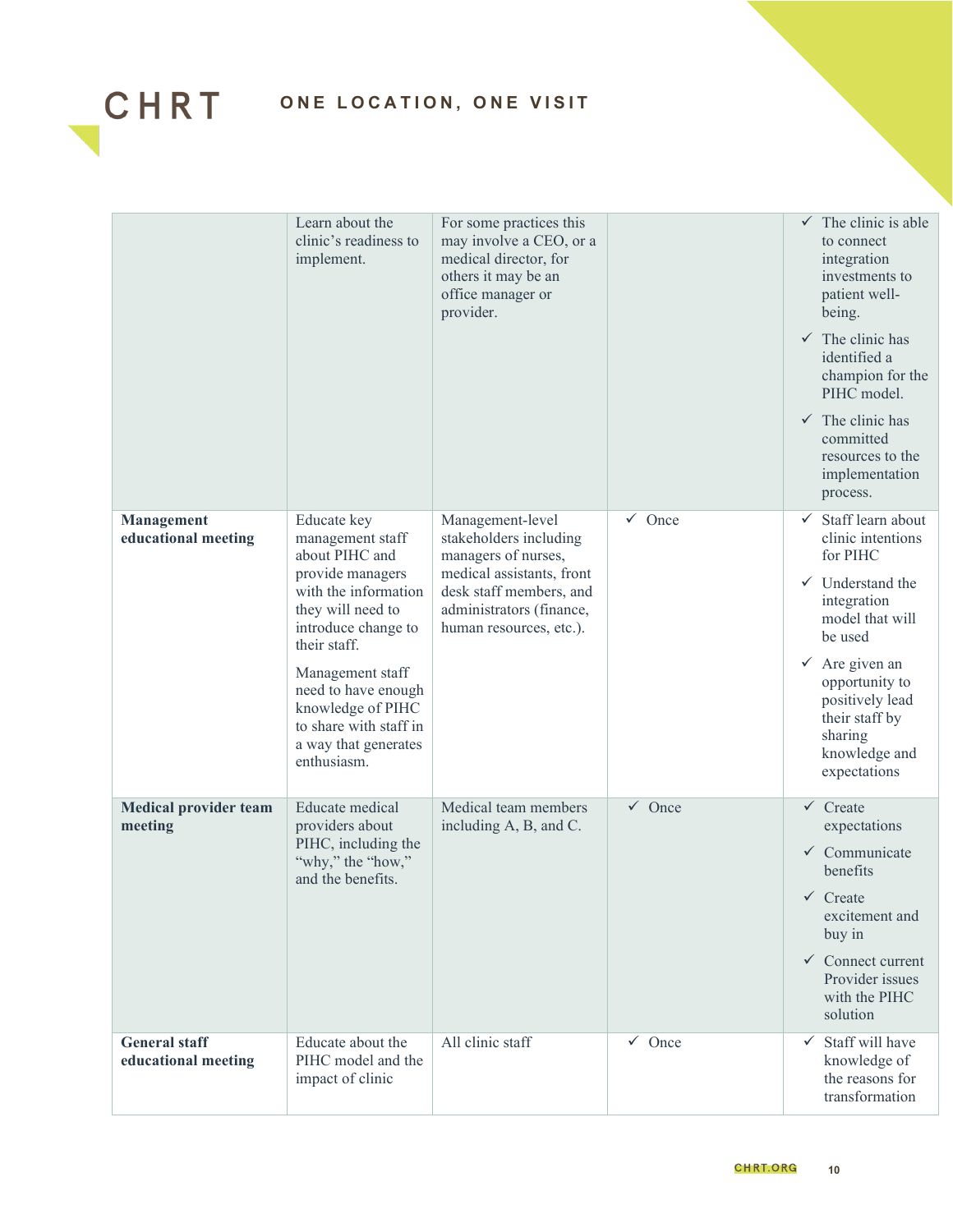

|                                                       | transformation for<br>each staff role.<br>Staff should<br>understand what<br>IHC is, why the<br>clinic is pursuing<br>the PIHC model, the<br>benefits to staff and<br>patients.<br>The goal is to foster<br>buy-in and generate<br>enthusiasm for the<br>next phase. |                                                                                                    |                                 | $\checkmark$<br>$\checkmark$                                 | Staff will<br>understand their<br>role in the PIHC<br>model<br>Staff will hear<br>expectations<br>from the clinic<br>management                                                                                                    |
|-------------------------------------------------------|----------------------------------------------------------------------------------------------------------------------------------------------------------------------------------------------------------------------------------------------------------------------|----------------------------------------------------------------------------------------------------|---------------------------------|--------------------------------------------------------------|------------------------------------------------------------------------------------------------------------------------------------------------------------------------------------------------------------------------------------|
| All compliance<br>activities between<br>organizations | Complete all legal<br>foundations of<br>partnership.                                                                                                                                                                                                                 | Allow all parties to have<br>written understanding of<br>expectations in<br>partnership activities | Until completed<br>$\checkmark$ | $\checkmark$<br>$\checkmark$<br>$\checkmark$<br>$\checkmark$ | <b>Business</b><br>Associate<br>Agreement<br><b>Medical Record</b><br>access<br>All<br>confidentiality<br>and HIPAA<br>requirements<br>documented and<br>completed<br>Vendor<br>requirements<br>with health<br>system<br>completed |

## <span id="page-10-0"></span>Behavioral Health Consultant Role

#### Implementation Activities

In most instances, the BHC is not responsible for leading the integrated health care implementation and transformation process; BHCs are generally solely focused on providing direct services to patients at the participating clinic. However, for the purposes of this study, the BHC assigned to each clinic was specially trained to participate in, and take on some leadership duties for, the implementation tasks outlined in *Table 2*.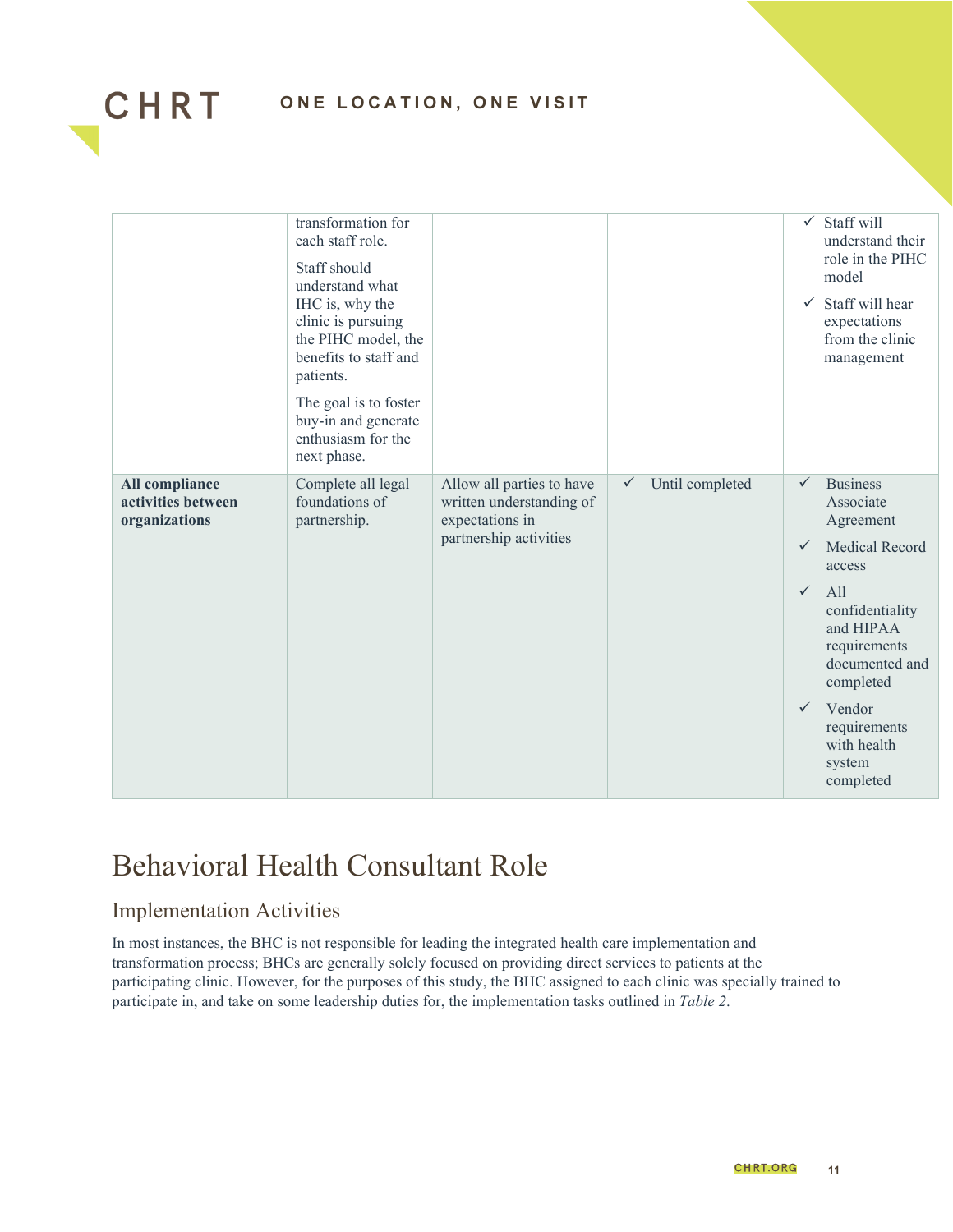

#### **Table 2**

| <b>ACTIVITY</b>                                                             | <b>FOCUS</b>                                                                                                                                                                                                                                                                                                               | <b>FREQUENCY (OR # OF</b><br><b>TIMES OVER 2YR</b><br><b>PROJECT)</b>                                            |
|-----------------------------------------------------------------------------|----------------------------------------------------------------------------------------------------------------------------------------------------------------------------------------------------------------------------------------------------------------------------------------------------------------------------|------------------------------------------------------------------------------------------------------------------|
| Administrative/implementation<br>coordination meetings                      | General implementation.                                                                                                                                                                                                                                                                                                    | Weekly for<br>approximately three<br>months, as needed.                                                          |
| <b>Medical team consultation on</b><br>workflow and workflow<br>development | Workflow is developed and refined in collaboration<br>with clinic staff (pediatrician, nurse manager, CSR<br>manager, etc.) as well as off-site management. Some<br>tasks, such as creating a more robust behavioral health<br>screening process took several months.                                                      | Daily/weekly for<br>approximately two to<br>three months, then as<br>needed.                                     |
| Mental health focused training for<br>clinic staff (various topics)         | Build the capacity of clinic staff around mental health.                                                                                                                                                                                                                                                                   | Quarterly for the first<br>year, then as needed after<br>implementation.                                         |
| Clinic staff meetings, team building<br>activities                          | General implementation.                                                                                                                                                                                                                                                                                                    | Monthly or based on<br>existing clinic frequency,<br>IHC added as agenda<br>item on all meetings<br>recommended. |
| <b>BHC</b> skill development and<br>orientation activities                  | BHC is certified in IHC program (four months);<br>receives physical health trainings, CAFAS/PECFAS<br>and DECA certifications, and all required medical<br>clinic trainings.                                                                                                                                               | 62                                                                                                               |
| <b>Building community resources</b><br>relationships                        | Community needs assessment is conducted with local<br>school districts, mental health treatment providers,<br>specialty health care providers, and agencies that meet<br>various concrete needs (i.e. housing, utilities, food,<br>diapers, etc.) social determinants of health (SDOH)<br>needs                            | 21                                                                                                               |
| <b>Clinic environment activities</b>                                        | Prepare staff to understand and operate from an<br>integrated approach at every step as new workflows<br>are created by attending and presenting at monthly<br>staff meetings, lunch and learns, and daily huddles<br>while maintaining an "open-door" policy to field<br>questions and concerns from staff as they arise. | 17                                                                                                               |
|                                                                             | Part of the training helps prepare front desk to greet<br>and schedule patients, answer questions about<br>screenings, and even identify patients for BHC<br>consultation. Nurses working the triage line are<br>prepared to direct and advise patients with mental<br>health care needs.                                  |                                                                                                                  |
| <b>Staff relationship activities</b>                                        | Educate patients not only on the Pediatric Integrated<br>Health Care model, but also on mental health. This<br>work reduces the stigma associated with receiving                                                                                                                                                           | 29                                                                                                               |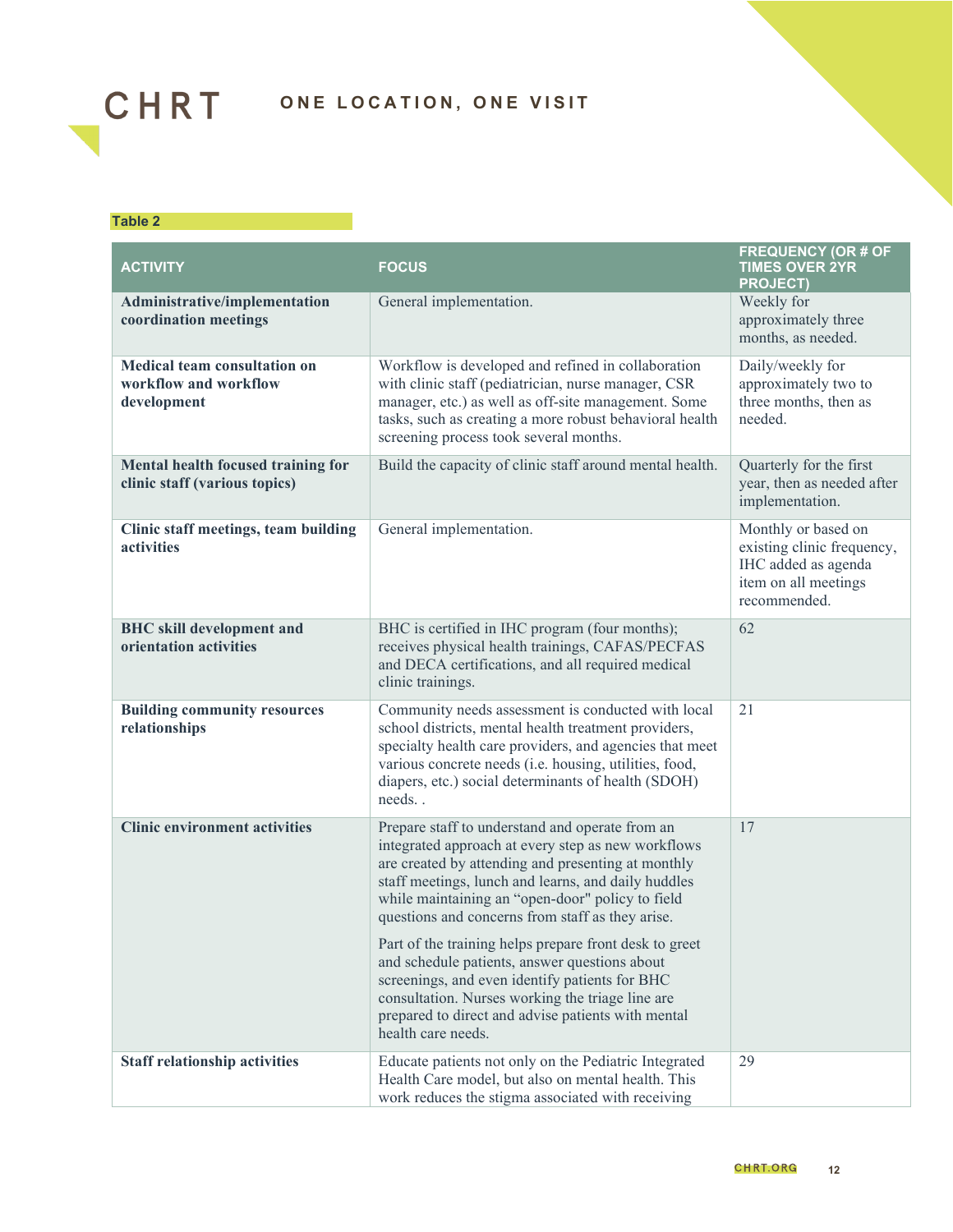

| mental health care and is often done with clinic staff as<br>well to create an environment where behavioral health<br>screening and care is routine. |  |
|------------------------------------------------------------------------------------------------------------------------------------------------------|--|
|------------------------------------------------------------------------------------------------------------------------------------------------------|--|

#### Evaluation Activities

In addition to implementation activities, the BHC assigned to each clinic was responsible for several evaluation and data collection activities. Impact was measured using provider and patient/family surveys, practice data from the EMR, and/or qualitative data gathered from interviews or focus groups. The BHC played a key role in ensuring timely and coordinated data collection efforts across many different stakeholders (providers, clients, families, etc.) during the entire project. *Table 3* outlines the work of the BHC with regard to evaluation and data collection.

#### **Table 3**

| <b>EVALUATION ACTIVITY</b>                                                                  | <b>PURPOSE</b>                                                                                                                                                     | <b>FREQUENCY</b>                     |
|---------------------------------------------------------------------------------------------|--------------------------------------------------------------------------------------------------------------------------------------------------------------------|--------------------------------------|
| Recording BHC patient contact details into<br><b>SFS recording system</b>                   | Monitor the services provided by the BHC and<br>the subsequent health care utilization and health<br>outcomes of the patient.                                      | Daily.                               |
| Recording consults, phone calls, ongoing<br>appointments in provider EMR                    | Reach out to and provide PIHC interventions to<br>patients and families with mental health concerns.                                                               | Daily.                               |
| <b>Record BHC implementation activities</b>                                                 | Gather information about the types of<br>implementation activities necessary to implement<br>the PIHC model                                                        | As needed.                           |
| <b>Conduct behavioral health assessments</b>                                                | Improve patient behavioral health outcomes<br>through detection and early intervention of<br>behavioral health needs in an appropriate setting.                    | As needed.                           |
| <b>BHC</b> key informant interviews                                                         | Understand the clinic staff workflow, efficiencies,<br>and changes in clinic processes; understand<br>fidelity to the PIHC model.                                  | Baseline and 12-<br>month follow-up. |
| <b>Baseline and follow-up patient survey</b><br>administration                              | Understand the impact of services on behavioral<br>and physical health outcomes; understand patient<br>and family satisfaction with the PIHC model and<br>the BHC. | Baseline and 12-<br>month follow-up. |
| Coordinate with various stakeholder to<br>ensure access to necessary documents and<br>tools | Ensure data collection activities—surveys,<br>assessments, forms--are completed in a timely<br>manner.                                                             | As needed.                           |

#### Patient Services

The primary work of a BHC is to consult with patients, parents, and the medical team. As part of the PIHC rollout, BHCs provided direct services to 1,149 patients. Based on data collected by the BHCs using the methods noted above, *Figure 1* displays the top reasons for these consultations, which include both traditional mental health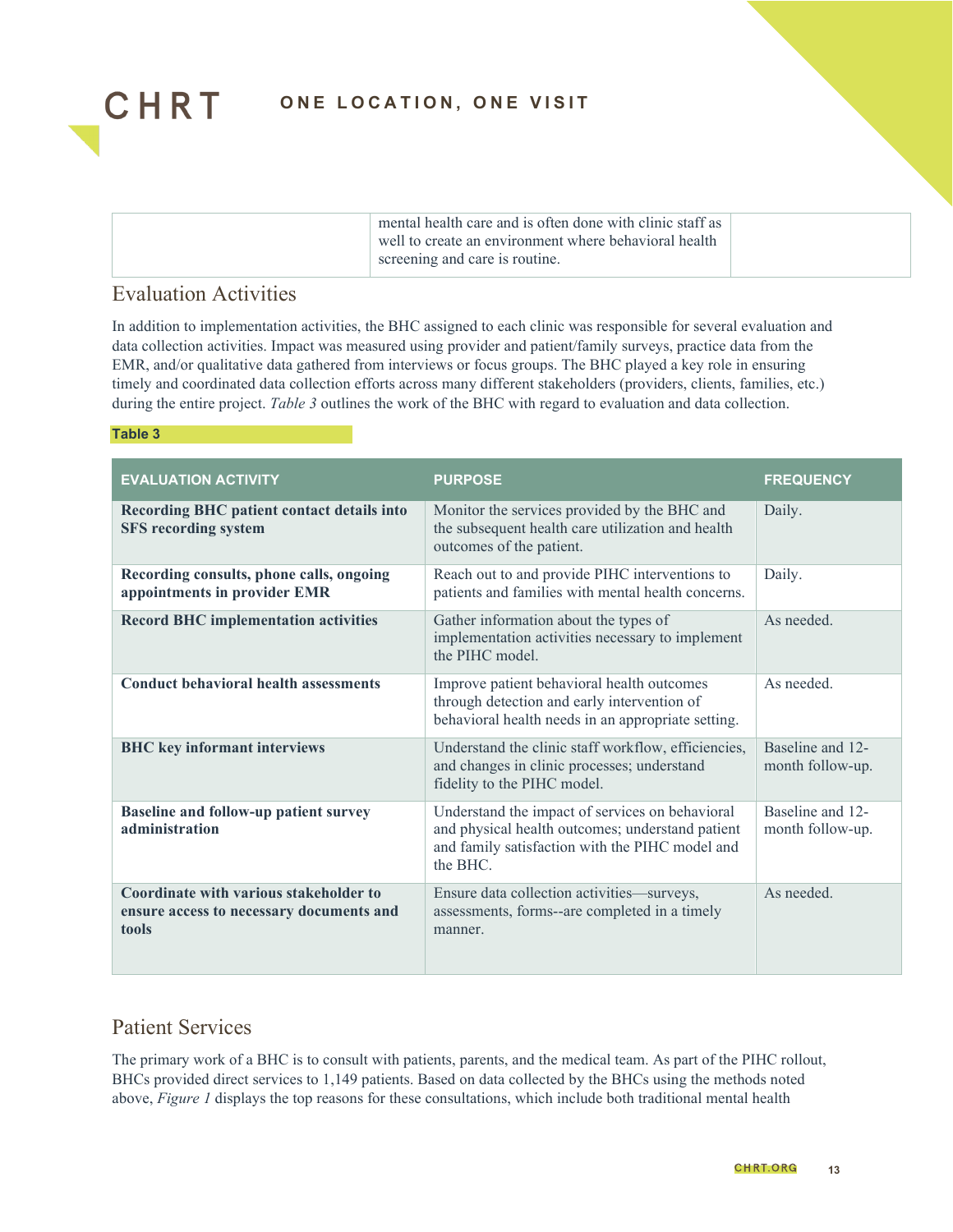

concerns (such as anxiety, depression, and ADHD) as well as health behavior concerns (such as nutrition, exercise, and medication management).

#### **Figure 1**



#### BHCs can address a range of mental and behavioral health concerns.

*Data source: Internal BHC tracking*

The most common types of services provided during these encounters can be seen in *Figure 2*.

Services often included parent psychoeducation and anticipatory guidance, as is common in pediatrics. Screenings, assessments, and referrals proved to be beneficial as well. For example:

- Mothers enrolled in treatment for postpartum depression ahead of their obstetrician follow up due to BHC screening and intervention,
- Parents expressed gratitude for learning a great deal from the BHC during short consultations,
- Parents found answers in a setting they trusted, when they weren't sure where to go.

*Figure 3* displays the number and types of screening assessments completed as part of the broader PIHC initiative.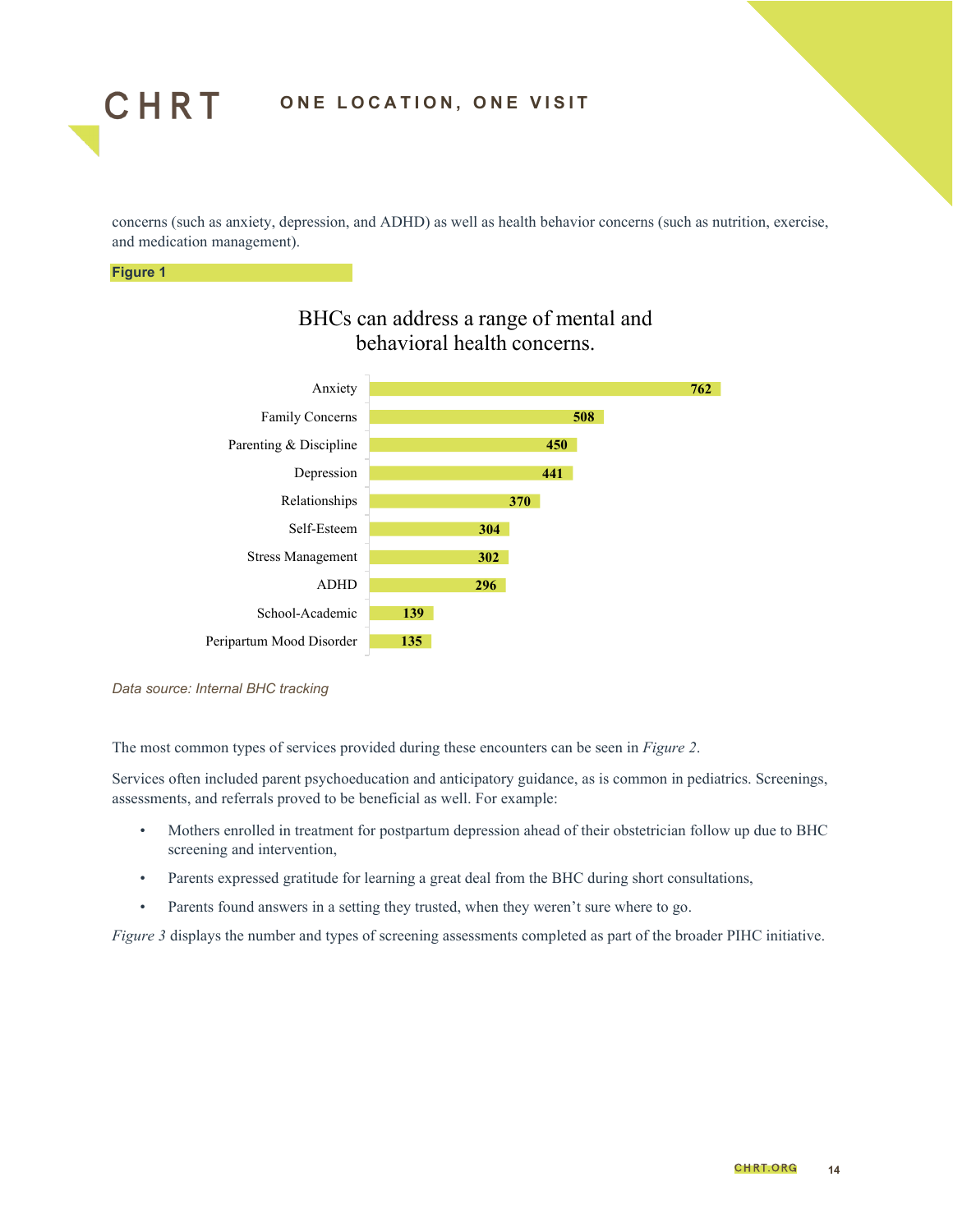

**Figure 2**

BHCs provide a number of important services, including psycho education, for patients, parents, and guardians



*Data Source: Internal BHC tracking*







*Data source: Internal BHC tracking*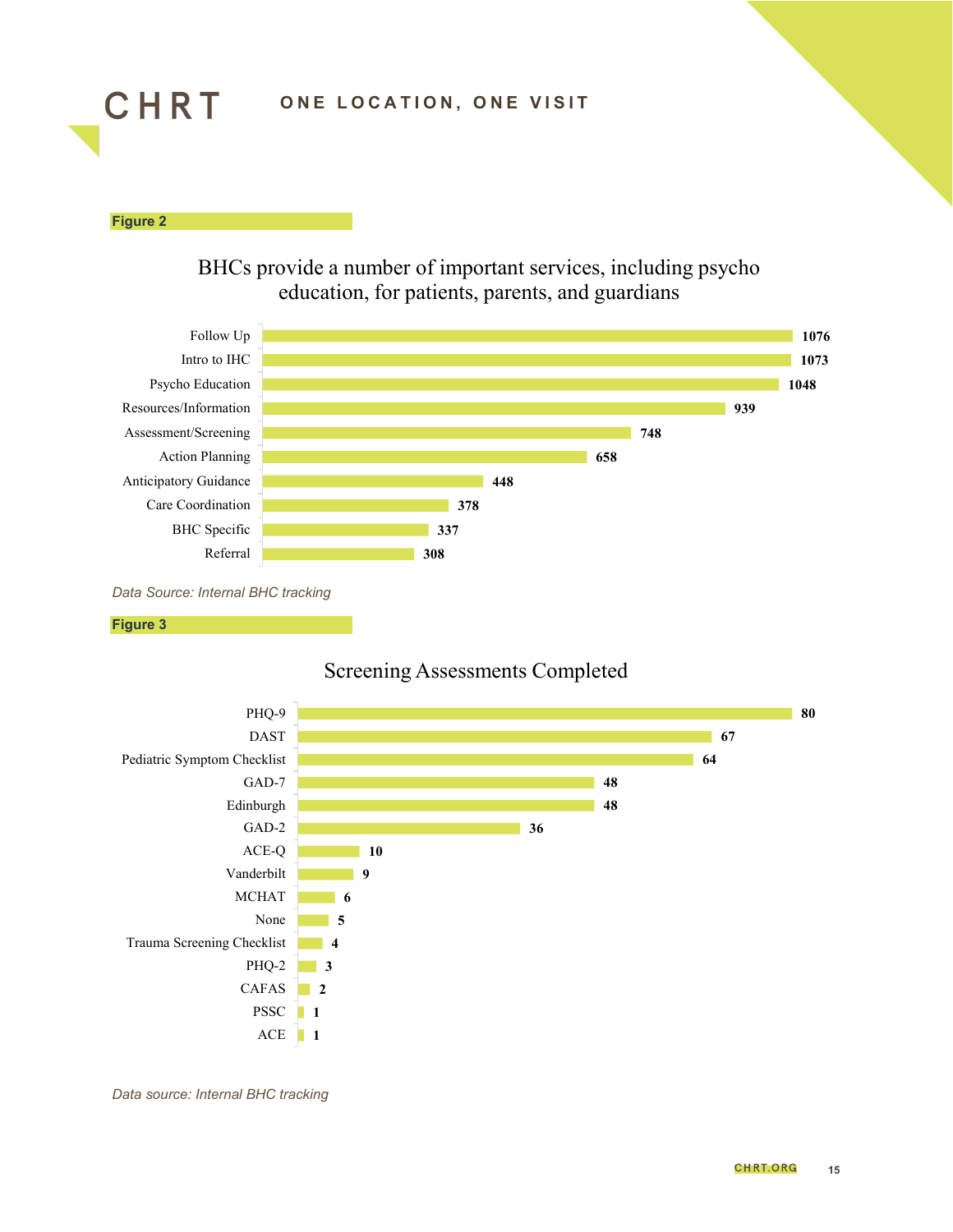

#### Brief Interventions

Additionally, the BHCs who participated in the PIHC launch provided ongoing brief interventions. The purpose of these brief interventions was to address minor concerns (self-esteem, mild anxiety), bridge gaps in care, and explore motivations for ongoing treatment. These interventions proved to be beneficial to patients and parents. For example:

- Patients reported that they were looking forward to visits so they could share their success with the BHC,
- Patients reported that they enrolled in long-term therapy following brief BHC visits.

*Figure 4* shows the types of brief interventions delivered throughout the PIHC initiative. While the need for brief intervention was clearly present, it was at times difficult to balance with consultations. Many patients and providers felt confident that the BHCs could address the presenting concerns "in house," however that meant that the BHCs were often not available for consults in real time. Since the warm hand off to the BHC is an integral part of the PIHC model, this balance between consults and brief interventions was continuously monitored. Providers and patients alike were both reminded of the BHC role in order to manage expectations.

#### **Figure 4**



#### BHCs conducted a series of brief interventions

*Data source: Internal BHC tracking*

#### **Follow Ups/Care Coordination**

The BHCs also completed over 1,000 phone calls, many of which were to follow up on service referrals and progress toward goals (*Figure 5*). These follow ups proved to be beneficial to patients and parents. For example:

- Patient body mass index (BMI) ratings were found to be lower after ongoing BHC phone support,
- BHCs coordinated psychiatric care to avoid hospitalizations,
- BHCs connected patients to specialized services such as applied behavior analysis for autism.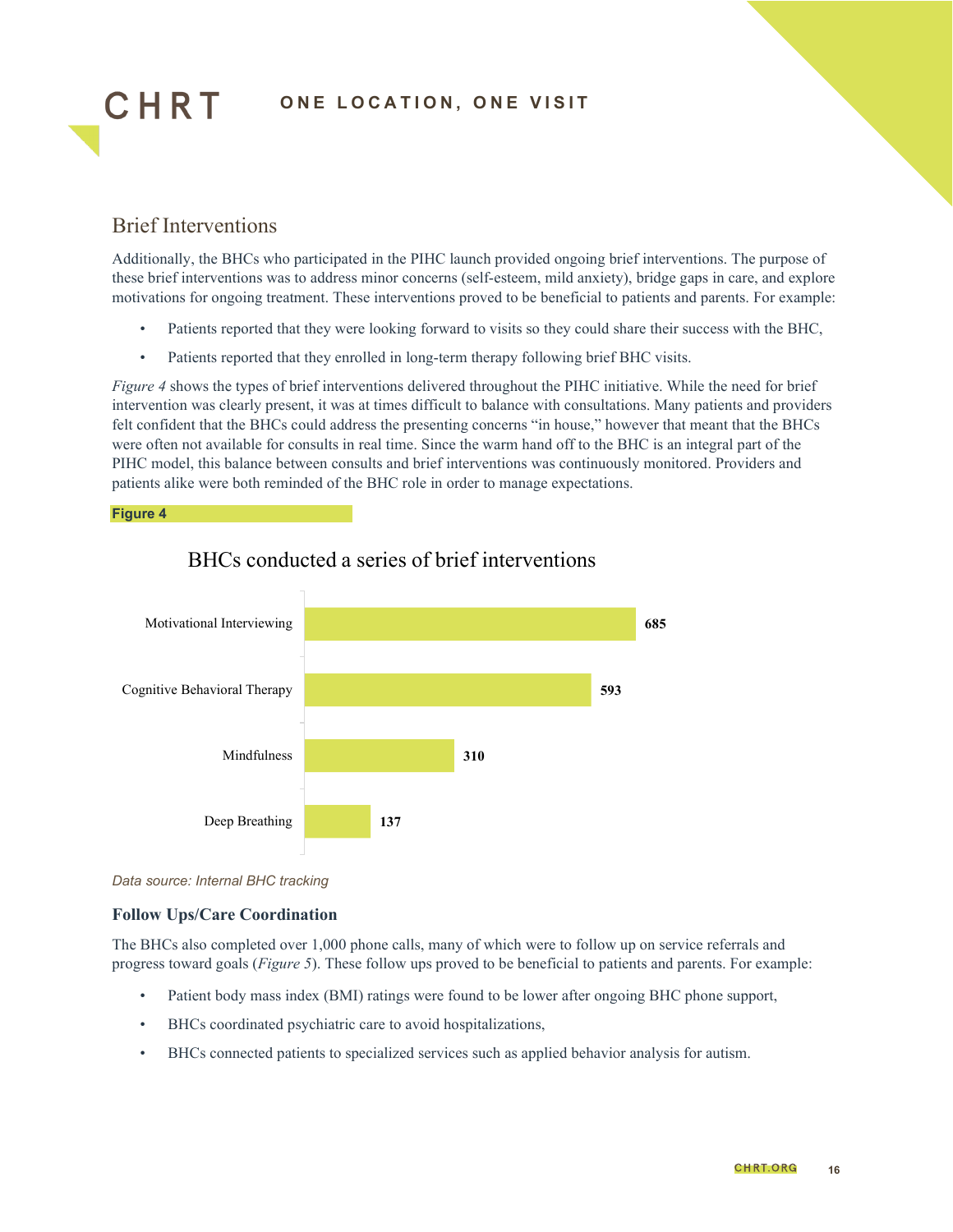





*Data source: Internal BHC tracking*

## <span id="page-16-0"></span>Evaluation

**Figure 5**

The evaluation of the PIHC by CHRT sought to:

- 1. Assess the transformation of the practices and document staff and workflow changes as they integrate using the PIHC model
- 2. Examine changes in patient physical and behavioral health outcomes following the provision of integrated behavioral health services
- 3. Determine the cost effectiveness of the PIHC model
- 4. Provide payer systems with the data they require to evaluate the value of making PIHC the standard of practice

## <span id="page-16-1"></span>Clinic-level Evaluation

#### Methods

Multiple data collection methods were used to evaluate the PIHC initiative and the role of the BHCs in their respective clinics. Data collection occurred at three time points over the course of the project (preimplementation/baseline, one-year, and two-year). Questionnaires and group interviews of care team members were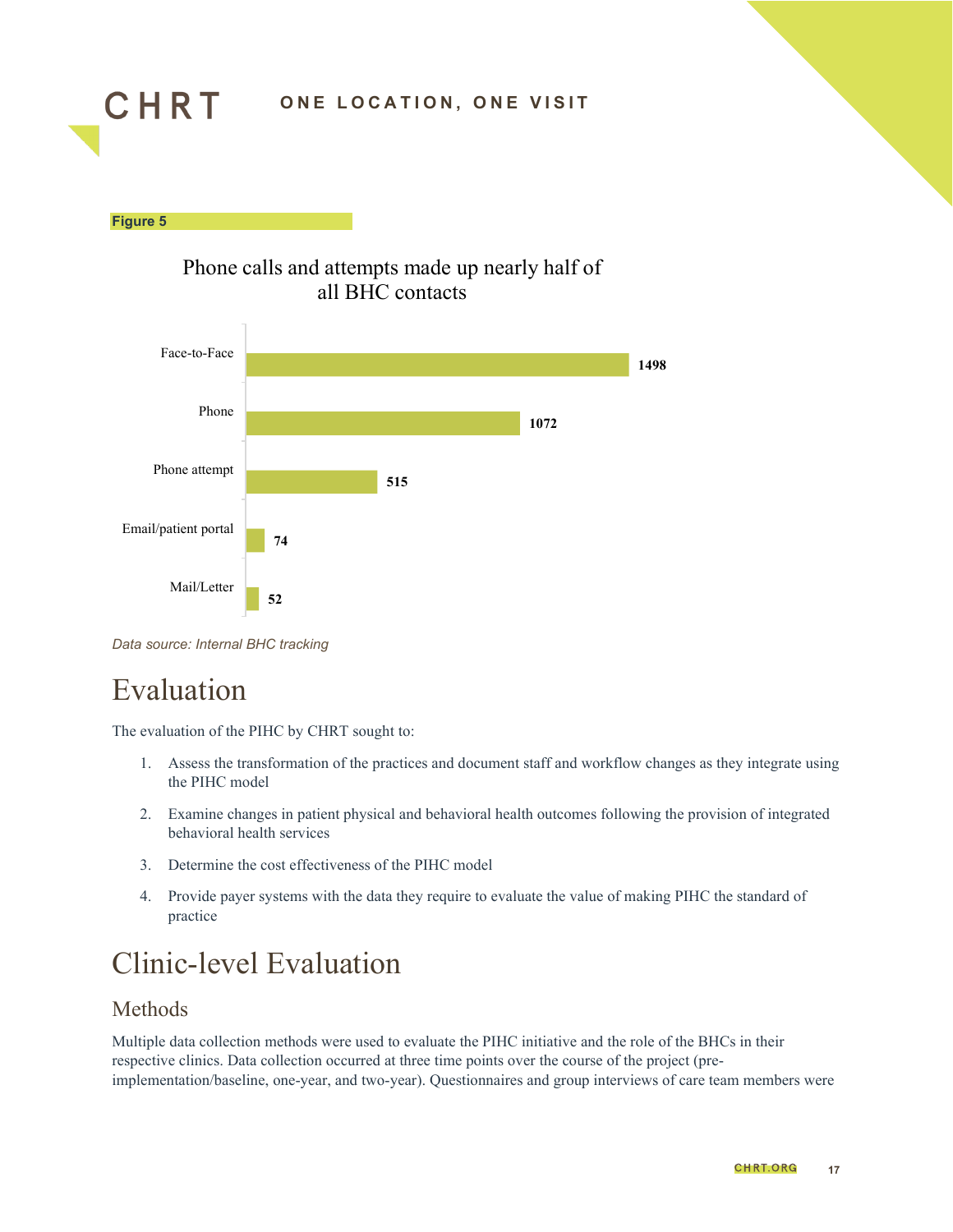

completed at all three time points. Individual interviews were conducted with BHCs at the end of year one and year two.

#### **Care Team Questionnaires**

CHRT administered the care team questionnaire to members of the care team on an annual basis via Qualtrics. The care team included physicians, nurses, medical assistants, care managers, clinic managers, and customer support representatives. The following questions were asked using a five-point scale for responses:

- 1. How confident are you in providing behavioral health services?
- 2. How confident are you in navigating the mental health system (including providing referrals) for your patients?
- 3. How confident are you identifying childhood trauma?
- 4. How confident are you treating childhood trauma?
- 5. How would you rate your clinical effectiveness at detecting children with behavioral health needs?
- 6. How would you rate your clinical effectiveness at providing the appropriate intervention(s) to children with behavioral health needs?
- 7. How would you rate the overall quality of care your clinic provides children with behavioral health needs?
- 8. How satisfied are you with the overall care your clinic provides children with behavioral health needs?

#### Results

**Care team members at both clinics indicated that improvements were made in all areas with the exception of recognizing childhood trauma at one clinic and confidence in treating childhood trauma at both clinics. Care team members were increasingly confident in providing behavioral health services, navigating the mental health system on behalf of patients, detecting the need for behavioral health services, providing the needed services, and offering high quality care to children with behavioral health needs. they improved the overall quality of care that the clinic provides children with behavioral health needs. Care team members also reported an improvement in the effectiveness of the clinic to be able to identify behavioral health needs and provide the appropriate care to patients (with the exception of childhood trauma).**

Descriptive statistics were run on the questionnaire responses. *Tables 4 and 5* show the average scores reported by care team members at each clinic for the key questions related to providing pediatric integrated behavioral health care. Responses are listed by care team confidence (*Table 4*) and quality of care (*Table 5*).

All items showed improvement from baseline to final time points with the exception of "confidence in identifying childhood trauma" at IHA and "confidence in treating childhood trauma" for both clinics.

The two highest rated items at the final time points were "confidence in providing behavioral health services" and "satisfaction with the overall care the clinic provides children with behavioral health needs." At both sites, the largest positive change from baseline to final was provider satisfaction with overall care provided by the clinic to children with behavioral health needs (0.76 increase in mean rating at IHA and 0.92 at HFHS). The mean scores for each of the eight key questions have been visualized as line graphs to show how the scores changed over the duration of the project in *Figures 1 - 4* below.

At HFHS the majority of the items averaged scores of 3.5 or higher. Only one item received average scores of 3.0 or less (classified as "confidence on treating childhood trauma.) At the final timepoint, the two highest rated domains at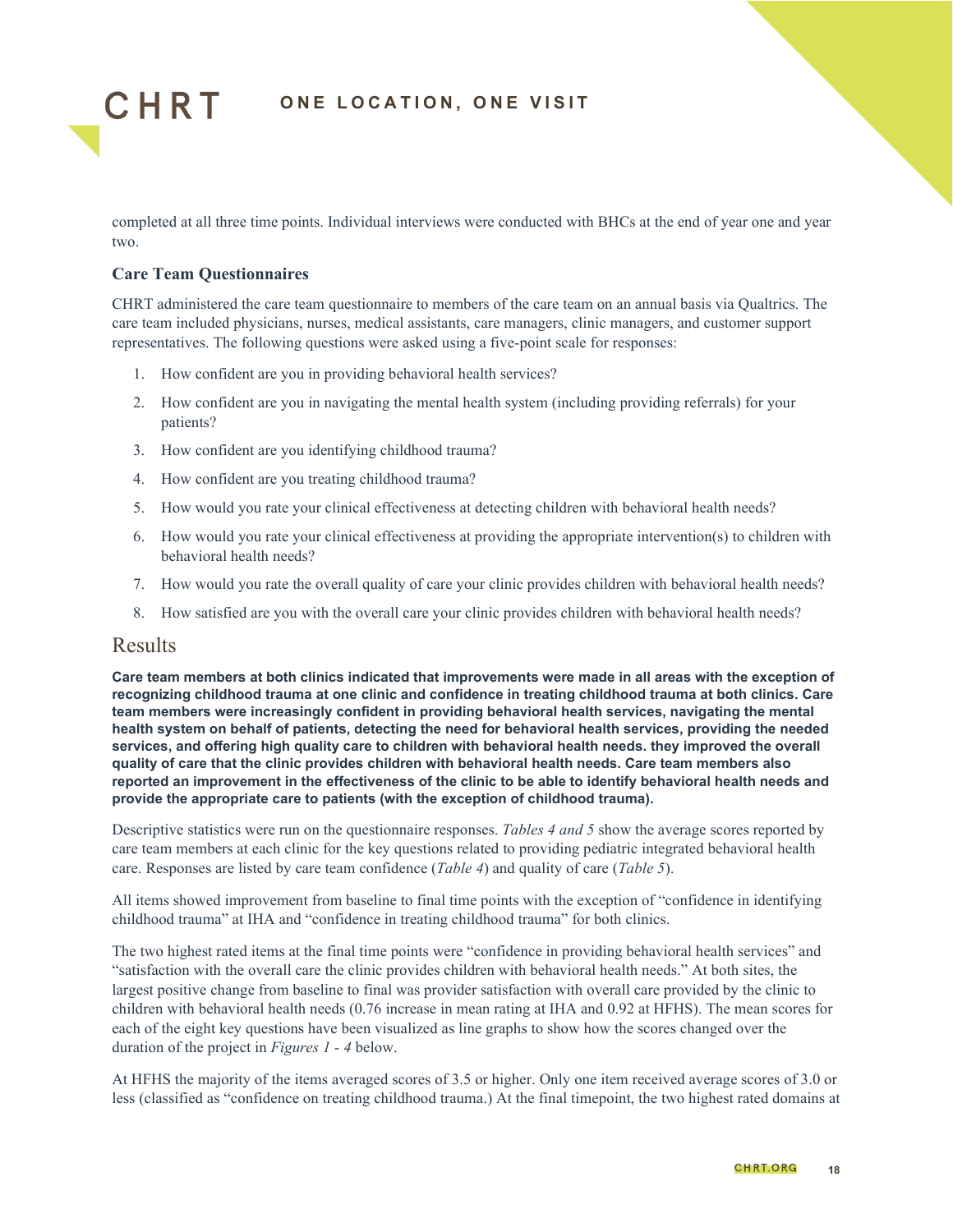

HFHS were "how would you rate your clinical effectiveness at detecting children with behavioral health needs?" and "satisfaction with the overall care the clinic provides children with behavioral health needs" with mean scores of 4.67.

At IHA, the majority of the items averaged scores of 3.0 or higher. Similar to HFHS, only one item received average scores of 3.0 or less (classified as "confidence on treating childhood trauma"). Two items related to childhood trauma showed an overall decrease from baseline to final timepoints – confidence in identifying and confidence in treating. The two highest rated items at the final time points were "how would you rate your clinical effectiveness at detecting children with behavioral health needs and "how would you rate the overall quality of care the clinic provides children with behavioral health needs".

For several items, including the aforementioned confidence in treating childhood trauma, we observed a peak at mid-point followed by a dip at the final timepoint. We speculate that this is due to a shift in the care team's understanding of their current level of knowledge/ability due to the education provided by the BHCs within the organization and greater experiences with the integrated care model. As a result, the final timepoint score may represent a more accurate reflection of their understanding of how to identify and treat childhood trauma.

#### **Table 4**

| Care team confidence                                     |                                                                         |                                                                                                                          |                                                           |                                                        |  |
|----------------------------------------------------------|-------------------------------------------------------------------------|--------------------------------------------------------------------------------------------------------------------------|-----------------------------------------------------------|--------------------------------------------------------|--|
|                                                          | How confident are<br>you in providing<br>behavioral health<br>services? | How confident are you in<br>navigating the mental health<br>system (including providing<br>referrals) for your patients? | How confident are<br>you identifying<br>childhood trauma? | How confident are you<br>treating childhood<br>trauma? |  |
|                                                          | <b>Henry Ford Health System (HFHS)</b>                                  |                                                                                                                          |                                                           |                                                        |  |
| <b>Baseline</b>                                          | 3.25                                                                    | 3.50                                                                                                                     | 3.75                                                      | 3.25                                                   |  |
| <b>Midpoint</b>                                          | 3.50                                                                    | 3.50                                                                                                                     | 3.50                                                      | 3.50                                                   |  |
| <b>Final</b>                                             | 4.00                                                                    | 4.00                                                                                                                     | 4.33                                                      | 2.67                                                   |  |
| Change<br>from<br><b>baseline</b> to<br>follow-up        | 0.75                                                                    | 0.50                                                                                                                     | 0.58                                                      | $-0.58$                                                |  |
|                                                          | <b>Integrated Health Associates (IHA)</b>                               |                                                                                                                          |                                                           |                                                        |  |
| <b>Baseline</b>                                          | 2.78                                                                    | 3.00                                                                                                                     | 3.33                                                      | 2.00                                                   |  |
| <b>Midpoint</b>                                          | 3.60                                                                    | 2.80                                                                                                                     | 3.20                                                      | 2.40                                                   |  |
| Final                                                    | 2.88                                                                    | 3.13                                                                                                                     | 3.13                                                      | 1.50                                                   |  |
| <b>Change</b><br>from<br><b>baseline</b> to<br>follow-up | 0.1                                                                     | 0.13                                                                                                                     | $-0.2$                                                    | $-0.5$                                                 |  |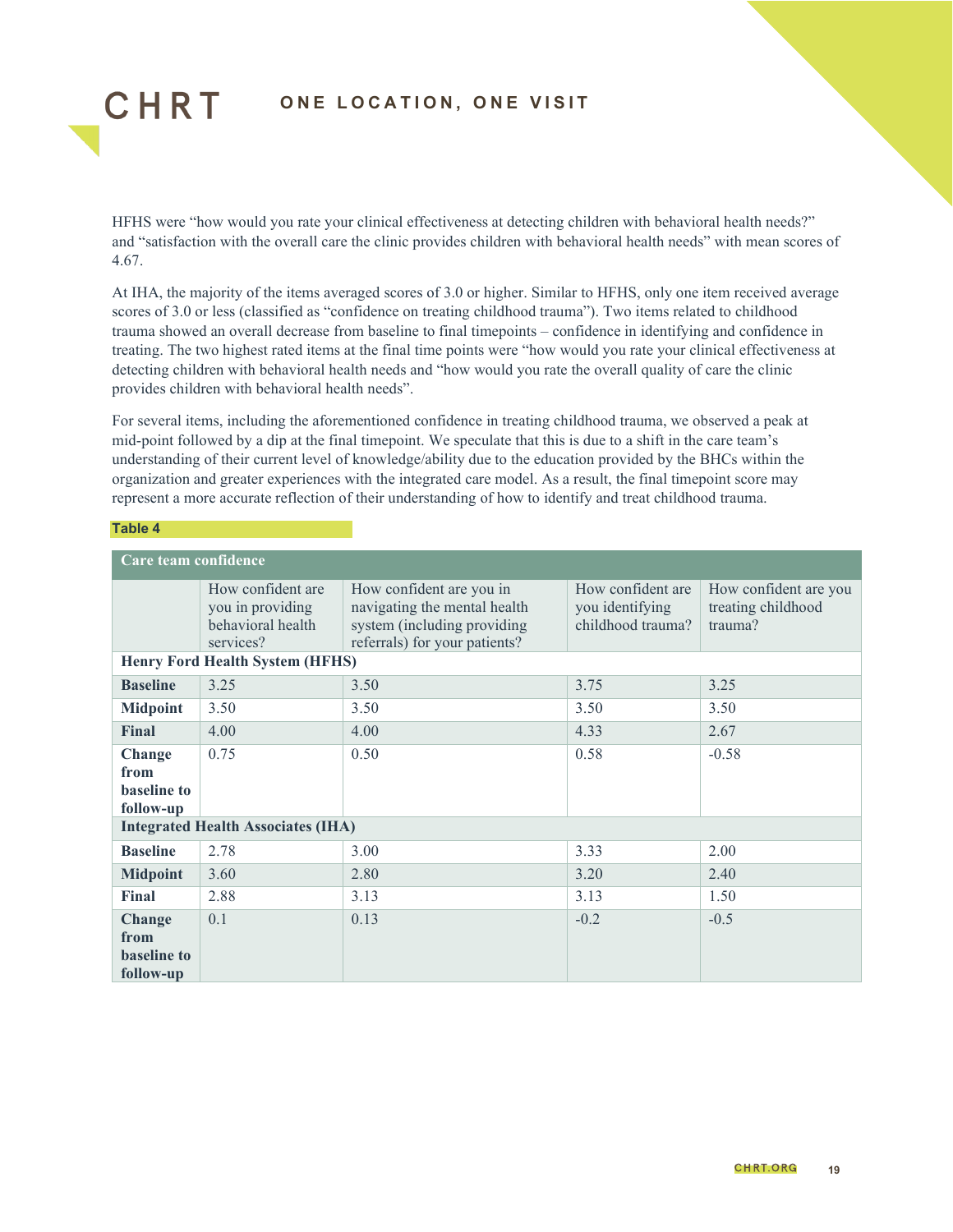

#### **Table 5**

| <b>Quality of care</b>                         |                                                                                                                      |                                                                                                                                                      |                                                                                                                           |                                                                                                                        |  |
|------------------------------------------------|----------------------------------------------------------------------------------------------------------------------|------------------------------------------------------------------------------------------------------------------------------------------------------|---------------------------------------------------------------------------------------------------------------------------|------------------------------------------------------------------------------------------------------------------------|--|
|                                                | How would you<br>rate your clinical<br>effectiveness at<br>detecting<br>children with<br>behavioral health<br>needs? | How would you rate your<br>clinical effectiveness at<br>providing the appropriate<br>intervention(s) to children<br>with behavioral health<br>needs? | How would you rate<br>the overall quality<br>of care your clinic<br>provides children<br>with behavioral<br>health needs? | How satisfied are you<br>with the overall care<br>your clinic provides<br>children with<br>behavioral health<br>needs? |  |
|                                                | <b>Henry Ford Health System (HFHS)</b>                                                                               |                                                                                                                                                      |                                                                                                                           |                                                                                                                        |  |
| <b>Baseline</b>                                | 4.00                                                                                                                 | 4.00                                                                                                                                                 | 4.00                                                                                                                      | 3.75                                                                                                                   |  |
| <b>Midpoint</b>                                | 4.00                                                                                                                 | 4.00                                                                                                                                                 | 5.00                                                                                                                      | 4.50                                                                                                                   |  |
| Final                                          | 4.67                                                                                                                 | 4.33                                                                                                                                                 | 4.33                                                                                                                      | 4.67                                                                                                                   |  |
| <b>Change from</b><br>baseline to<br>follow-up | 0.67                                                                                                                 | 0.33                                                                                                                                                 | 0.33                                                                                                                      | 0.92                                                                                                                   |  |
|                                                | <b>Integrated Health Associates (IHA)</b>                                                                            |                                                                                                                                                      |                                                                                                                           |                                                                                                                        |  |
| <b>Baseline</b>                                | 3.56                                                                                                                 | 3.33                                                                                                                                                 | 3.56                                                                                                                      | 3.11                                                                                                                   |  |
| <b>Midpoint</b>                                | 4.20                                                                                                                 | 4.00                                                                                                                                                 | 4.20                                                                                                                      | 3.80                                                                                                                   |  |
| Final                                          | 4.00                                                                                                                 | 3.75                                                                                                                                                 | 4.00                                                                                                                      | 3.88                                                                                                                   |  |
| <b>Change from</b><br>baseline to<br>follow-up | 0.44                                                                                                                 | 0.42                                                                                                                                                 | 0.44                                                                                                                      | 0.77                                                                                                                   |  |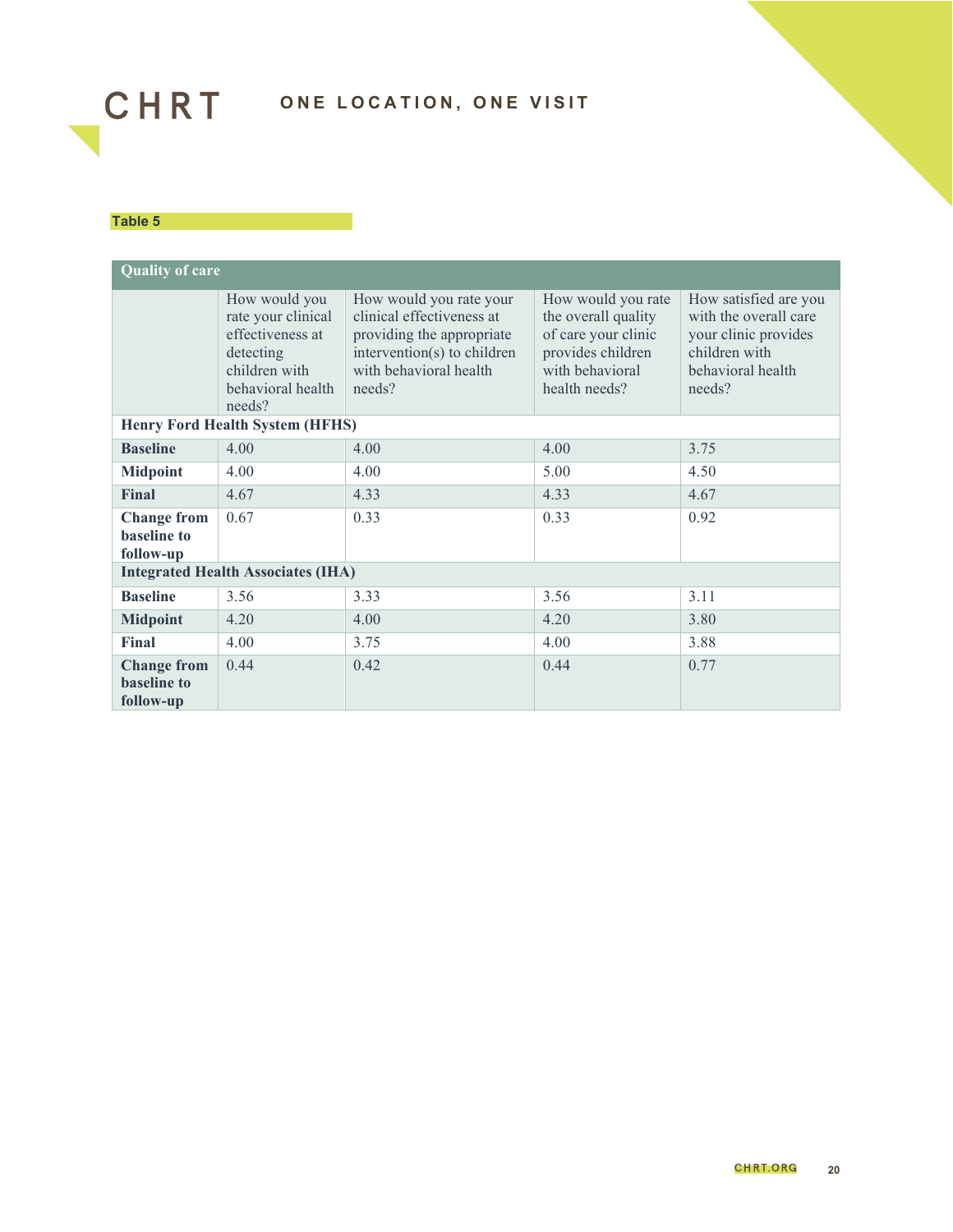

**Figure 6**

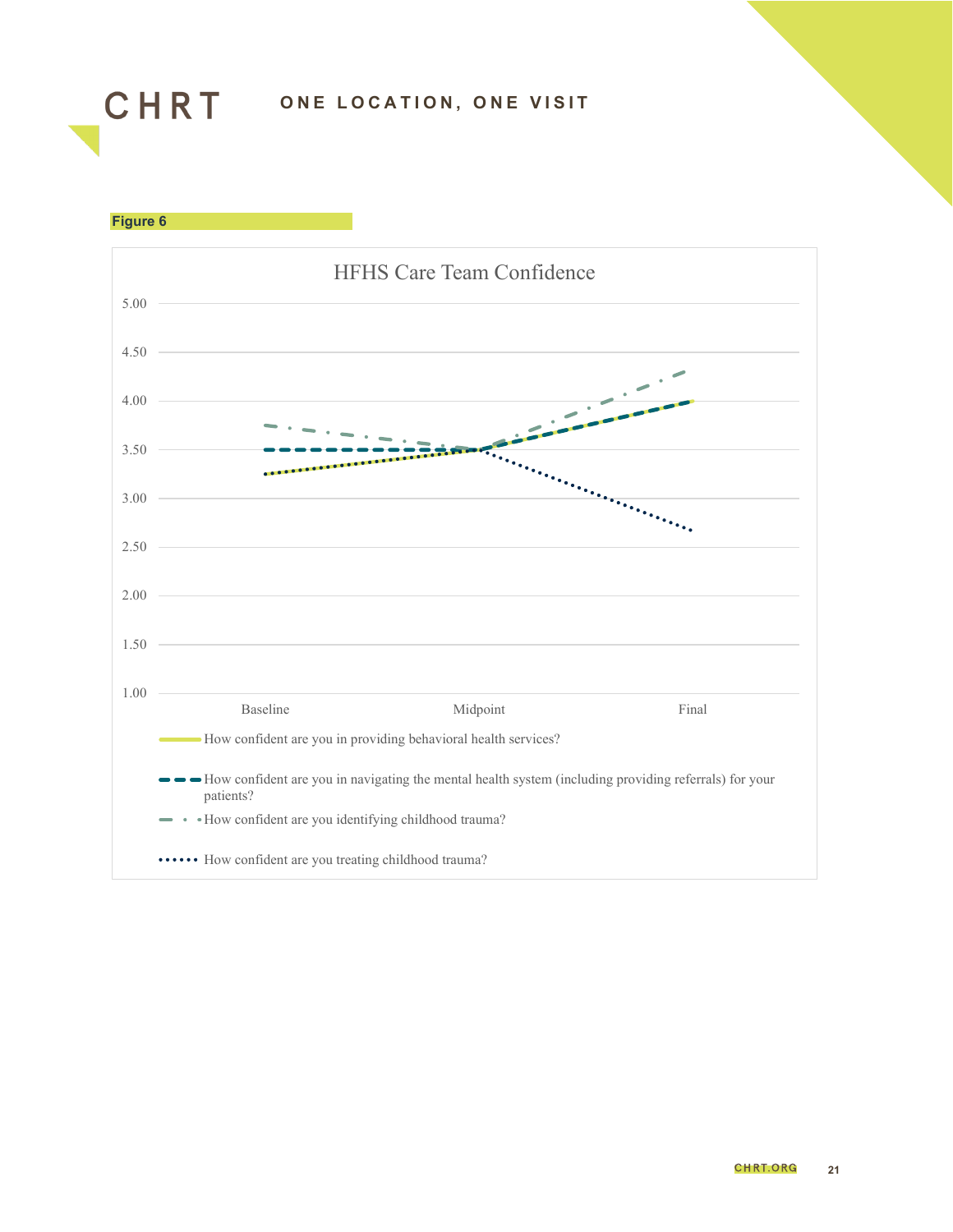

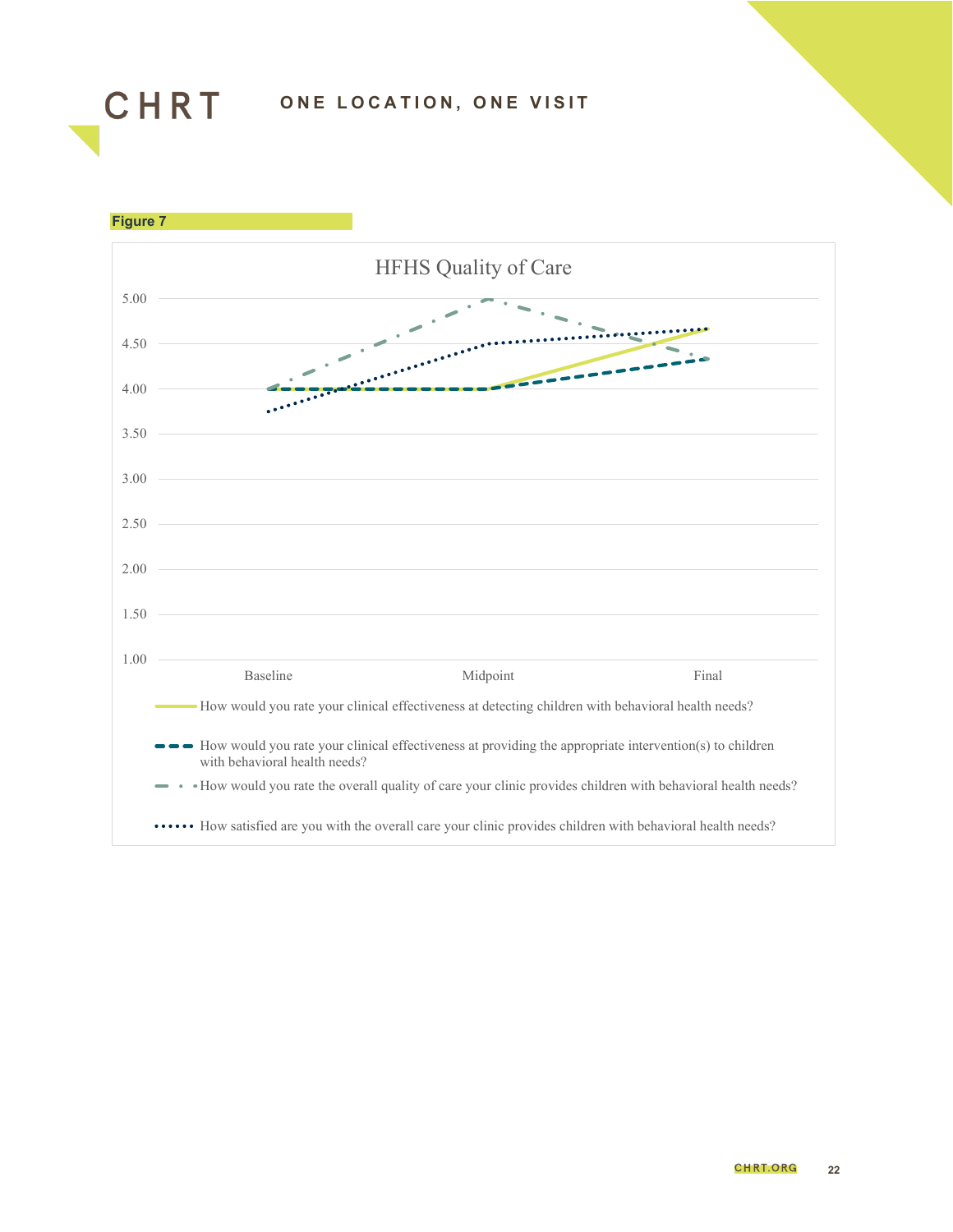

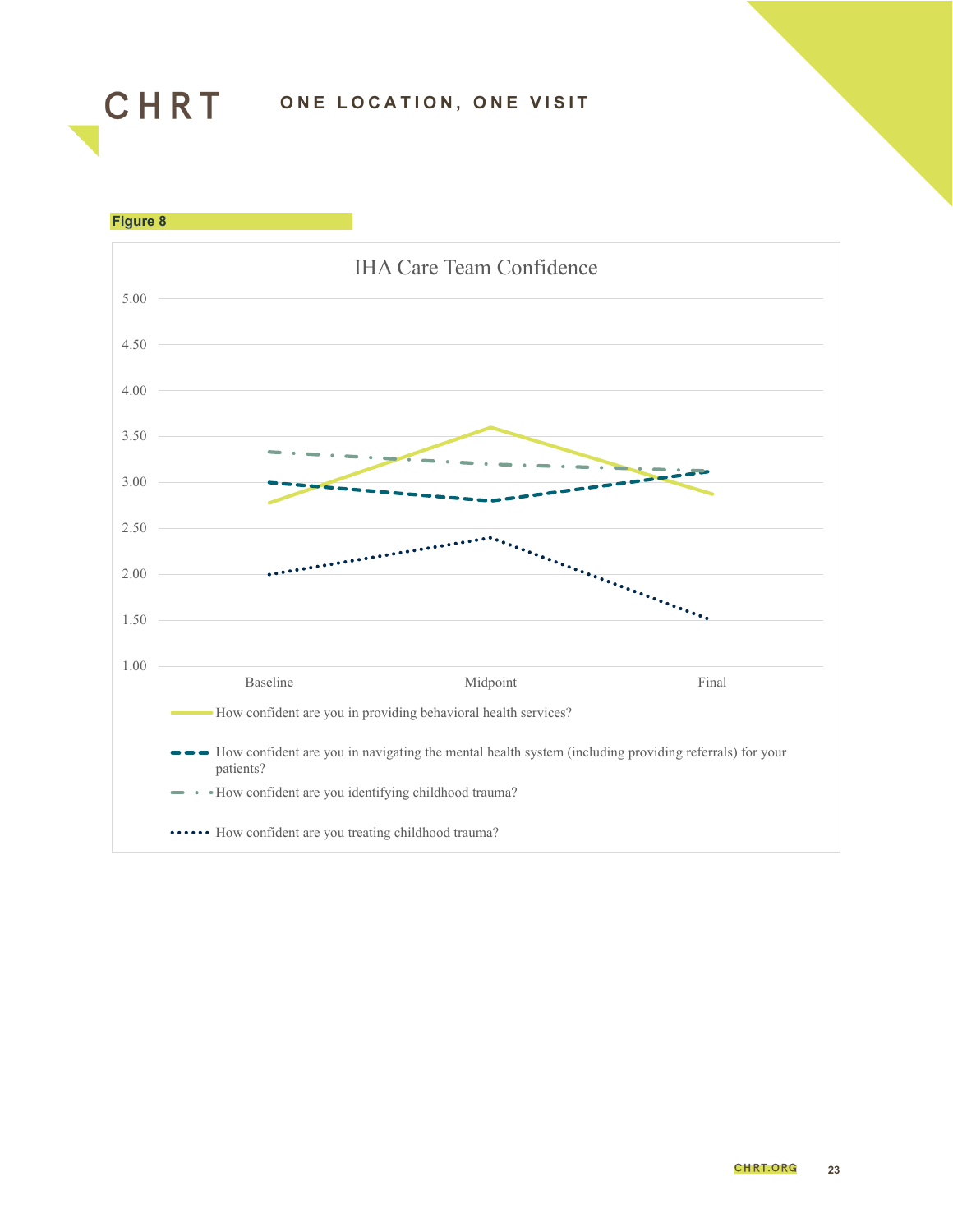



#### **Key Informant Interviews**

#### Methods

#### *Care Team Group Interviews*

Key members of the care teams at IHA and HFHS were interviewed to gain a deeper understanding of the processes and workflows at each of the pediatric primary care clinics. Participants were selected based on their role within the organizations, familiarity with the project, and level of engagement with the BHCs. Informants included physicians, nurses, medical assistants, care managers, clinic managers, and customer support representatives. Interview questions focused on implementation activities, successes, challenges, lessons learned, policy and system changes, economic impact, and sustainability (Appendices A-C).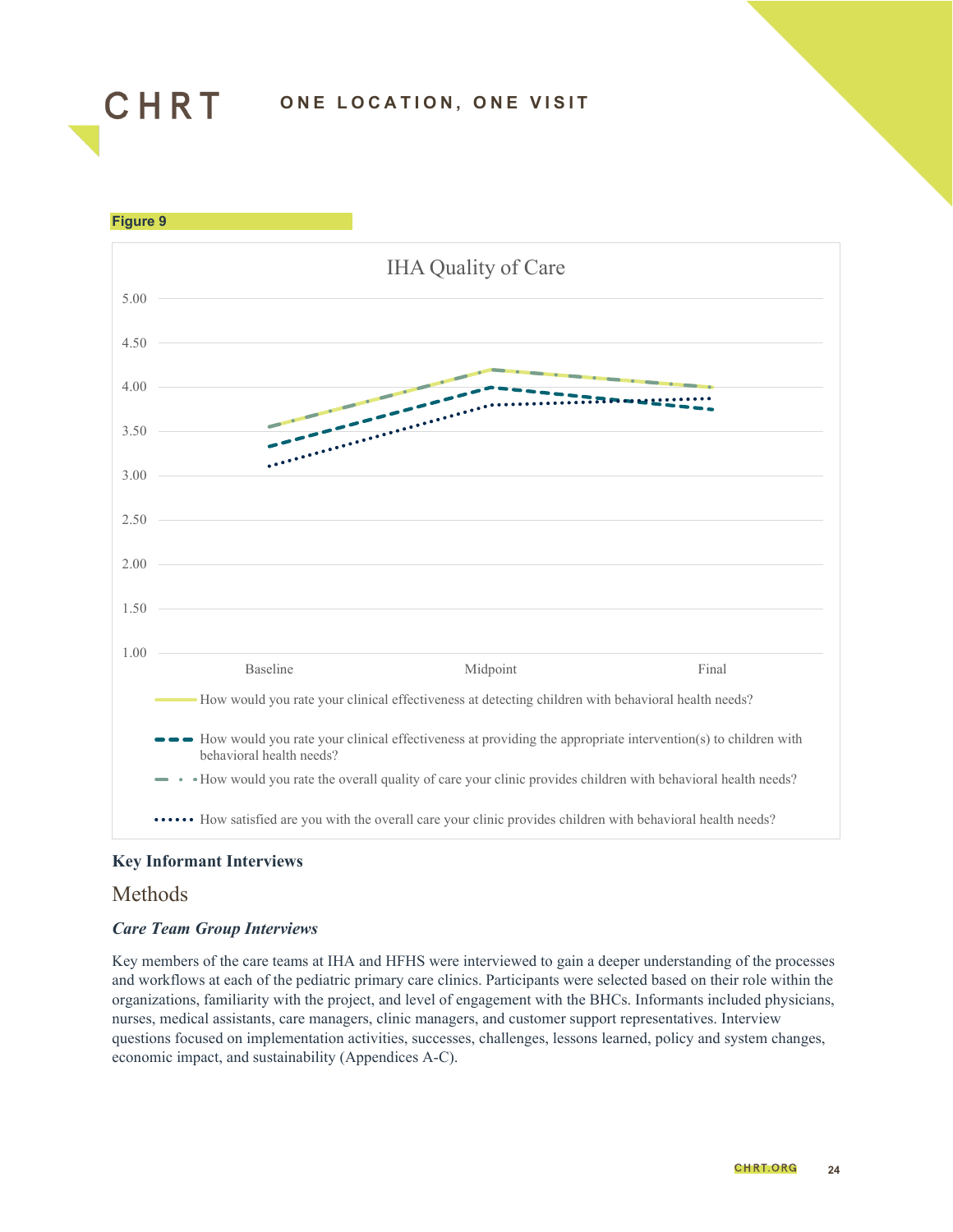

#### *BHC Interviews*

BHCs were interviewed individually. Questions were similar to those asked of care team members, but also focused on the support BHCs received from members of the care team, integration champions within the organization, and the organization's vision for integrated care.

Digital audio recordings and notes from the focus groups and interviews were used as source material for qualitative analysis. Inductive qualitative thematic analysis was used to identify the key themes in the data.<sup>[vii](#page-45-6)</sup> NVivo 12 was utilized to manage the qualitative data.

#### Results

**Integrated care and deployment of a BHC can make clinic processes more efficient, offloading tasks from other care team members and improving physician throughput.**

**Providers and patients are highly satisfied with the BHC and integrated care model, but challenges still exist related to the delivery and receipt of integrated care.**

#### **Baseline**

At the onset of this initiative, children with behavioral health conditions and their parents/guardians faced a number of challenges accessing and self-managing care. The care team perceived that parents/guardians and their children attached a stigma to behavioral conditions that prevented them from seeking care or attempting to address behavioral health issues by seeking professional help. Additionally, there was a belief (or desire) among patients for primary care providers (PCPs) to provide care for behavioral health conditions themselves.

Some parents of young children were reluctant to follow-up on a referral to a mental health expert out of a fear that these mental health professionals would prescribe medications to manage behavioral health issues. Alternatively, some patients wanted a PCP to prescribe anti-depressants and the PCP was not comfortable doing so due to a lack experience.

According to providers, patients also faced difficulties with:

- Access to mental health care providers.
- Navigating the health care and mental health care systems (including scheduling and making appointments).
- Navigating insurance (government and private) for mental health services.

In addition to the challenges associated with patients and their families, members of the care teams identified several barriers to providing behavioral health services, including:

- Not enough time within the providers' schedules to offer quality comprehensive care, including behavioral health care. The length of time allotted for appointments limits the time providers have to adequately delve into behavioral health issues.
- Limited opportunities for patients to schedule timely appointments with providers. Often, when patients make a phone call to the clinic, they need immediate help (an issue has gone beyond the tipping point). One clinic stated that they frequently try to get patients to see their PCP when these types of incidents arise, but for emergent and urgent issues, patients do not want to wait.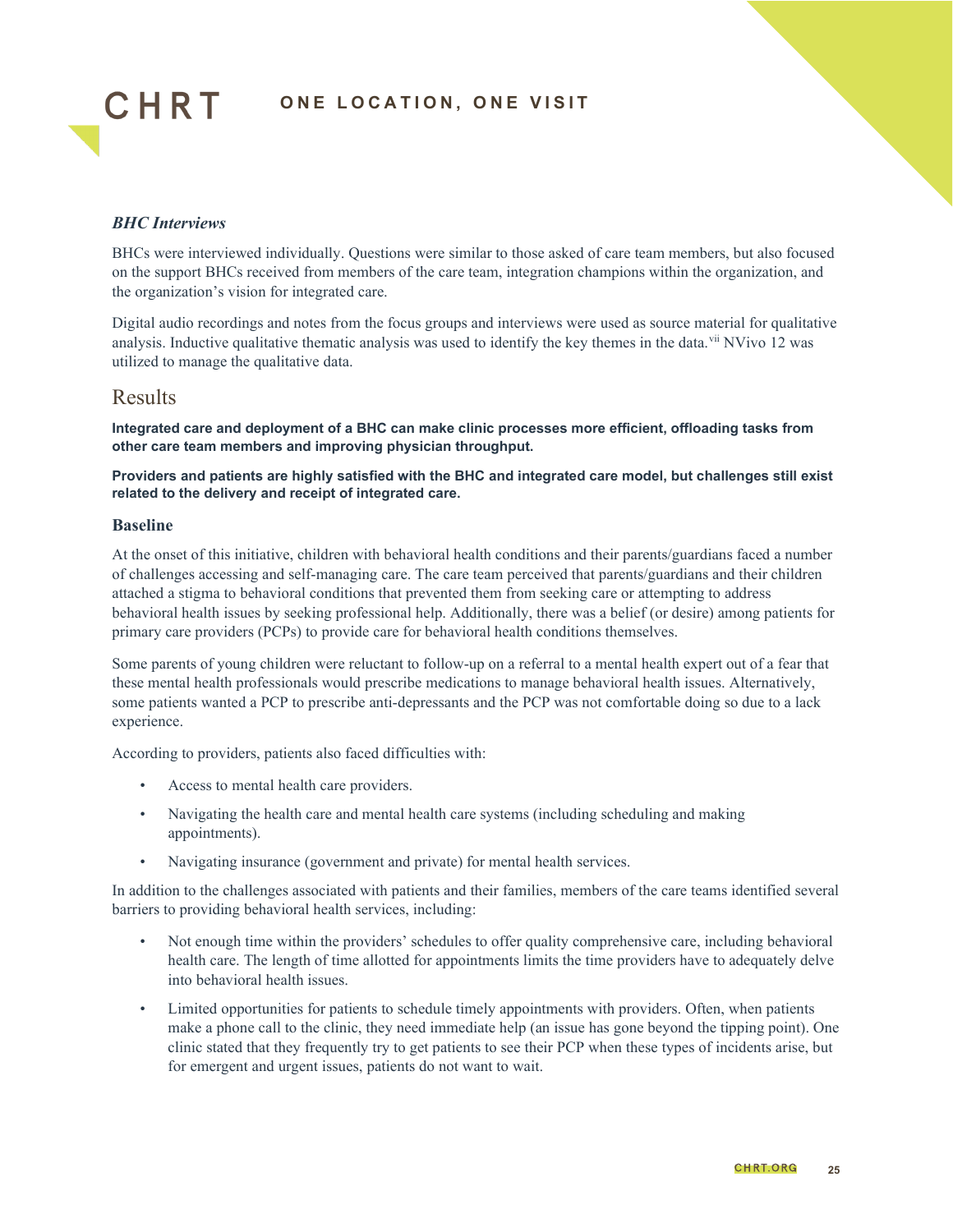

• Provider challenges identifying patient needs in a mental health care context (psychologist or psychiatrist) and the time-consuming nature of navigating those issues for clinic staff.

Care team members saw the PIHC initiative and the BHC role as beneficial to the clinic. They believed that the BHC would be able to triage patients based on need, taking that burden off nurses and providers. They also believed that an in-house BHC would help patients overcome barriers to follow-up appointments (scheduling, wrangling children, transportation).

#### **Year 1 (Midpoint)**

One year after implementation began, clinical teams gave positive feedback regarding the BHCs and the PIHC model.

Respondents indicated that they were better able to address behavioral health issues (ranging from mild to moderate cases as well as more severe cases including one suicidal patient). In particular, the care teams spoke about the new facilitated referral process to mental health specialists (including psychiatrists). They indicated that the deployment of the BHC as a link between primary care and mental health care would lead to greater follow-up among patients.

Prior to the PIHC, clinical care teams reported that most patients would not follow through with referrals to behavioral health specialists. In the integrated care model, patients were more likely to engage with mental health services and anecdotally, patients seemed to be doing well at follow-up visits.

The care teams also indicated that the BHC likely had a positive impact on patient physical and behavioral health outcomes including obesity, diabetes, and asthma self-management. In the long-term, the care team was hopeful that they would see reductions in ER visits and medication usage.

In addition to assistance with coordinating referrals, the BHC was able to ease patients into the concept of counseling. The care team stated that many patients did not know what counseling entailed (and were therefore often reticent), so the first experience receiving services from the BHC made them more open to seeing other people for behavioral health issues. Patients also seemed more likely to follow-up with specialists because they had a positive experience with a behavioral health provider (the BHC). Rather than simply getting a date off in the distance when they could talk to a behavioral health specialist they were able to receive immediate behavioral health services in the primary care clinic.

The integration of the BHC into the clinic provided an opportunity to catch behavioral health issues early on and take more preventative measures for patients. Many parents turn to pediatricians first when their child is having behavioral issues. As one doctor put it, "The first person you trust with your children is your pediatrician." Several providers stated that they had years of rapport with their patients and were able to transfer some trust to the BHC by giving the handoff. The care team was then able to support the family through the process of navigating onsite behavioral health services. One care team member summed this up by recounting a message from a parent, saying, "If you weren't here, I wouldn't know how to navigate this."

Care team members indicated that patients appreciated one-stop shopping. While it was difficult for patients to go to another location to receive behavioral health care—due to unfamiliarity with the location, transportation issues, etc.—patients were largely comfortable with traveling to the location of their primary care doctor.

Physicians noted that the BHC's ability to have long diagnostic conversations with patients was very helpful for them, as they often felt constrained by time and in some cases, knowledge of behavioral health issues. With children, addressing behavioral health issues can take up an entire appointment. With the BHC integrated into the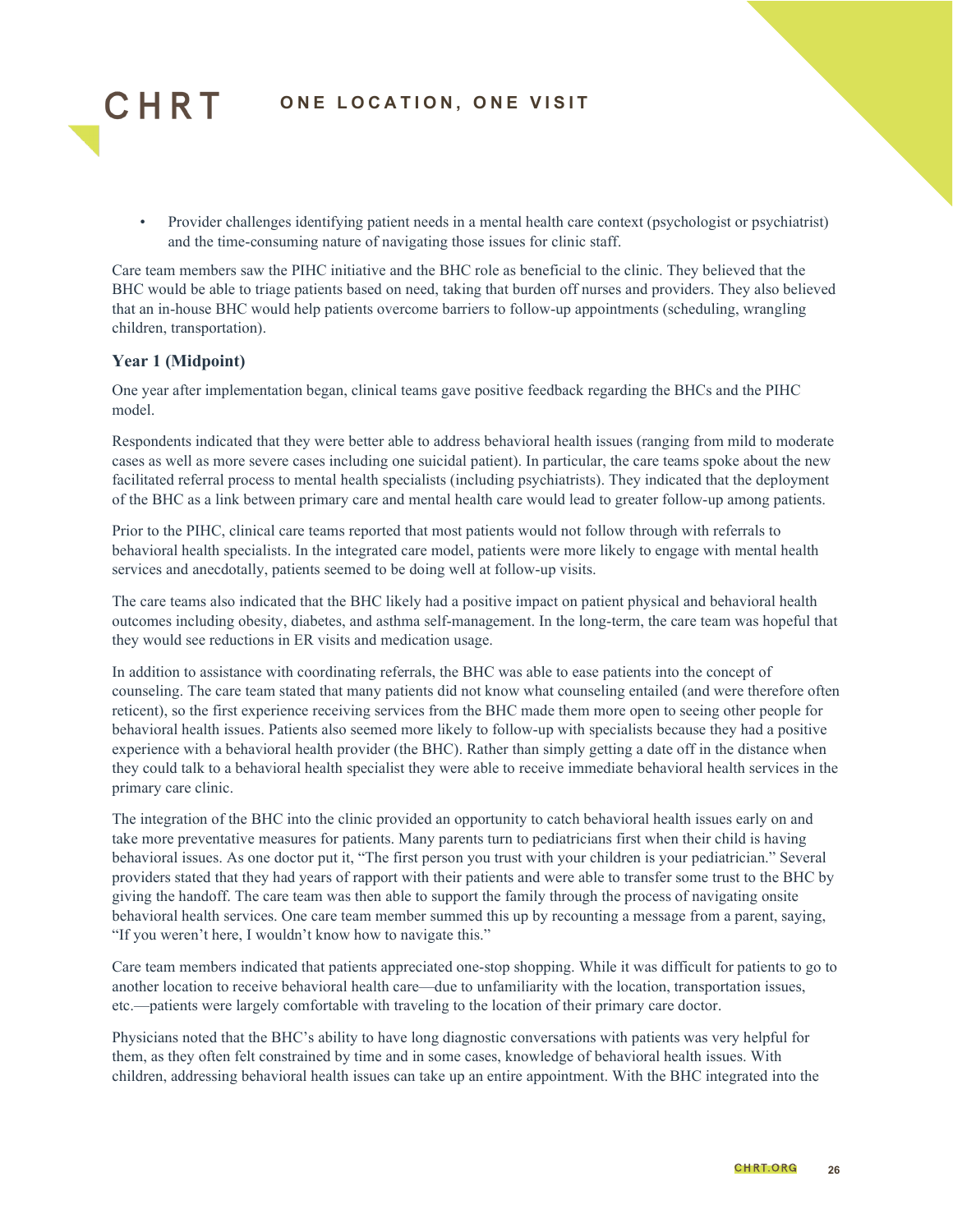

workflow, the providers were able to offload tasks and improve their own efficiency. Anecdotally, the care team felt that wait times were down for patients and that doctor scheduling had improved.

Care teams reported that clinics were able to cope with patients needing a lot of behavioral health services without getting backed up, leading to better patient care while freeing up resources. Additionally, providers indicated that their own capacity to navigate behavioral health issues with patients improved as a result of their interactions with the BHC.

Respondents also noted that BHCs required very little in terms of resources, usually only a room to counsel patients, a laptop, and a phone. Providers noted that in the integrated care model, appointments could take longer for the patient as a result of more comprehensive care being provided, but the care team was able to work around this issue fairly easily.

Care team members and BHCs also identified ongoing barriers:

- a. Scheduling appointments due to limited provider capacity
- b. Navigating insurance plans and paperwork
- c. Patient reluctance to pursue the course of action recommended by doctors
- d. Competing patient priorities of greater urgency

Care team members reported that challenges for the BHC included:

- a. Time constraints with patients
- b. Trust and rapport with patients (difficult to establish quickly)
- c. Managing workloads effectively

At one clinic, the BHC felt overwhelmed working with 16 providers, managing their workload, and trying to provide excellent care to patients. At another clinic, the BHC was challenged by only having one pediatrician as a source of referrals.

Care team members, including the BHCs, described various challenges patients faced in accessing behavioral health care. After the first year of implementation, some patients still had reservations about mental health professionals. Many patients preferred receiving care from familiar doctors and clinic staff, where trust was already established. The pediatric primary care clinic was reportedly viewed as a safe place when compared to an unfamiliar therapist's office.

Respondents also detailed a number of issues experienced by patients related to the social determinants of health (SDOH) including time/competing priorities, transportation, and transience. These challenges made it difficult for the BHC to engage patients and follow up on referrals. Cost of mental health services was cited as a barrier, often as a result of a lack of health insurance coverage for mental health services or difficulty navigating insurance.

Finally, care team members noted limited access to child psychiatrists in the community, often leading to long wait times that could result in patients seeking ER care.

Regarding the potential next steps with PIHC, respondents indicated that similar permanent positions to the BHCs exist within both health systems (at different locations) and that those positions could provide a pathway to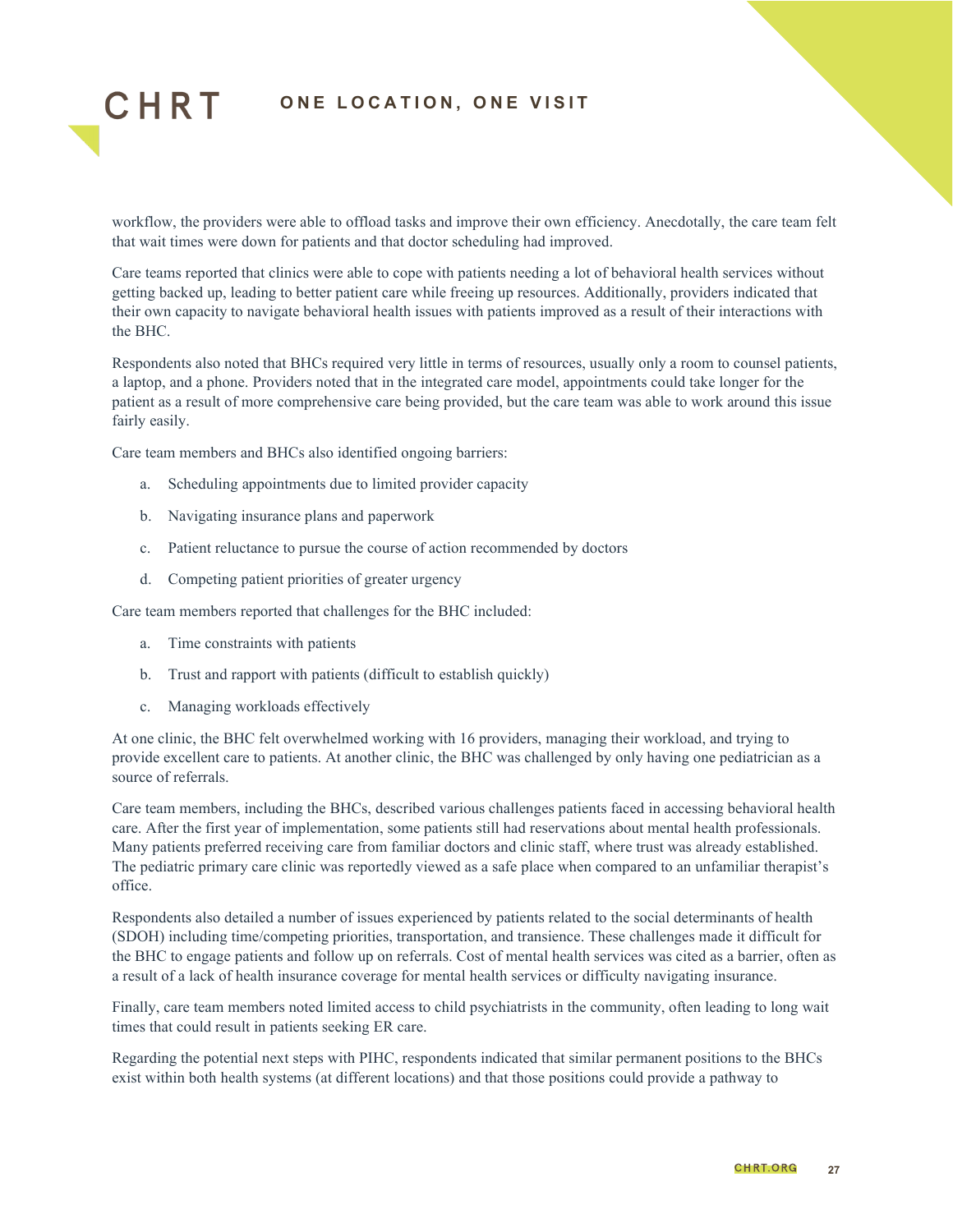

sustainability in the future. In addition, care team members discussed marketing their integrated services as an area of future growth.

#### **Year 2 (Final)**

At the final time point, two years after the program began, some of the aforementioned challenges for care team members persisted, including challenges getting patients to follow-up with referrals and stigma surrounding behavioral health generally. Access to behavioral health services remained a persistent problem for patients, as well. One pediatrician interviewed noted that she still does not have a good sense of the local behavioral health landscape—who to refer to for specific conditions--despite being in the area for years. Both clinics indicated that there continued to be a shortage of behavioral health providers in the area, making it difficult for patients to receive services in a timely fashion.

The COVID-19 pandemic brought new challenges for the PIHC initiative in 2020. As the state locked down in March, the BHCs were not able to see patients in the clinic for a number of months, which reduced opportunities for follow-up with existing patients and limited interactions with new patients.

Providing behavioral health services via phone or virtual calls was viewed as less valuable for patients than inperson engagements. Young children in particular seemed to find these remote sessions difficult. Given that the BHCs in the PIHC initiative were not official employees of the clinics in which they operated, rather they were Starfish Family Services employees, there were additional barriers such as limited access to EMRs, difficulty scheduling appointments, and challenges accessing telemedicine software from a remote environment. By summer 2020, however, BHCs were able to resume normal work flows.

Care teams and BHCs also noted increased levels of anxiety and depression due to the pandemic. Children experienced challenges to physical activity, healthy eating, and healthy sleep patterns in the new context of remote learning, with a greater amount of time spent home and on screens. Care teams observed increasing BMIs among patients and provided assistance to parents so they were better equipped to encourage healthy behaviors.

The change in school format also caused increased stress for disadvantaged children due to lack of reliable internet, computers, and household conditions in addition to the increased screen time associated with virtual learning. On top of those challenges, given the increase in behavioral health concerns with COVID-19, wait times for mental health providers in the community had reportedly lengthened (in areas where there was already a shortage of providers for child and adolescent psychiatry).

In light of these challenges, the care teams and BHCs reflected on the achievements brought by integrated care. Care team members reiterated that it had been helpful to have a BHC on-hand to provide some immediate service and to help ease patients into treatment for behavioral health issues, reducing stigma around behavioral health. The BHCs were able to reduce the anxiety of patients by immediately addressing some concerns, which started patients off on the right foot. The care team indicated that if patients left the clinic without that foundation, behavioral health issues could escalate or patients could get lost trying to navigate the behavioral health system. As a result of the integrated care, patient outcomes seemed better.

As described by care teams and BHCs at both locations, access to behavioral health providers remained a challenge for the communities served. By having the BHC onsite, patients did not have to confront scheduling wait times, location challenges, or transportation issues associated with offsite specialists. Receiving behavioral health services at the primary care clinic -- a familiar, convenient location -- was viewed positively by patients. One parent described the pediatrician's office as the "First place [to] call when you start having behavioral issues with your child." The lack of sufficient behavioral health coverage on patient insurance plans presented another barrier to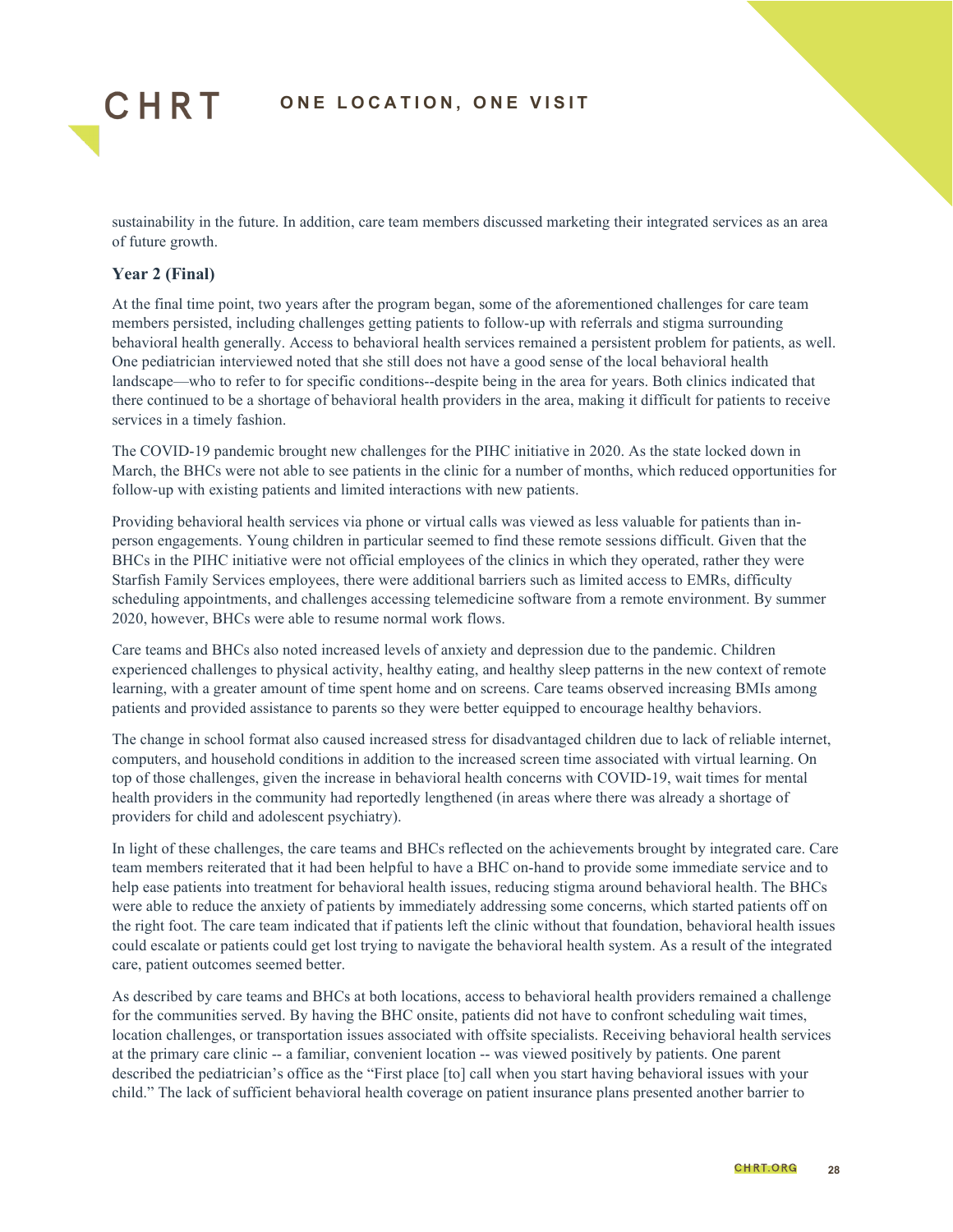

access– particularly for Medicaid patients. As such, the ability to provide a free service through the grant was appreciated.

In the past, the referral process to behavioral health specialists was a major source of frustration for patients. The PIHC initiative addressed some of these barriers. The BHCs, for example, were able to explain the urgency of the referral. BHCs were also able to have conversations about patient readiness, trying to address fears and answer questions. The care team at HFHS indicated that referrals for Medicaid patients were particularly frustrating because they had to call the local community mental health (CMH) agency – which had very long wait times. However, both care teams indicated that follow through with external referrals improved after the BHCs were introduced. With the BHC in place, pediatricians were able to refer to BHCs for short-term issues, leading to less external referrals.

By integrating the BHC into the pediatric primary care setting, the providers were able to offload certain behavioral health tasks and improve their own efficiency. Because of the BHC focus, providers were able to spend more time with patients than usual (typically limited to 20 minute appointments). The BHCs were able to help families navigate the next steps and treatment options and provide some immediate counseling and resources. Families indicated high satisfaction with the BHC. And care team members believed that the quality of care the clinic provided was improved through integrated care.

One medical assistant remarked that his job was made easier because the BHC was able to calm anxious children, making them feel comfortable prior to shots or other procedures. BHCs were also able to provide services to new mothers in their post-partum period – as all new babies seen at the clinic were introduced to the BHC. One provider observed that child BMIs significantly decreased due to the BHC services related to obesity and pre-diabetes. There was also improvement for patients with ADHD – where the BHC was able to educate patients and parents about coping mechanisms and grounding techniques – and mild self-esteem issues with pre-teens and teens. One parent remarked that they "Learned more in 10 minutes [with the BHC] than we did with the therapist for X amount of time."

Through participation in the PIHC initiative, care team members recognized the importance of integrated care and identified "how much we need this service." One clinic with high patient volume stated that they "could easily fill two to three BHC schedules. If they're here, we will fill them." Several members of the care team at the other clinic stated that they would be willing to take pay cuts to sustain the BHC at their location long-term. One physician asked the BHC "What did we ever do without you?" Another care team member stated that the clinic needs the BHC service like people need oxygen.

Providers also indicated that they felt better about the quality of care they were able to provide their patients now that they were integrated. One doctor remarked that they were getting families the care that they needed and doing a better job of addressing mental health issues like depression and anxiety. The work of the BHC to integrate the clinic and build behavioral health capacity among health care providers (in combination with the University of Michigan's MC3 program which provides psychiatry support for primary care providers), helped to make providers at one clinic more comfortable addressing behavioral health issues, making referrals to specialists, and prescribing medications for behavioral health conditions.

As the PIHC funding wound down in late 2020, HFHS decided not to sustain the BHC role beyond the grant period. The clinic, located in Southfield, MI, may not be the right one for a BHC given the low pediatric patient volume. In addition, the clinic does not have a billing mechanism set up for the BHC services at this time. HFHS is still considering when and where integrated BHCs may be valuable within their system.

IHA, on the other hand, committed to creating a permanent BHC position and recently hired a full time clinical social worker. Clinic leaders will continue to evaluate the role and explore other positions in the future (it was noted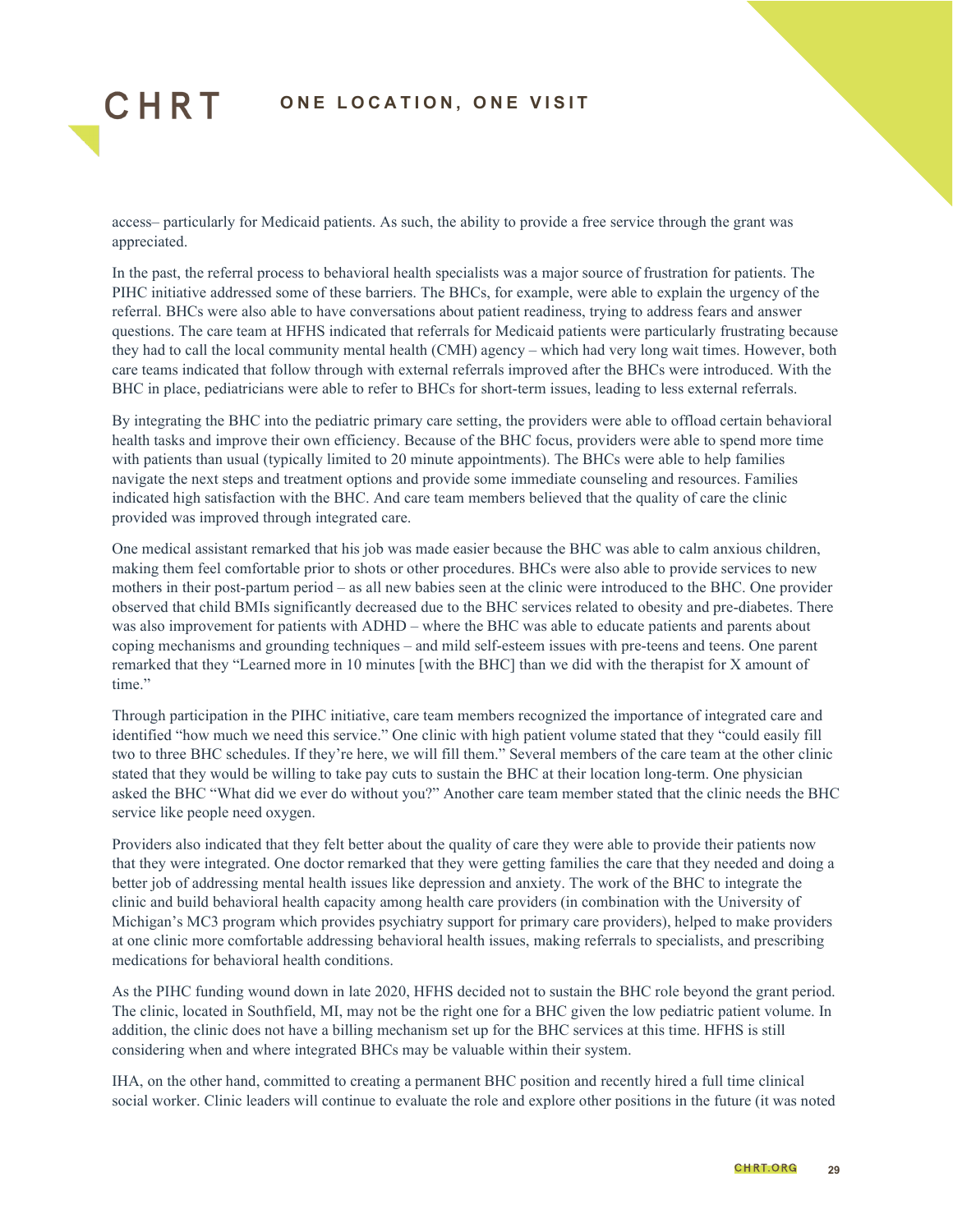

that the clinic likely has the patient volume to support additional behavioral health support staff). The clinic will evaluate the role by gathering feedback from providers regarding satisfaction with the role, impact on patients' anxiety and depression metrics, and referral patterns to monitor impact on the clinic and its patients. From a business perspective, clinic leaders stated that it was easy to promote continued expansion of the BHC/integrated care model with quality, patient need, referral patterns, and financial performance.

Providers noted how it important it was that the BHC was available for immediate consults with patients. If over time, the clinic is unable to provide those types of services due to other follow-ups, more in-depth consults, and other responsibilities, the clinic would likely expand further. For the clinic, it was important that the providers were able to offload these behavioral health-related tasks to reduce their workload.

While there are no current plans to market the integrated services widely (due to concerns about overwhelming the BHC with an influx of new patients), leadership felt that they could potentially bring a lot of new patients into the office by promoting integrated care to the public as behavioral health embedded into a pediatric practice is both attractive and marketable. This could represent an opportunity to do some community education sessions with the BHC about a range of topics, such as school anxiety.

With the BHC officially hired through IHA, the clinic will be able to overcome some of the administrative challenges BHCs faced working in clinics as SFS employees, leading to greater integration into the clinic's systems, work flows, and schedules.

#### **Lessons Learned**

In reflecting on the lessons learned for the PIHC initiative as a whole, respondents spoke across a few major topic areas.

#### From the provider perspective, lessons learned focused on education and scheduling.

Providers remarked that it was important to make all parts of the clinic system aware of the BHC and new work flows, so that patients could be routed effectively.

Getting providers on board with integrated care was also critical. Sharing the message that integrated care is the best care for patients helped ensure that the care team was on board with the initiative. Some useful approaches to get hesitant providers on board with integrated care and utilization of the BHC were:

- Introductions to the BHC.
- Integrated health care seminars or lunch and learns, and
- Provider-to-provider communication and sharing success stories from the initiative.

One clinic noted that each provider thinks about behavioral health differently. Because of this circumstance, the clinic found it helpful to get the BHC in front of providers to explain the services they are able to provide, the conditions they are able to address, the ways they can help patients, and the process for utilizing BHC services.

The more you talk about integrated care in the clinic, the more comfortable providers get with the service said one interviewee. However, some providers do not want to delve into behavioral health topics because they do not want an appointment to take longer. Getting providers to realize that they can offload this aspect of a visit to the BHC--to the benefit of the patient--was valuable.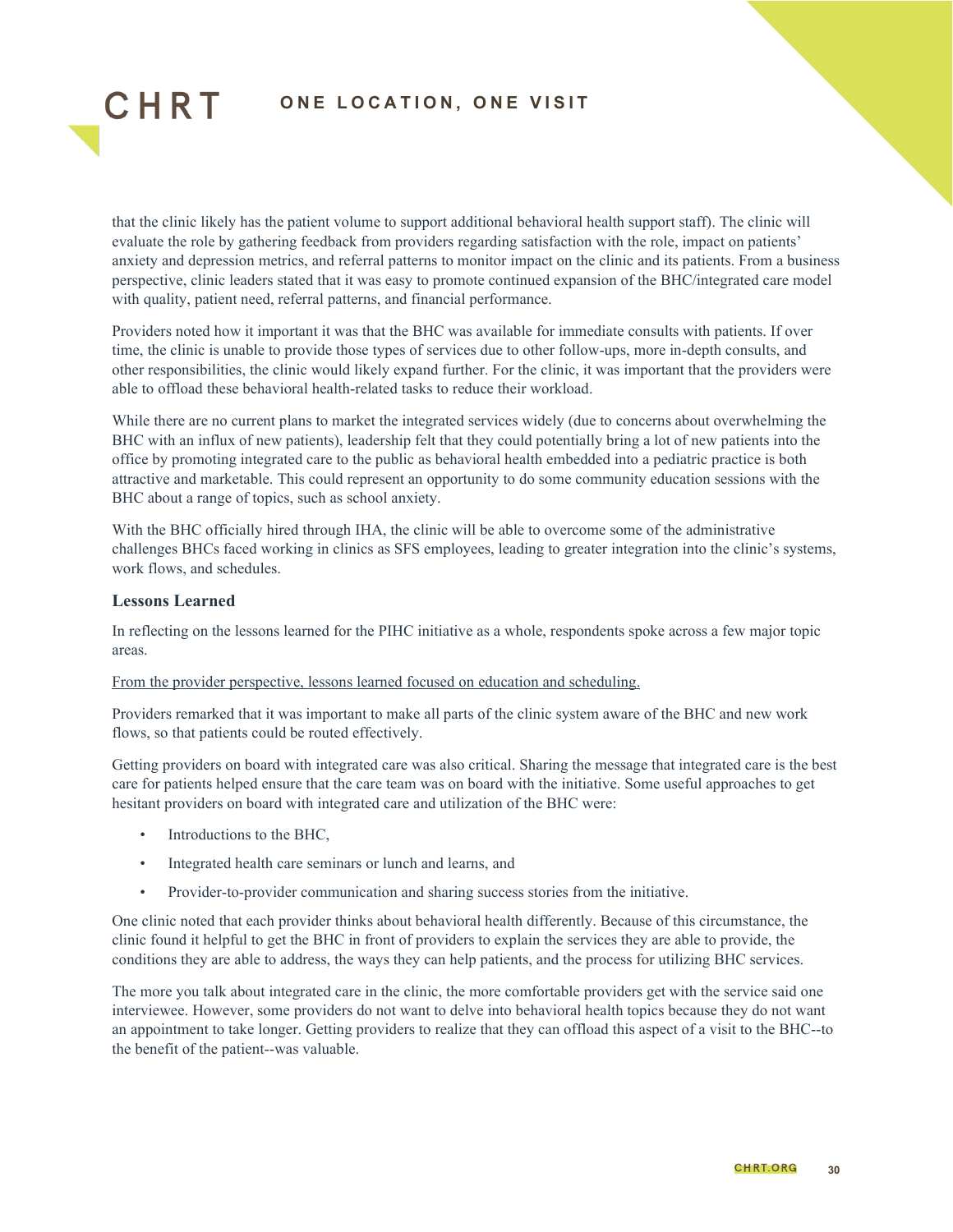One provider felt it was important to drive home the message that the more you connect behavioral health and primary care, the better it is for both the patient and provider. She encouraged providers to use the BHC service frequently: "Don't think of it as time taken away from patient, but as a service that builds up over time."

BHCs often had ideas that doctors were not able to think about regarding behavioral health treatment. The provider also commented that it was important for their clinic that the schedule permitted BHCs to be available for emergent issues (quick consults) that arise from a primary care appointment to be able to help patients in the moment, rather than having a schedule filled with ongoing therapy and counseling follow-ups.

#### From the BHC perspective, lessons learned focused on flexibility and adaptability.

BHCs noted that their work benefitted from an awareness of different provider personalities and preferred approaches. It is important for care team members, including the BHC, to be adaptable. While each team member may have an initial vision for the PIHC initiative, the real world implementation may unfold differently.

BHCs also noted that it is important to triage and prioritize cases. Behavior change is hard and takes time; providers need to meet people where they are, develop a relationship with patients over time, and move slowly. It is not always possible to help everyone and boundaries need to be maintained.

One BHC stated that it was difficult to sort out their role at first and to balance shorter-term vs longer-term services. Managing a full caseload can be difficult at clinics with larger patient volumes, which may necessitate hiring two BHCs. It is also important to know your own limitations as a BHC and when it makes sense to refer patients to a specialist.

In the future, BHCs felt it would be helpful to have additional administrative support to stay organized and manage administrative and research tasks. BHCs also benefited from having their own space and phone line to handle calls with patients.

## <span id="page-30-0"></span>Patient-Level Evaluation

#### Methods

CHRT

BHCs collected patient data via survey from a subset of the patients who were willing to participate in the evaluation during their initial visit. The survey was administered after being screened for having a behavioral health condition and consenting to participation in the PIHC initiative, this represented the baseline timepoint. The survey contained questions related to the patient's overall health, physical and behavioral health (in the form of number of unhealthy days), health care utilization, and experiences with health care providers. For patients under 18 (the vast majority of the sample), surveys were completed by the parent/guardian. In these instances, the survey included an additional module, asking the parents to rate their own overall health, physical and behavioral health (in the form of number of unhealthy days). A small number of patients (ages 18-21) completed the survey themselves, without any parent/guardian support. Follow-up surveys were completed six to 12 months after baseline.

The analysis of survey data focused on comparing the baseline and follow up values. There were separate analyses for all children and for children at IHA Canton and Henry Ford Bloomfield. Models used for analyses allowed for baseline data to be included for children with missing follow up data.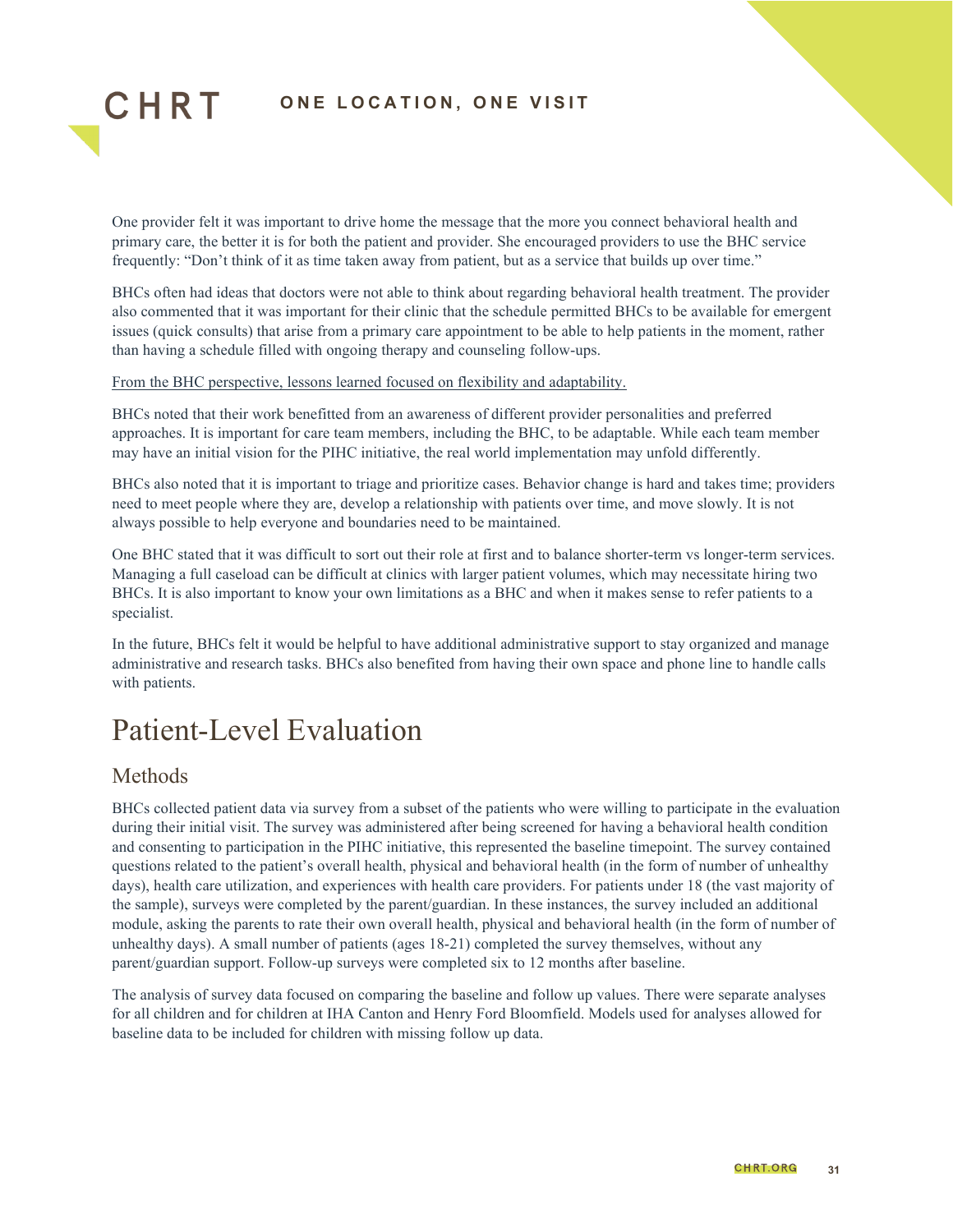

#### Results

#### **Patient outcomes improved in a variety of areas including overall health, number of unhealthy days, and number of days with lost productivity. Parent outcomes showed some improvement, but not statistically significant.**

The survey demonstrated mixed, but promising results. There was a significant improvement at follow-up in the child's health overall ( $p = 0.01$ ) and at both IHA Canton ( $p = 0.022$ ) and Henry Ford Bloomfield ( $p = 0.045$ ), as shown in *Table 6<sup>[1](#page-31-0)</sup>*. While the overall health for parents/guardians improved over time, this change was not statistically significant.

#### **Table 6**

| Patient's overall health <sup>1</sup> | <b>Baseline</b><br>$(n = 295)$ | Follow-<br>$\overline{\mathbf{u}}\mathbf{p}$ ( $\mathbf{n} =$<br>142) | p-value<br>$= 0.01$ |
|---------------------------------------|--------------------------------|-----------------------------------------------------------------------|---------------------|
| <b>Excellent</b>                      | 91 $(31\%)$                    | 53 (37%)                                                              |                     |
| <b>Very Good</b>                      | $118(40\%)$                    | 59 (41%)                                                              |                     |
| Good                                  | 68 (23%)                       | 26(18%)                                                               |                     |
| Fair                                  | 15(5%)                         | $3(2\%)$                                                              |                     |
| Poor                                  | $3(1\%)$                       | $1(1\%)$                                                              |                     |
| <b>Missing</b>                        | $0(0\%)$                       | $1(1\%)$                                                              |                     |

Additionally, there was a significant overall reduction at follow-up in the number of unhealthy days overall experienced by patients ( $p < 0.001$  for days of bad physical, mental and overall health,  $p = 0.0027$  for days that bad health prevented usual activities). These reductions were also highly significant for Henry Ford Bloomfield but not for IHA Canton. As with the measure of overall health, while the number of unhealthy days for parents/guardians improved over time, this finding was not statistically significant.

There was also a significant reduction in the number of children experiencing breathing conditions (such as asthma) over the previous six months (15% at baseline, 6% at follow up,  $p = 0.025$ ) at IHA-Canton.

A majority of baseline results (56%) were from Henry Ford Southfield, while a majority of follow up results (57%) were from IHA Canton. This constituted a significant difference ( $p = 0.0071$ ) (*Table 7*).

The vast majority of guardians at baseline (83%) and follow up (90%) were mother/female guardians.

<span id="page-31-0"></span> $1$  It is possible that this difference could be attributed to non-response bias, where children in more stable situations were more likely to follow-up up than those who were not hence they would be more likely to be represented in the follow up sample. Because we do not have diagnostic or clinical information for this survey, we do not know anything about this larger context.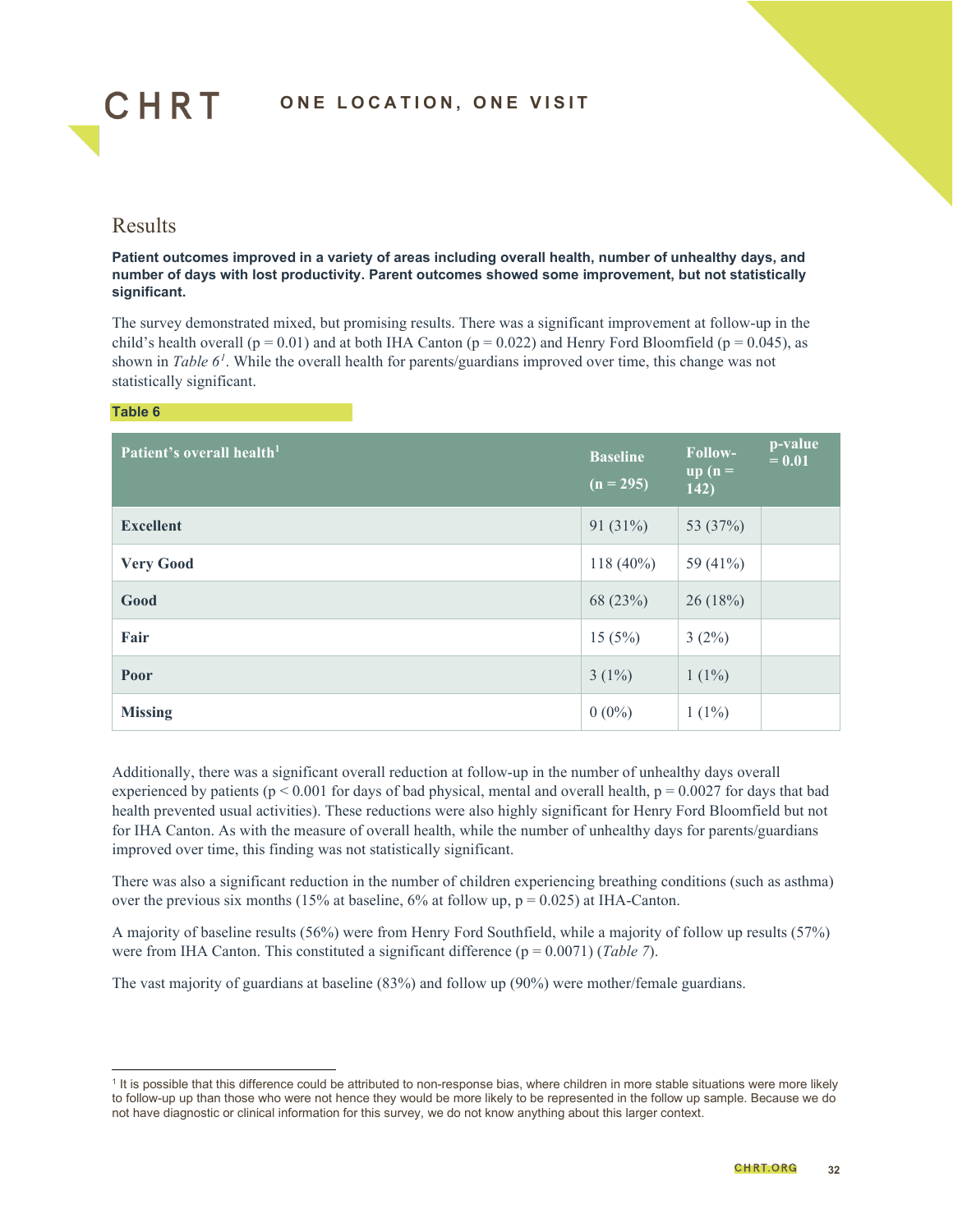

#### **Table 7**

| <b>Sample Characteristics</b>             | <b>Baseline</b><br>$(n = 295)$ | <b>Follow-up</b><br>$(n = 142)$ |
|-------------------------------------------|--------------------------------|---------------------------------|
| Number of survey responses by site        |                                |                                 |
| <b>IHA</b> Canton                         | 129(44%)                       | 81 (57%)                        |
| <b>Henry Ford Southfield</b>              | 166(56%)                       | 62(43%)                         |
| Parent/Guardian's relationship with child |                                |                                 |
| <b>Father/Male Guardian</b>               | 18(6%)                         | $3(2\%)$                        |
| <b>Mother/Female Guardian</b>             | 246 (83%)                      | $129(90\%)$                     |
| <b>Other</b>                              | 10(3%)                         | $2(1\%)$                        |
| <b>Unspecified</b>                        | 21(7%)                         | 9(6%)                           |

## <span id="page-32-0"></span>Economic Evaluation

**Aside from salary and benefits, a BHC does not require many resources to do their work; usually just a laptop, access to a phone, a place to chart to make calls to patients and space for any follow up consultations with patients. Many use empty exam rooms or meeting rooms effectively.**

The clinic needs payment model changes to be financially sustainable. Integrated care and deployment of a BHC can be sustainable with increased fee-for-service payments, a properly-funded collaborative care model, or other payments for the system-wide longer-term benefits due to improved care of mental health issues.

The primary aim of the economic evaluation was to determine the cost-effectiveness of the PIHC initiative and its potential longer-term financial sustainability.

To accomplish this, the evaluation team held initial, mid-, and final implementation meetings with site staff, BHC's and site leadership to understand the driving forces for cost-effectiveness and financial sustainability. The team also held discussions with insurers to understand their perspective on the PIHC initiative and its potential impacts.

The site staff felt the BHCs made the process of care more efficient for the nurses and pediatricians (faster visits with pediatrician). They felt that overall morale improved and the patients received better care (better access to care within the clinic and better handoffs/linkages to external care). Site leaders were interested in both the financial sustainability of having a BHC, but also the impact on the rest of the staff (morale) and potentially the impact on the larger health system (particularly in the case of the Henry Ford clinic, which is part of a larger system).

In our discussion with insurers, we found they were generally supportive of integrated BHCs and felt this could be an important part of value-based care and might end up affecting HEDIS measures.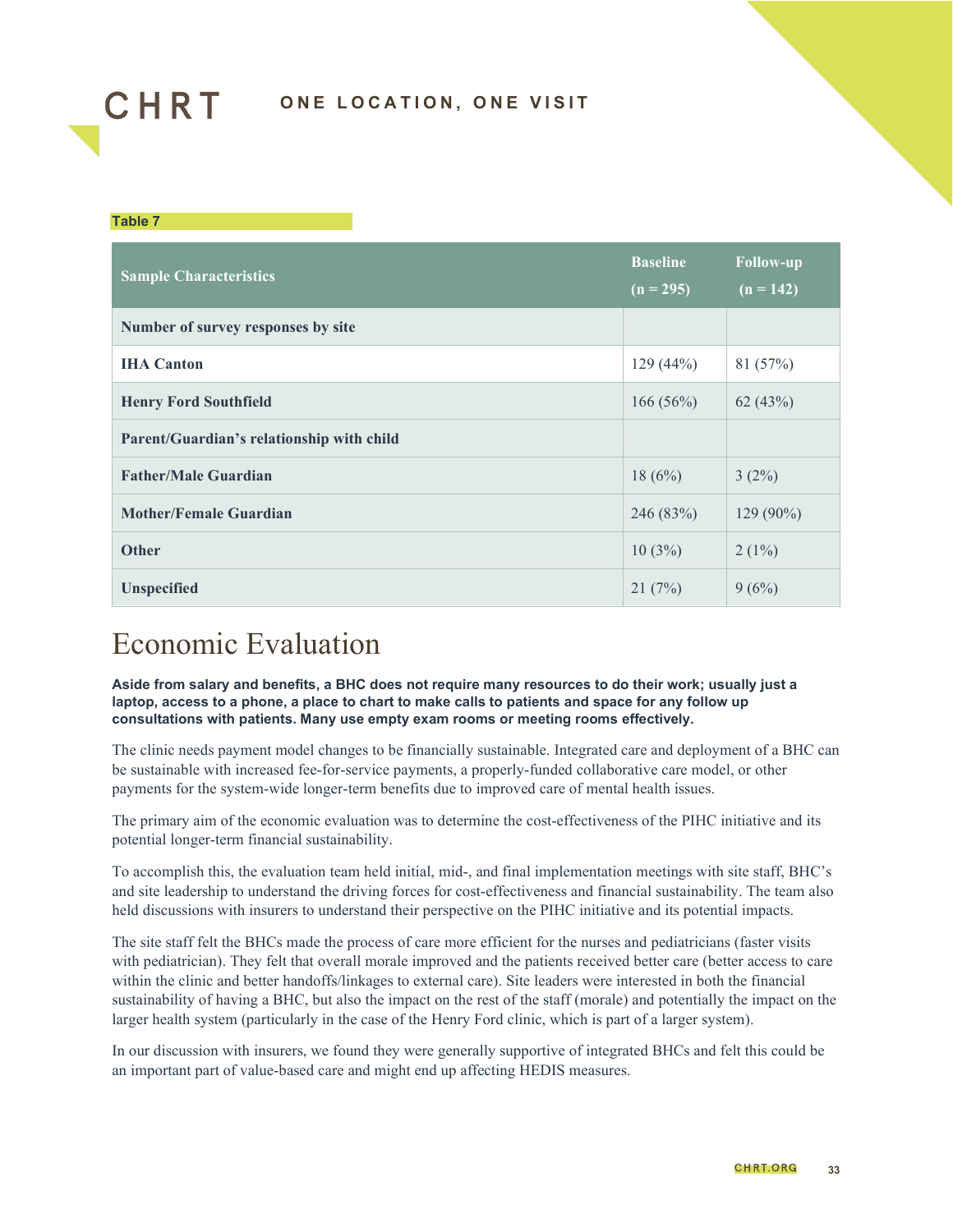

To summarize, from our meetings with the various stakeholders, we determined that the PIHC initiative was likely to impact the financials of the clinic and health system in several ways.

The initiative was likely to increase costs. There are start-up costs such as hiring and training the BHC as well as onboarding in the clinic. There also are other ongoing costs such as salary, benefits, supplies, workspace, and other overhead.

The initiative could also provide benefits both directly in the form of increased revenue, but also through indirect ways like long-term improvements of health. Direct revenue could be increased in several ways. It may be possible for clinics to directly bill for some PIHC services but again, this is a workaround as what to bill for and how is variable and confusing and does not provide sustainability but rather a patchwork approach. Or, clinics may be part of collaborative care models that would provide for increased reimbursement. Finally, the PIHC model could lead to improved efficiency of physician visits, leading to higher physician throughput, and higher physician billing. The indirect benefits may can come in several forms. The clinic may see improved goodwill with local clients, which could lead to word-of-mouth referrals and new clients, patients may engage more with health care because of the BHC partnership with their physician which can positively impact no-show rates. The broader health system may see system-wide benefits from reduced demand for pediatric psychiatrists from offloading of short-term, mild cases to BHCs. Academic studies of mental health suggest the broader health system may also see longer-term benefits from increased access to mental health care, leading to longer-term health cost savings. Viii [ix](#page-45-8) [x](#page-45-9) [xi](#page-45-10) [xii](#page-45-11) [xiii](#page-45-12)

The net financial impact was uncertain, so we created a financial model to compare and weigh the costs and benefits of the PIHC initiative.

#### **Financial Model**

To calculate the financial impact of the PIHC initiative, evaluation team built an Excel-based model. This model is structured to incorporate all of the potential impacts listed above. Although users of the tool can alter the assumptions, the model is initially parameterized by several sources of data. The team acquired this data from several sources. We gathered assessments of local impact of the PIHC intervention from the sites, we collected potential billing amounts from publicly-available insurance reimbursement levels, and we assembled data on the broader system-wide effectiveness of improved behavioral health from the medical and public health literatures.

More details on the tool can be found in the tool itself [and the technical manual.](https://drive.google.com/drive/folders/12YGSFCYAgoQUPeEVRwjKSxpXxS32VPJE?usp=sharing) It includes all the components described above.

The tool allows us to evaluate several scenarios to come to some high-level conclusions about the financial viability of the PIHC initiative. Those high-level conclusions are:

Integrated BHCs may not be financially sustainable if:

- BHCs cannot bill for their services or have a system of reimbursement for their services such as value based payments
- BHCs are in very small clinics with few patients, and/or
- The clinic's financial model does not recognize the system-wide benefits of improved behavioral health care

However, Integrated BHCs are likely to be financially sustainable if:

- BHCs can bill/receive reimbursement for all services
- BHCs are in moderately-sized-to-large clinics with higher patient volumes, and/or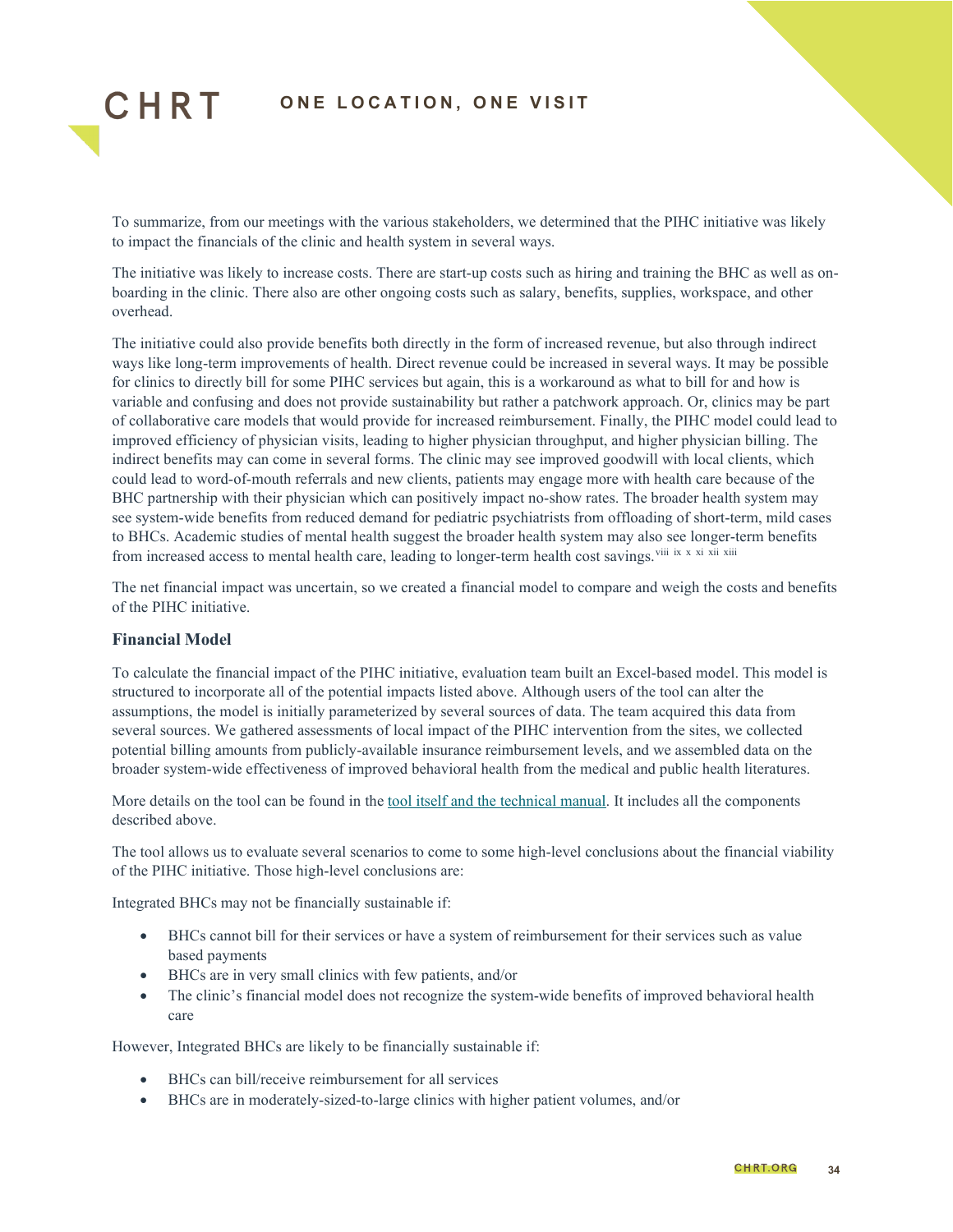

• The clinic's financial model can recognize the system-wide benefits of improved behavioral health care

By "the financial model can recognize the system-wide benefits", we mean that the organizational unit supporting the PIHC model is able to be rewarded for the economic benefit of the system-wide longer-term benefits. This is a complex function of the clinic itself and the payment system environment around it. For example, an independent clinic being paid only for fee-for-service may not see or be rewarded for improving access to long-term mental health care. However, a large comprehensive integrated health system funded by capitated payments and with longterm patient relationships, may see the longer-term economic cost-savings due to improved linkage to mental health services, which may reduce overall health costs in the long run.

We next show a few illustrative examples of situations where an integrated BHC may or may not be financially viable. The first scenario is of a medium-sized standalone clinic. This example clinic has an average of 100 BHC consults per month. In this first scenario, they cannot bill for those services either with fee-for-service or collaborative care. Additional details on the other costing and revenue assumptions can be found in the supplement. This clinic would have \$6,333 in net costs each month. This works out to be \$63 in added costs per patient consulted each month.

In our second scenario, we start with the same scenario as before, but we assume that the BHC increases physician capacity by an additional 4 visits per day, with each being billed at \$60 per consult. In this scenario, we also assume that the BHC can bill for fee-for-service consults at a rate of \$45 billed per consult and also receives a \$54 reimbursed per eligible patient as part of the collaborative care model. We assume 90% of patients will be fee-forservice and 10% of patients are part of a collaborative care model. This is now much more financially sustainable, with net income of \$7,887 per month.

These are calculations of the financial sustainability directly at the clinic. We can also calculate system-wide benefits. Based on data from the literature cited earlier, we estimate that on average every child newly-linked to care receiving mental health treatment may save the health care system about \$1,500 per year. In addition, the BHC in the clinic may be able to treat mild-to-moderate cases, which could offload some patients from more expensive psychiatry visits. If about 20% of patients could be seen by the lower-cost BHC instead of a higher-cost psychiatrist, the clinic like that mentioned in the scenario above might save the health care system about \$20,000 per year.

Financial Scenarios Summary:

| <b>Scenario Assumptions</b>                              | <b>Financial Impact</b>                                                                              |
|----------------------------------------------------------|------------------------------------------------------------------------------------------------------|
| No billing, no efficiency                                | \$6,333 in monthly losses to the clinic                                                              |
| Billing, collaborative care, and added clinic efficiency | \$7,887 in monthly profits to the clinic                                                             |
| <b>Additional system-wide benefits</b>                   | \$1,500 saved annually per child linked to mental<br>health care                                     |
|                                                          | \$20,000 saved annually due to lower-cost mental<br>health care treatment for mild-to-moderate cases |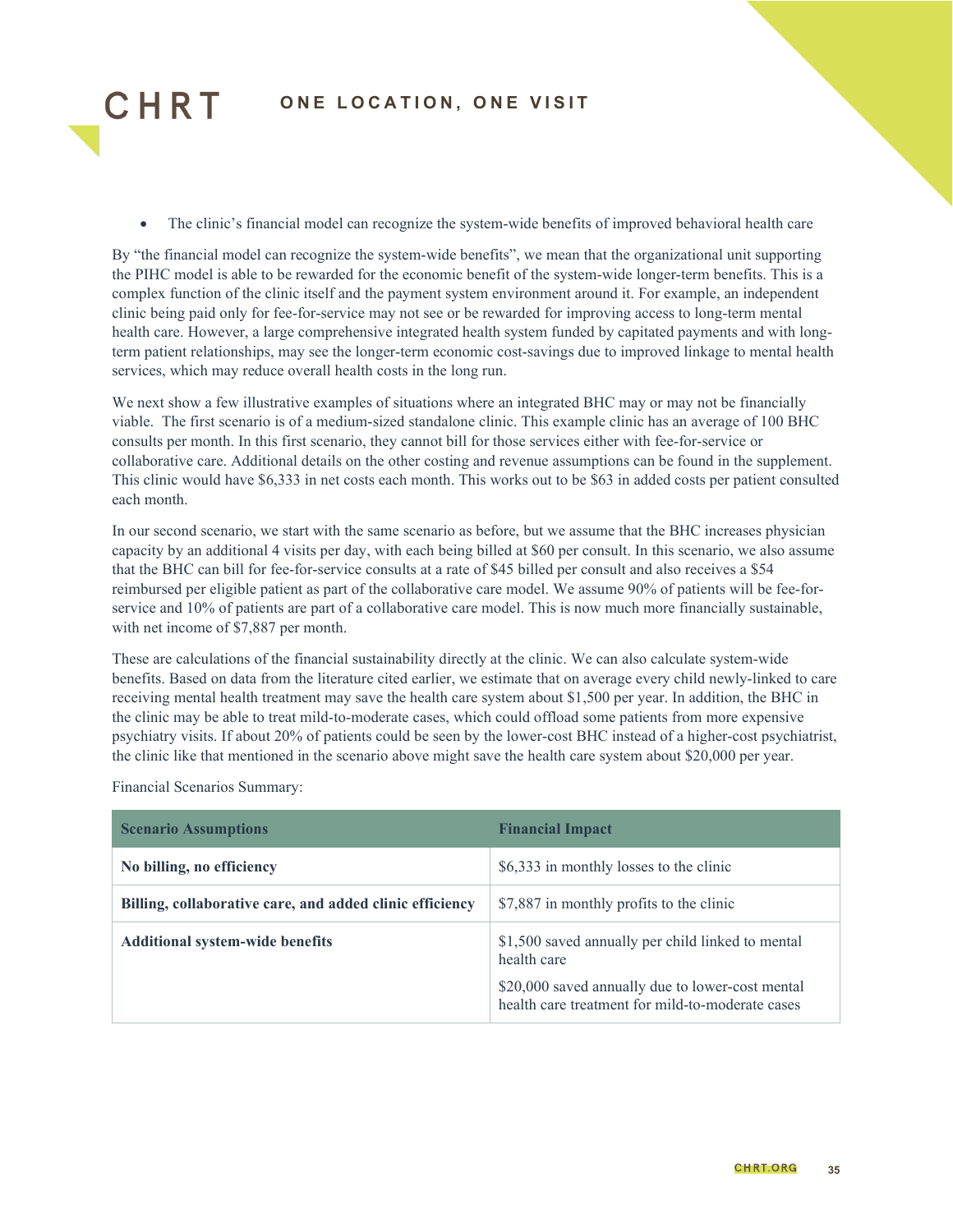

The technical manual accompanying the tool has some additional details and specific case study scenarios where an integrated BHC may or may not be financially viable.

We have made multiple presentations to each site's leadership of both the conclusions of the analysis and the financial evaluation tool. They have provided helpful feedback on the tool, which we have used to make modifications and improvements. The resulting Excel-based financial evaluation tool and accompanying technical report have been disseminated to IHA and HFHS, and are planned to be disseminated to other pediatric clinics as well.

#### **Conclusions**

Our analysis suggests that there is a need for additional financial incentives. The scenarios we have analyzed suggest that integrated behavioral health is not financially beneficial to the clinic alone. The benefits from increased efficiency are insufficient without some sort of additional payments. However, there are several ways integrated Behavioral Health Consultants can be financially sustainable.

- If the BHC clinic visits with patients are paid for in a fee-for-service system with sufficient reimbursement, hiring integrated BHC's can be financially sustainable.
- If clinics utilized a Collaborative Care Model (CoCM). Unfortunately, our analysis suggests that the current Michigan Medicaid rates may not be sufficient to financially support an integrated BHC model.
- If the larger system is paid capitated rates to cover both the patient's physical and mental health.

We do find that the integrated BHC model can save the overall health system money by diverting lower-acuity patients from higher-cost mental health services and by improving access to mental health care, thereby reducing longer-term costs of poorly-managed mental health. However, this would require the pediatric clinic to be part of a larger system that is responsible for other mental and physical health costs and that the system be responsible for the patient's costs over a medium-term span (likely several years).

Many third party insurers pay for health behavior codes, however this leaves out BHC interventions for mental health diagnoses that are regularly seen at the primary care office such as anxiety and depression. In many cases, it appears that once a mental health diagnosis is identified, even if mild and able to be treated using an Integrated Health Care model, the silos of mental health benefits vs. physical health benefits come into play and patients are charged a copay for their physical health care provided by the physician, and any mental health interventions provided by the BHC, even if it's not a traditional outpatient mental health intervention. Breaking up the two services to be funneled through two silos and asking patients to pay two copays is not integrated health care.

## <span id="page-35-0"></span>Key Evaluation Findings

- Pediatric Integrated Health Care (PIHC) can successfully integrate behavioral and medical care for children by deploying behavioral health consultants (BHCs).
- Integrated care and deployment of a BHC can make clinic processes more efficient, offloading tasks from other care team members and improving physician throughput.
- Care team members at both clinics indicated they improved the overall quality of care that the clinic provides children with behavioral health needs. Care team members also reported an improvement in the effectiveness of the clinic to be able to identify behavioral health needs and provide the appropriate care to patients.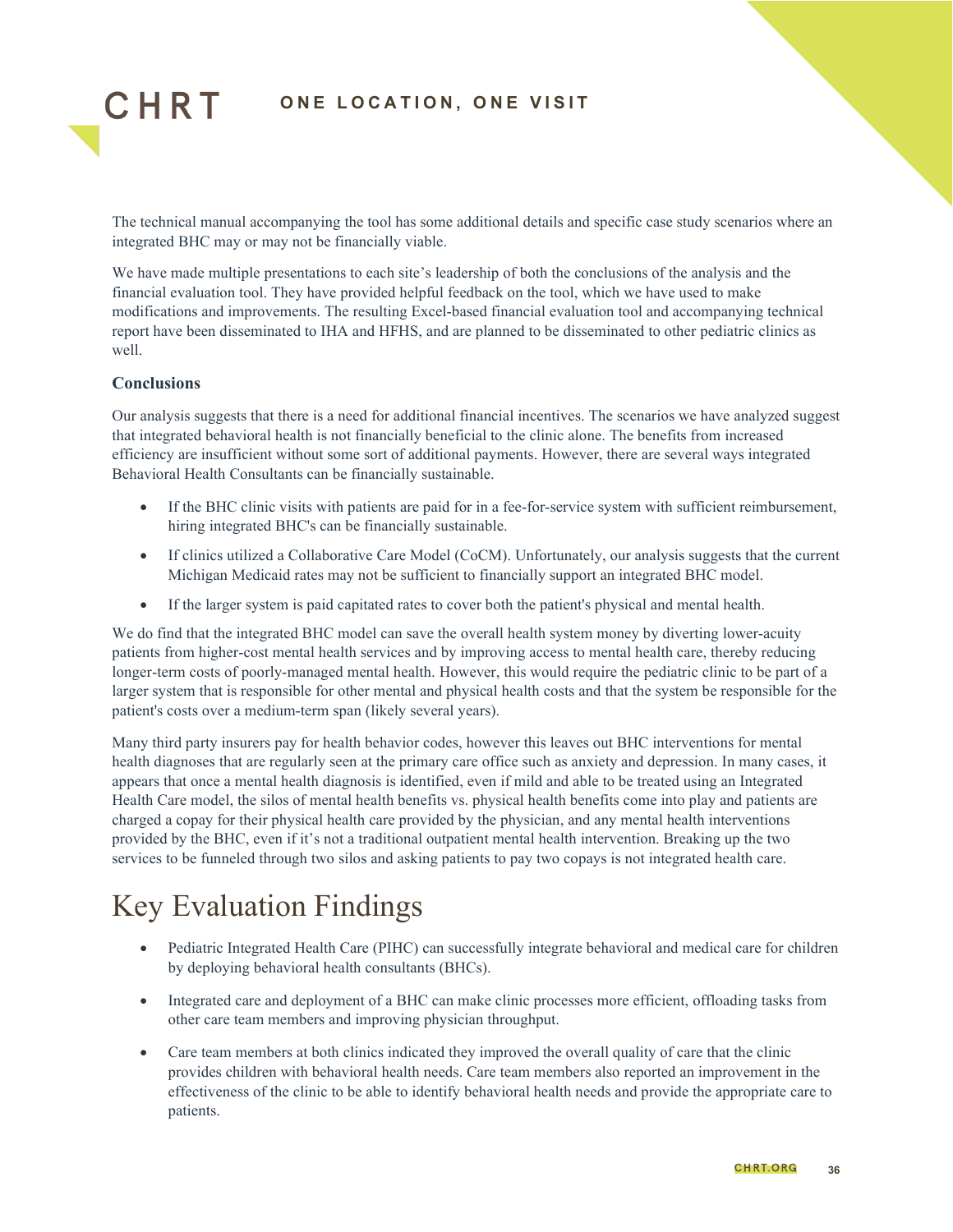

- Providers and patients are highly satisfied with the BHC and integrated care model.
- Patient outcomes improved in a variety of areas including overall health, number of unhealthy days, and number of days with lost productivity. Parent outcomes showed some improvement, but not statistically significant.
- Aside from salary and benefits, a BHC does not require many resources to do their work; usually just a laptop, access to a phone, a place to chart to make calls to patients and space for any follow up consultations with patients. Many use empty exam rooms or meeting rooms effectively.
- The clinic needs payment model changes to be financially sustainable. Integrated care and deployment of a BHC can be sustainable with increased fee-for-service payments, a properly-funded collaborative care model, or other payments for the system-wide longer-term benefits due to improved care of mental health issues.
- One clinic chose to sustain a similar position beyond the project funding period.

## <span id="page-36-0"></span>Recommendations for Sustainability

Pediatric integration is an important change in the overall health service delivery to children. It is not a stretch to say that children with undetected and untreated health needs will become adults with more extensive and expensive health needs. By embedding a BHC onto the primary care team, more children's behavioral health needs will be identified and more children will receive intervention for behavioral and physical health needs. Detection and early intervention will improve the overall health outcomes for children as they mature, thus impacting the overall health and wellness of our communities.

Make integrated health care accessible to all Pediatricians and patients through access to standardized, consistent and easy reimbursement that financially supports the co-management of patient needs during any patient visit. If a pediatrician believes their patients will benefit from having a BHC on the medical team there should be clear answers as to how to financially support this and the method for sustainability should be constructed in a manner that values the contribution of the BHC to medical team and patient care.

We have seen pediatric integration can have system-wide long-term economic benefits, but business models must be in place to support integrated care.

One thing we do not recommend is the continuation of the status quo of "workarounds." Without structured and consistent measures in which to financially support the work of the BHC in the integrated care model, there will never be sustainability and there will never be fair and consistent access to the model for physicians, patients, clinics, or health systems. The most important aspect of financing the integrated health care model is access to the model and the professional partnership in co-managing patients with the BHC. If there are only workarounds happening, then access becomes limited and scarce. Workarounds create inefficiencies and do not allow for the full model to operate in the way in which is intended. Workarounds also create anxiety and take away from confidence that is needed during the transformative process from non-integrated to fully integrated. When numerous systems or clinics or partnerships are using workarounds, there is also no way to determine what long-term funding needs are, where gaps are, and whether long term success is possible. As the workaround eventually fails, so will the model.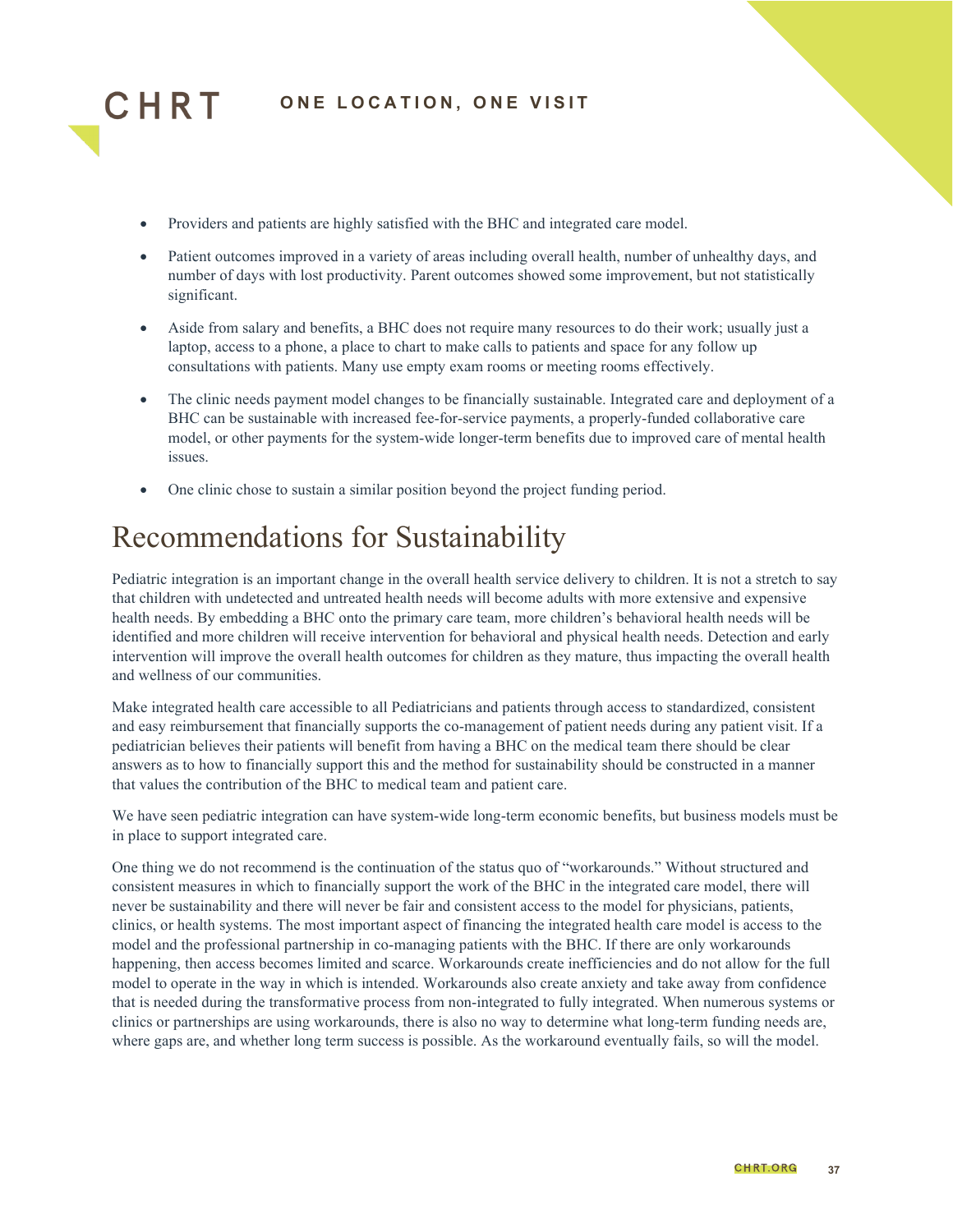

Our recommendations are:

1. For fee-for-service: BHC is credentialed under the medical clinic (regardless of who employs the BHC: the clinic directly or a partner mental health provider) and bills for one code that encompasses all BHC activities delivered for co-managing patients with the pediatrician. The code would have to pay approximately \$40, which is lower than a traditional outpatient session payment of a Medicaid health plan. Assuming seven BHC contacts per day for 48 work weeks, the cost of \$67,200 which would cover the general cost of the BHC salary and benefits. Fee-for-Service billing is volume based vs. quality based which has shown to be problematic if the volume of any particular day is lower than expected. The BHC records all service encounters in the patient record in the EMR to show co-management services.

Comparison and savings: Traditional Mental Health reimbursement comparison and percentage savings are shown in the table below. Because a BHC provides targeted screening, intervention and action plans and not traditional outpatient therapy, there is no requirement for a full psychosocial. A BHC fee for service code would cover all direct patient activities of the BHC as well as all consultation with the Pediatrician/medical team and care coordination.

The BHC model also differs from the traditional outpatient model in that BHC-patient contacts are not weekly and are usually course completed in less than 5 visits which may span multiple months i.e.: follow up every 3-6 weeks. The model generally follows a protocol in that if a patient needs more course intervention after 5 follow up visits, a referral to a traditional mental health Therapist is warranted at which time care coordination will take place for a warm hand off.

Patients that are deemed appropriate for community mental health services are referred immediately, patients identified as needing traditional outpatient therapy are referred right away. Savings infer patients who are deemed appropriate to be served in the primary care setting (i.e. mild to moderate mental health needs).

| <b>Activity</b>                               | <b>Commercial</b><br>Insurance | <b>BHC Savings</b> | <b>Medicaid Health</b><br><b>Plan</b> | <b>BHC</b> savings |
|-----------------------------------------------|--------------------------------|--------------------|---------------------------------------|--------------------|
| <b>Full Psychosocial</b><br><b>Assessment</b> | \$136.00                       | $100\%$            | \$77.00                               | $100\%$            |
| Individual session<br>up to 52 minutes        | \$80.00-\$89.00                | $50 - 55\%$        | \$50.00                               | 20%                |
| <b>Individual session</b><br>above 52 minutes | \$95.00-\$133.00               | $57-69\%$          | \$75.00                               | 53%                |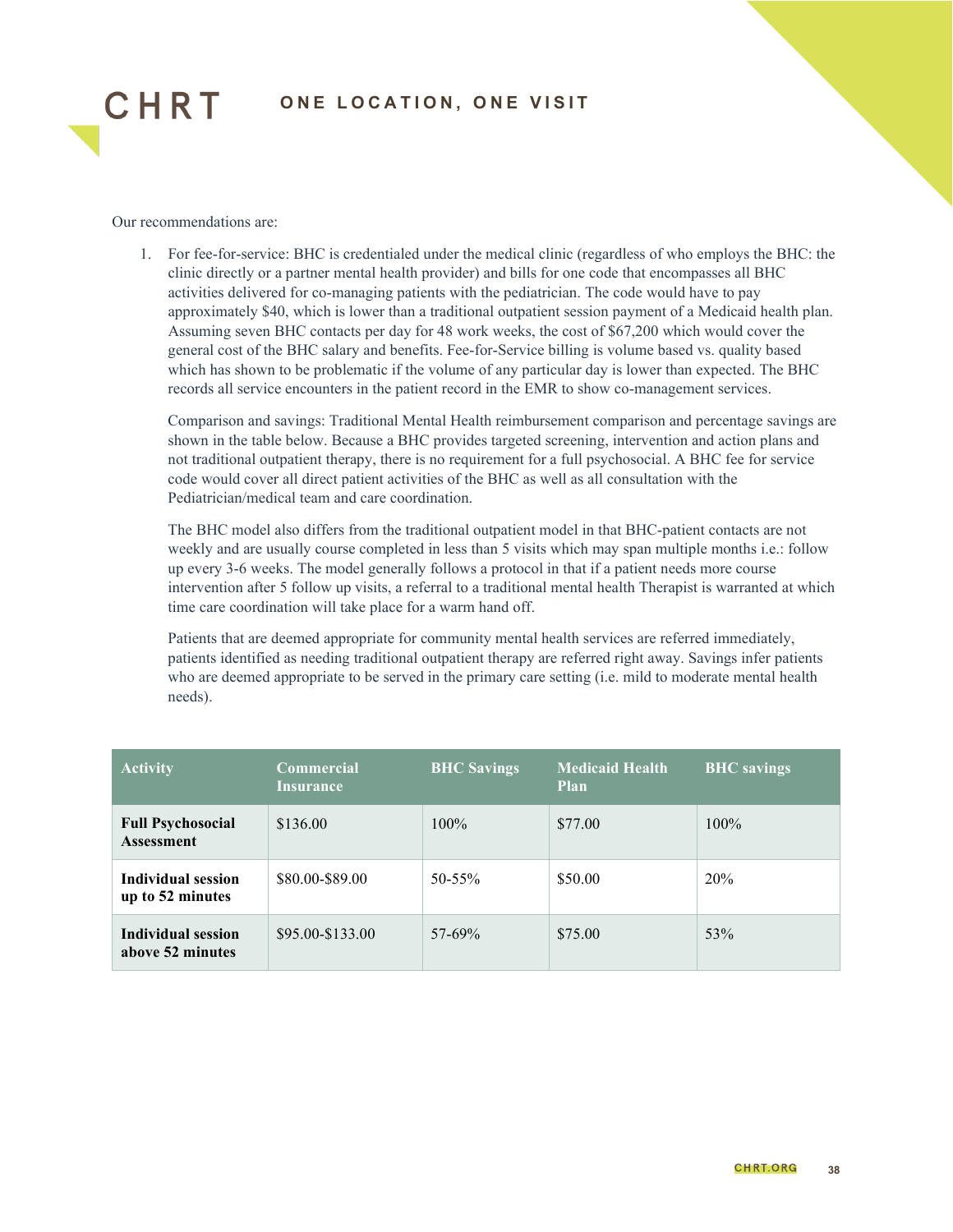

2. For 3rd party insurance: Only one co-pay should be required of patients for a physician visit when a BHC is utilized. A patient in a clinic who is offered a BHC visit but with a separate co-pay will likely decline. The goal is to pay for these integrated services under the physical health care benefits rather than as a separate mental health visit. In integrated health care health is health – we should not silo behavioral health services away from other physical health care benefits.

CHRT

3. For a value-based payment structure: BHC is credentialed under the medical clinic; clinic creates an upcode or modifier for the physician when using a BHC for comanagement of patient care that would encompass all BHC co-management activities. Proof of co-management and BHC services are documented in the EMR. See sidebar for opportunity for innovation.

#### **Opportunity for Innovation**

Innovative recommendation for financing integrated health care: The creation an external certification process whereby the clinic workflows meet certain criteria to meet integrated health care standards that have been developed. Once the clinic is certified "integrated" then the payer has confidence that the integrated health care model is being provided to fidelity and will pay a higher rate for physician services that include the partnership work of the BHC. The work must be part of the clinical record and a name and NPI number of the BHC credentialed to ensure quality. The clinic's integrated health care certification will be reviewed for renewal after the first year and then every 2-3 years after that so that payers can be assured that processes are being consistently done for the services provided to the patients. Examples of foundational implementation standards would include clinic staff education, patient education, integrated health care workflows, screenings and documented responses to screenings, patient registries, an EMR that includes BHC work in the patient record and outcomes management.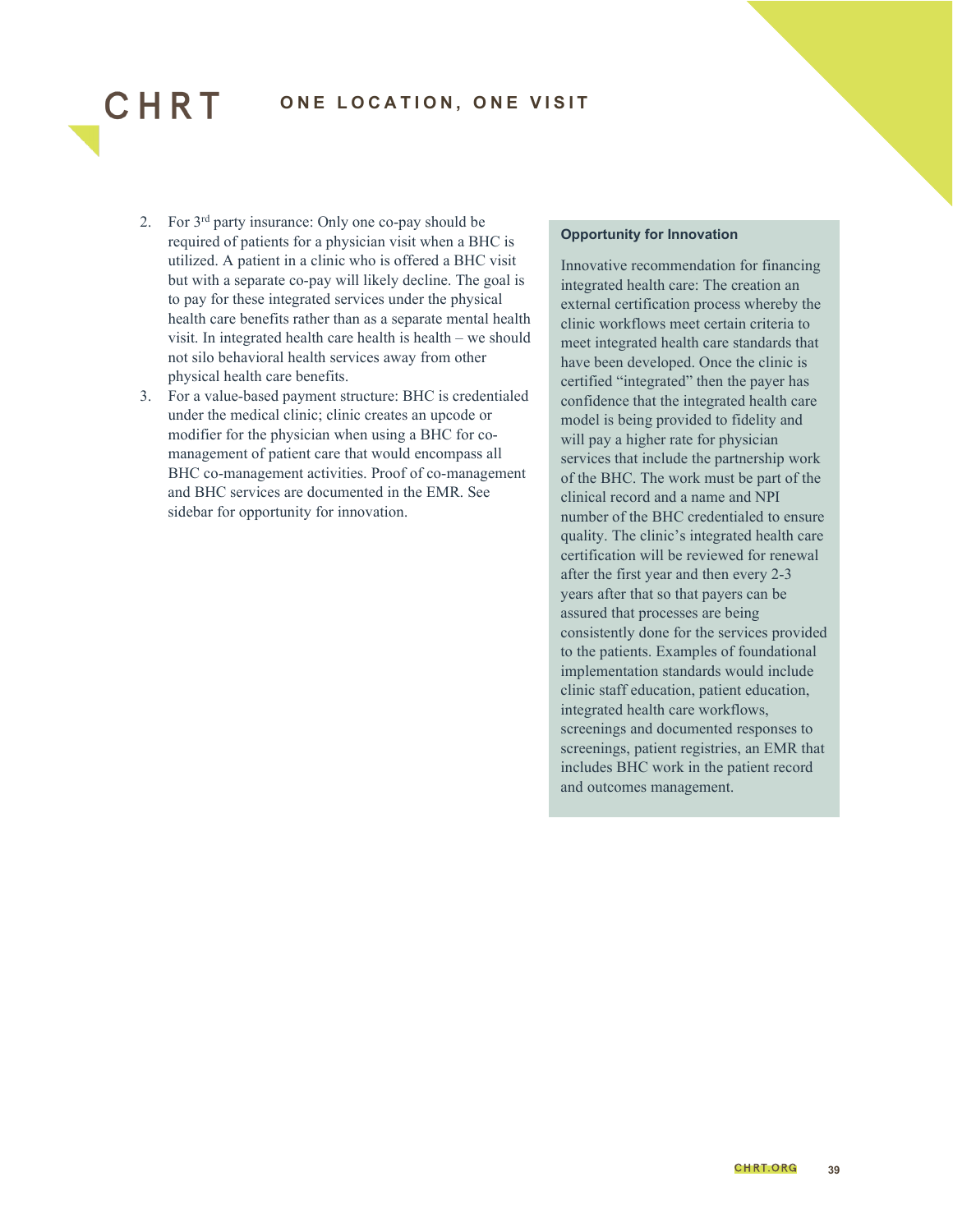



## <span id="page-39-0"></span>Care Team Interview Protocol Baseline

#### **Workflow**

In the first section, we'll as about how you work together to provide services and challenges you may face...

- 1. How do providers at this clinic work as a team to provide the best care for pediatric patients?
- 2. What challenges do you face in providing behavioral health care services?
- 3. What do you see as the major challenges your patients face in regard to behavioral health care (e.g. receiving services, self-managing)?
- 4. What screenings are currently done at your clinic to detect behavioral health issues in children?
	- a. Who scores the screening?
	- b. What is your current workflow if a behavioral health issue is detected?
	- c. What is done for a positive screen?
		- i. Is a referral generated? If so, where? How?
		- ii. Is any follow-up done to see if they go?
		- iii. Are any psycho-education services provided?
		- iv. Do you create action plans?
		- v. Is any care coordination provided?
- 5. Is any care coordination done for children already receiving mental health services? If so, what does that look like?
- 6. What kind of management is currently done for children with ADHD?
- 7. What is your process for suicidal or homicidal patients?

#### **Economic Evaluation**

- 1. How do you think this intervention will affect your processes?
	- a. Resource allocation
	- b. Efficiency and staff time spent on various clinic tasks
- 2. How do you think this intervention will affect your costs?
	- a. Staff salaries and hours
- 3. How do you think this intervention will affect patient outcomes?
- 4. How do you think this intervention will affect the quality of care you provide?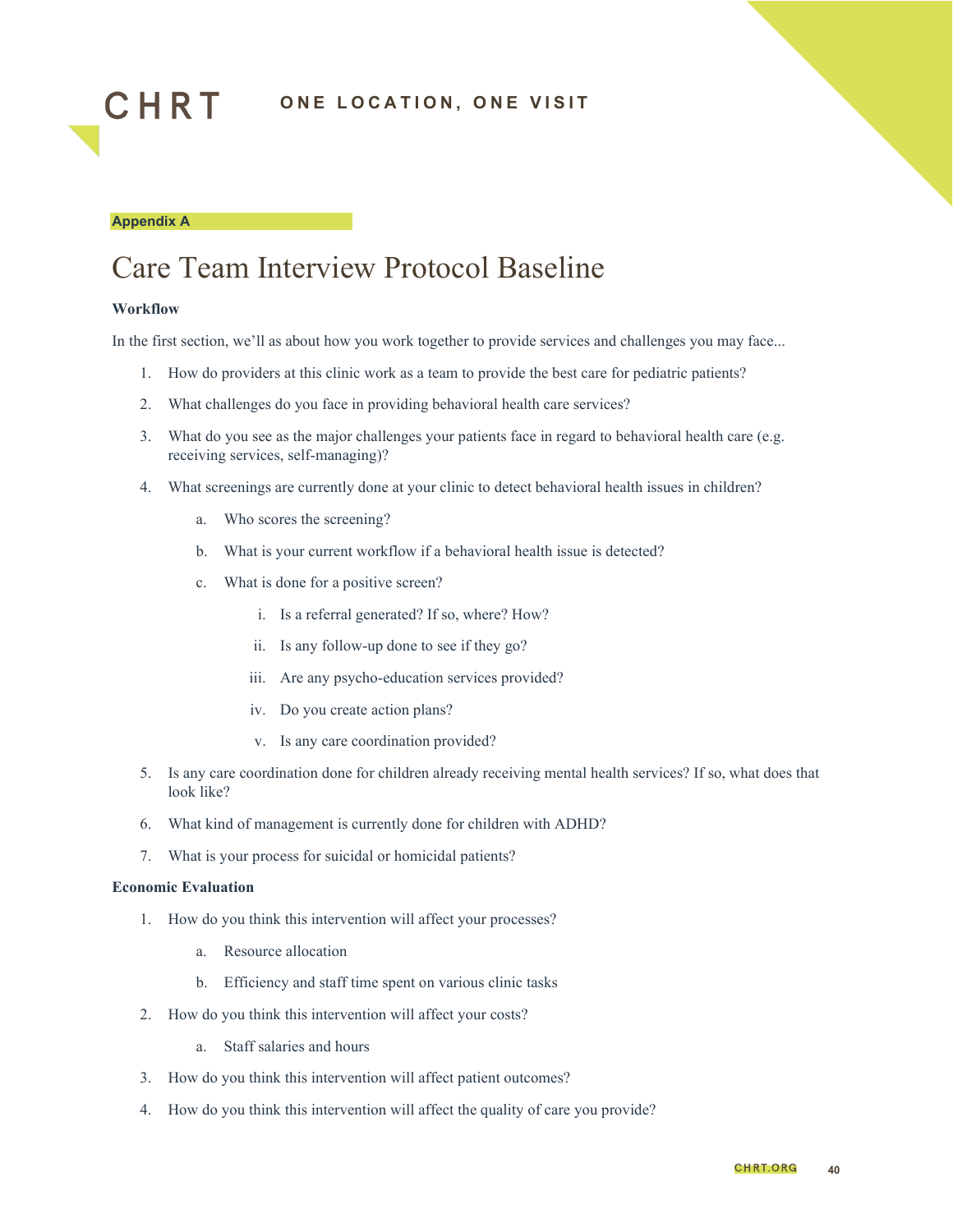

- 5. How do you think this intervention will affect your revenues?
- 6. What concerns do you have about the long-term viability/sustainability of this intervention?
- 7. If you are concerned this may not be financially sustainable, in what ways would you like payers to change their payment policies so that it would be more financially sustainable?

#### **Follow-up Questions**

- 8. How many patients are seen at your clinic in this age range (up to 21) total? Number of those who have behavioral health needs?
- 9. What is the current engagement/activation rate (ie: no show rate) for your pediatric population (up to 21)? For those who have behavioral health needs?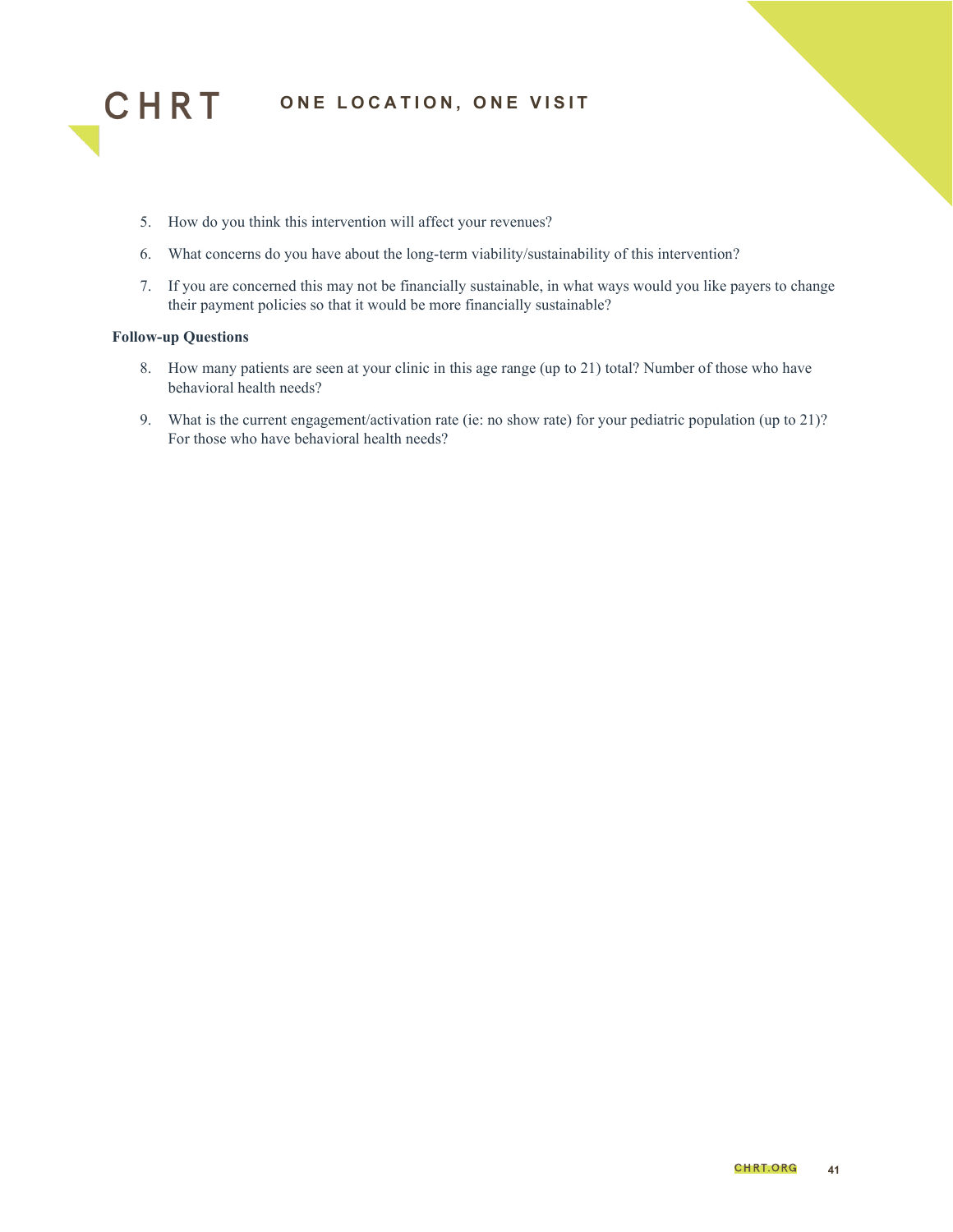

#### **Appendix B**

## <span id="page-41-0"></span>Care Team Interview Protocol Follow-Up

#### **Workflow**

In the first section, we'll ask about how you work together to provide services and the challenges you may face now that a behavioral health consultant has been installed at your clinic for nearly a year...

- 1. How do providers at this clinic work as a team to provide the best care for pediatric patients?
- 2. What challenges do you face in providing behavioral health care services?
	- a. How has this changed from pre-implementation?
- 3. What do you see as the major challenges your patients face in regard to behavioral health care (e.g. receiving services, self-managing)?
	- a. How has this changed from pre-implementation?
- 4. Since the start of this project last year, have your screening processes changed for behavioral health issues in children? If so, how?
	- a. Do you feel more comfortable asking about behavioral health issues now that you have the BHCs as a resource?
- 5. Are your patients fully educated to the fact that their clinic is integrated?

#### **Economic Evaluation**

- 1. How has integrating pediatric behavioral health care affected your processes?
	- a. Is there a difference between your initial "ramp-up" vs. today (steady state)?
	- b. How have referrals changed?
	- c. How has time spent with patients changed (both for new and old staff)?
	- d. Are there different resources used now?
	- e. How has efficiency and staff time spent on various clinic tasks changed (e.g. time on phone)?
- 2. How do you think integrating pediatric behavioral health care has affected your costs?
	- a. Do you think it has changed staff time working?
	- b. Do you have new staff salaries?
- 3. How do you think having integrated pediatric behavioral health care has affected your revenues?
	- a. Are you getting paid for these services?
	- b. Do you have new patients because you have integrated care?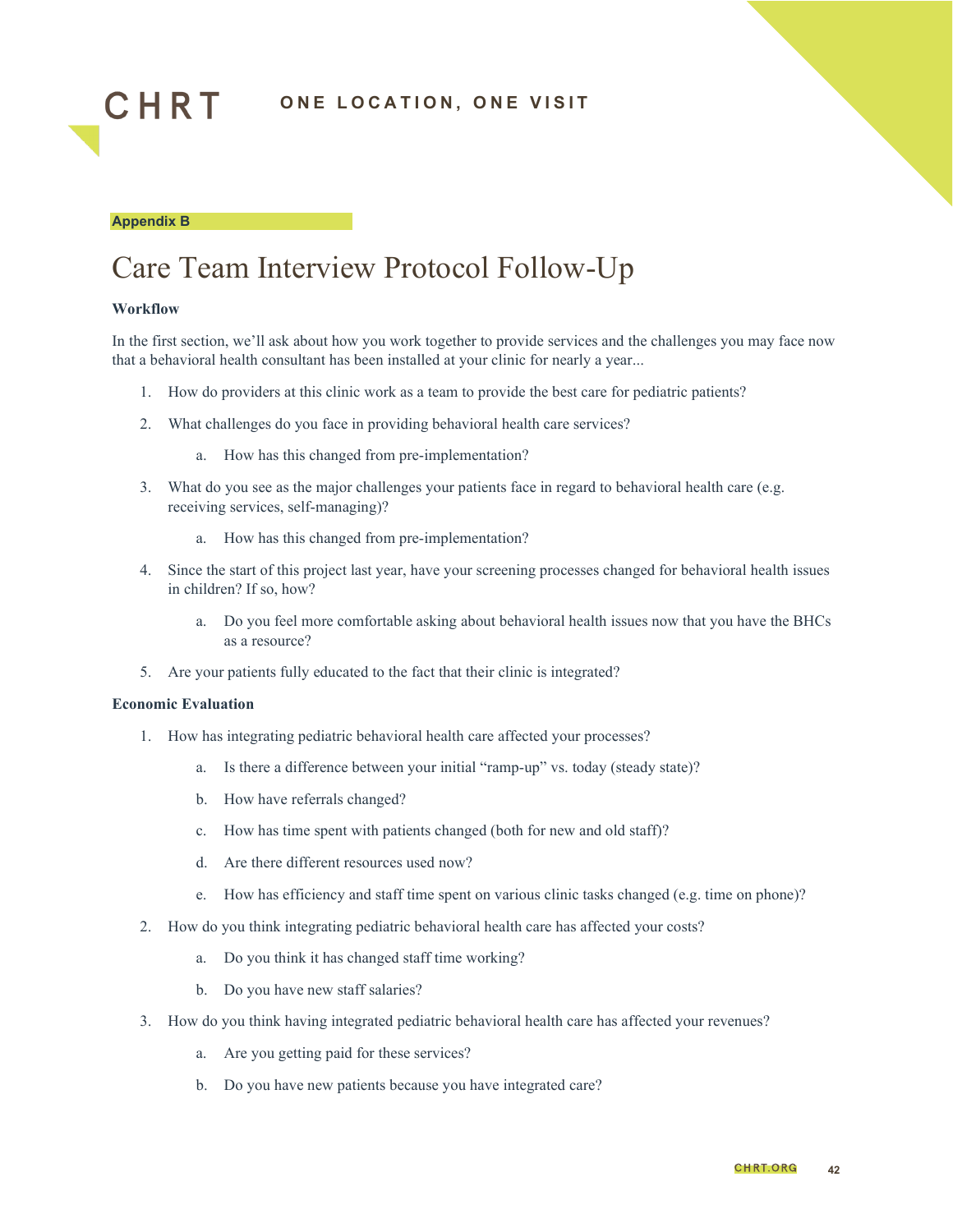

- 4. How do you think this has affected the quality of care you provide and patient outcomes?
- 5. What concerns do you have about the long-term viability/sustainability of having integrated behavioral health care?
	- a. Have there been any discussions about sustaining components of this initiative within your organization? If not, who would you engage with as a possible next step toward sustainability?

#### **Wrap up Questions**

- 6. What has been the biggest achievement of this initiative so far?
- 7. Could you share a success story that demonstrates the impact of this work?
- 8. What has been the biggest lesson learned from this initiative so far?
- 9. At the one-year mark, what is still needed to be accomplished with regard to implementation from nonintegrated to fully integrated?
	- a. What thoughts/hopes did they have when first approached about this project? Have they been met? What is left?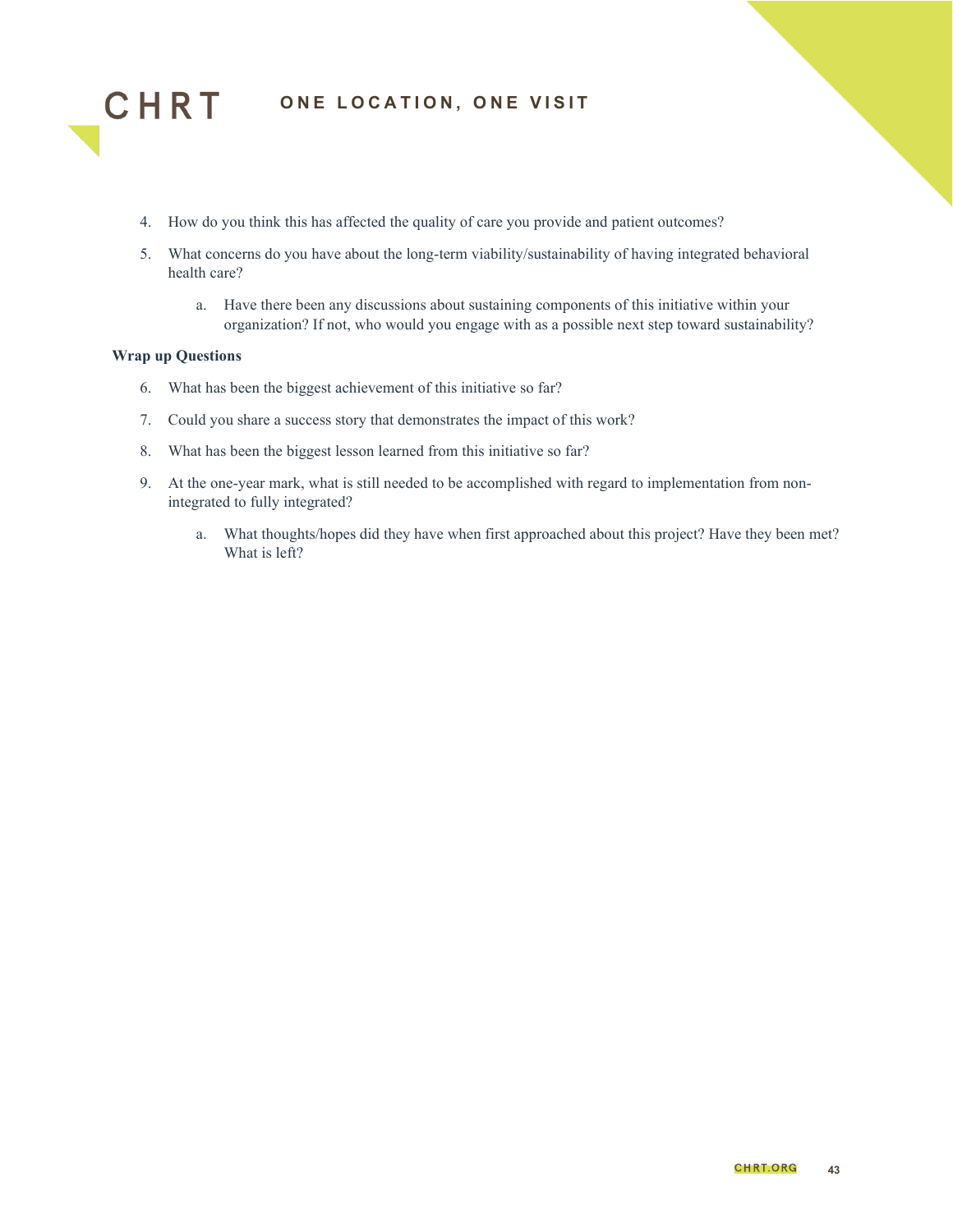

#### **Appendix C**

## <span id="page-43-0"></span>BHC Interview Protocol

#### **Background**

In the first section, we'll ask about how you work together to provide services and the challenges you may face now that a behavioral health consultant has been installed at your clinic for nearly a year...

- 1. How do providers at this clinic work as a team to provide the best care for pediatric patients?
- 2. What challenges do you face in providing behavioral healthcare services?
- 3. What do you see as the major challenges your patients face in regard to behavioral health care (e.g. receiving services, self-managing)?
- 4. Are your patients fully educated to the fact that their clinic is integrated?
- 5. Are members of the care team educated about integrated health care?
- 6. Are members of the care team supportive of your work as a behavioral health consultant?
- 7. Does your organization have a person to champion integration work?
- 8. Is there a clear vision within the organization about what you hope to achieve with integration? And how the organization hopes to achieve that vision?

#### **Economic Evaluation**

- 1. How do you think pediatric behavioral health care processes have changed?
	- a. Do you think the process of referrals has improved?
	- b. How much time do you spend with patients (what fraction of patients do you see and for how long)?
	- c. What kind of resources do you require (space, technology, materials, time from others on the staff)?
	- d. How do you think you "offload" tasks from other staff members to make things more efficient?
- 2. How do you think having integrated pediatric behavioral health care has affected the clinic's revenue?
	- a. Is the clinic paid for your services?
	- b. Do you have new patients because the clinic has integrated care?
- 3. How do you think integrated care has affected the quality of care you provide and patient outcomes?
- 4. What concerns do you have about the long-term viability/sustainability of having integrated behavioral health care?
	- a. Have there been any discussions about sustaining components of this initiative within your organization? If not, who would you engage with as a possible next step toward sustainability?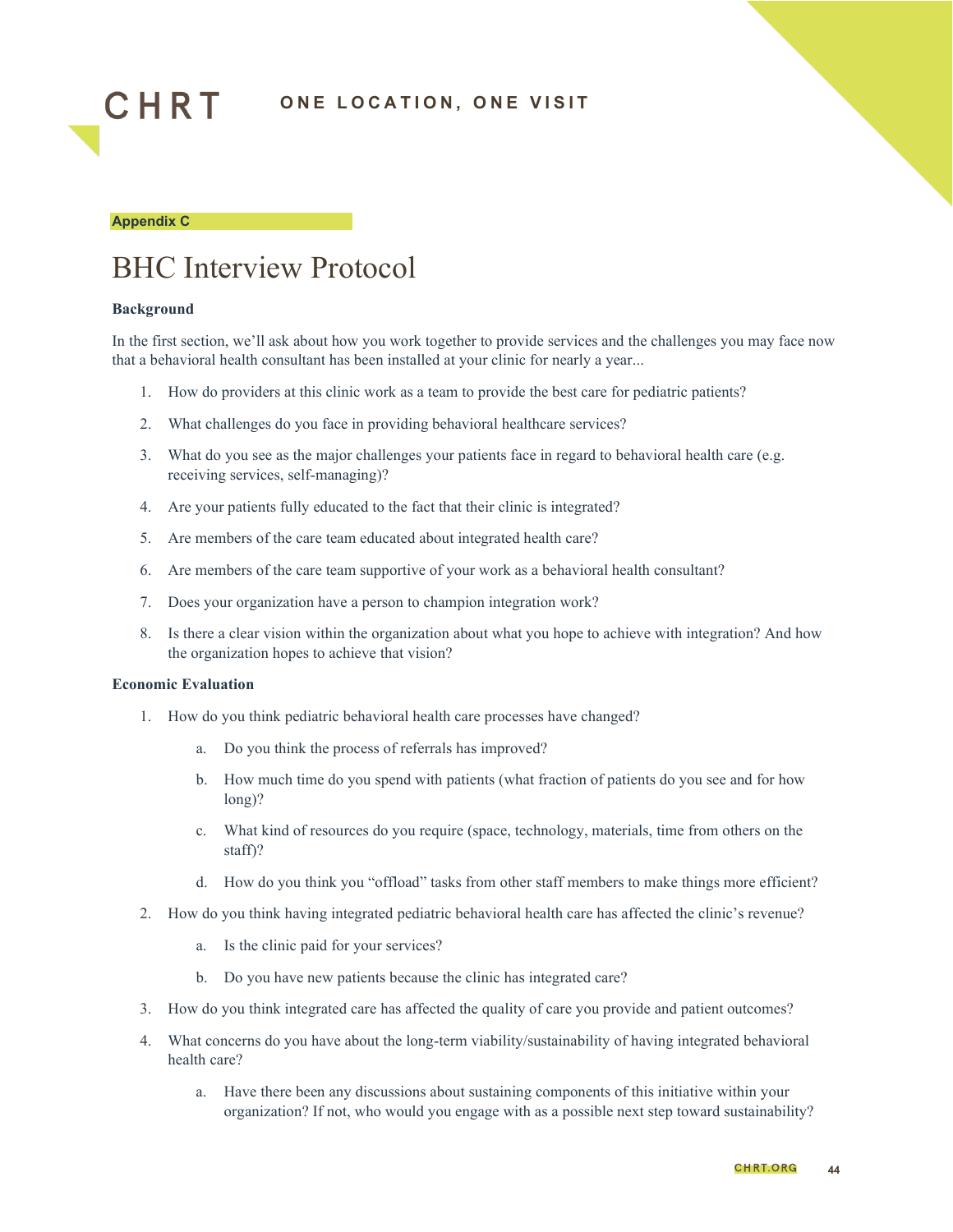



- 5. What has been the biggest achievement of this initiative so far?
- 6. Could you share a success story that demonstrates the impact of this work?
- 7. What has been the biggest lesson learned from this initiative so far?
- 8. At the one-year mark, what still needs to be accomplished to make the clinic more integrated?
	- a. What thoughts/hopes did you have when first introduced to this project? Have they been met?
- 9. What could be done to improve the initiative?
	- a. What could be done to improve your work as a BHC specifically?